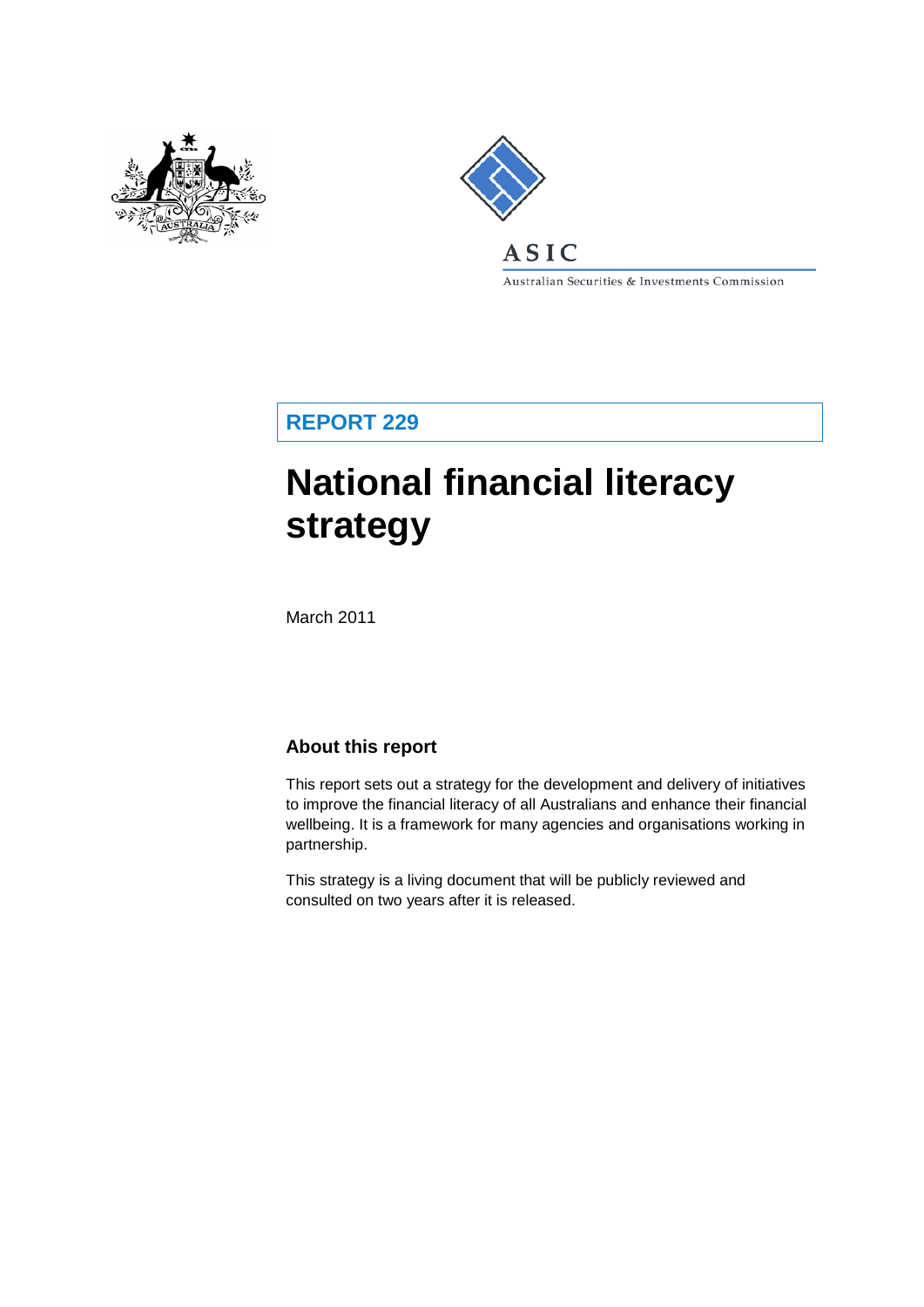#### **About ASIC regulatory documents**

In administering legislation ASIC issues the following types of regulatory documents.

**Consultation papers**: seek feedback from stakeholders on matters ASIC is considering, such as proposed relief or proposed regulatory guidance.

**Regulatory guides**: give guidance to regulated entities by:

- explaining when and how ASIC will exercise specific powers under legislation (primarily the Corporations Act)
- explaining how ASIC interprets the law
- describing the principles underlying ASIC's approach
- giving practical guidance (e.g. describing the steps of a process such as applying for a licence or giving practical examples of how regulated entities may decide to meet their obligations).

**Information sheets**: provide concise guidance on a specific process or compliance issue or an overview of detailed guidance.

**Reports**: describe ASIC compliance or relief activity or the results of a research project.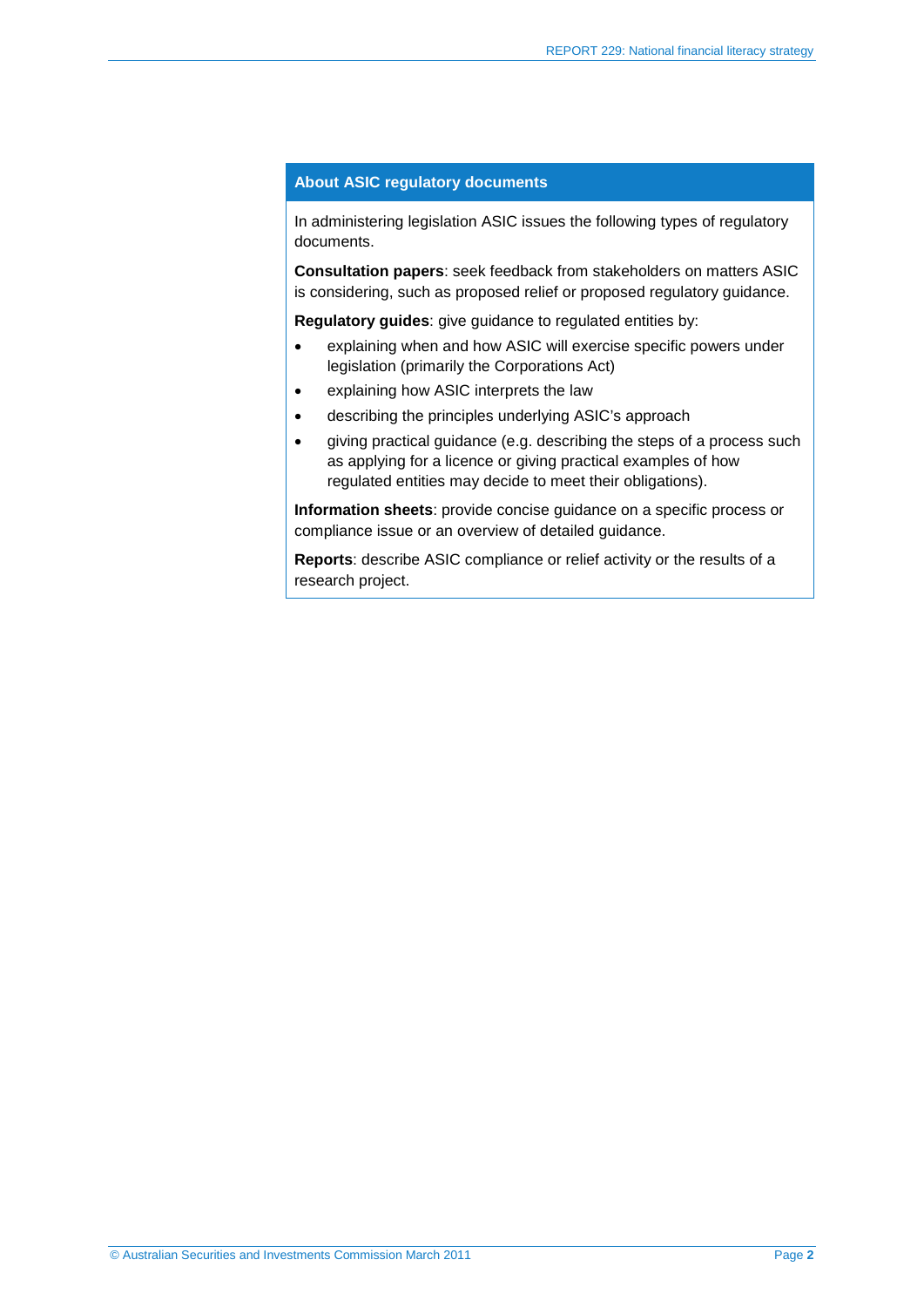## **Contents**

| A |                                                                    |  |
|---|--------------------------------------------------------------------|--|
|   |                                                                    |  |
|   |                                                                    |  |
|   |                                                                    |  |
|   |                                                                    |  |
|   |                                                                    |  |
| В | Using educational pathways to build financial literacy18           |  |
|   |                                                                    |  |
|   | Financial literacy in the school curriculum: where are we up to?19 |  |
|   |                                                                    |  |
|   |                                                                    |  |
|   |                                                                    |  |
|   |                                                                    |  |
| C | Providing Australians with trusted and independent information     |  |
|   |                                                                    |  |
|   |                                                                    |  |
|   |                                                                    |  |
|   | Maximising the appeal and effectiveness of financial literacy      |  |
|   |                                                                    |  |
|   |                                                                    |  |
|   |                                                                    |  |
|   |                                                                    |  |
|   |                                                                    |  |
|   |                                                                    |  |
| D |                                                                    |  |
|   | How consumers and investors make decisions and why38               |  |
|   |                                                                    |  |
|   | New strategies to improve consumer and investor decision making 40 |  |
| Е | Working in partnership and promoting best practice49               |  |
|   |                                                                    |  |
|   |                                                                    |  |
|   |                                                                    |  |
|   |                                                                    |  |
|   |                                                                    |  |
|   |                                                                    |  |
|   |                                                                    |  |
|   |                                                                    |  |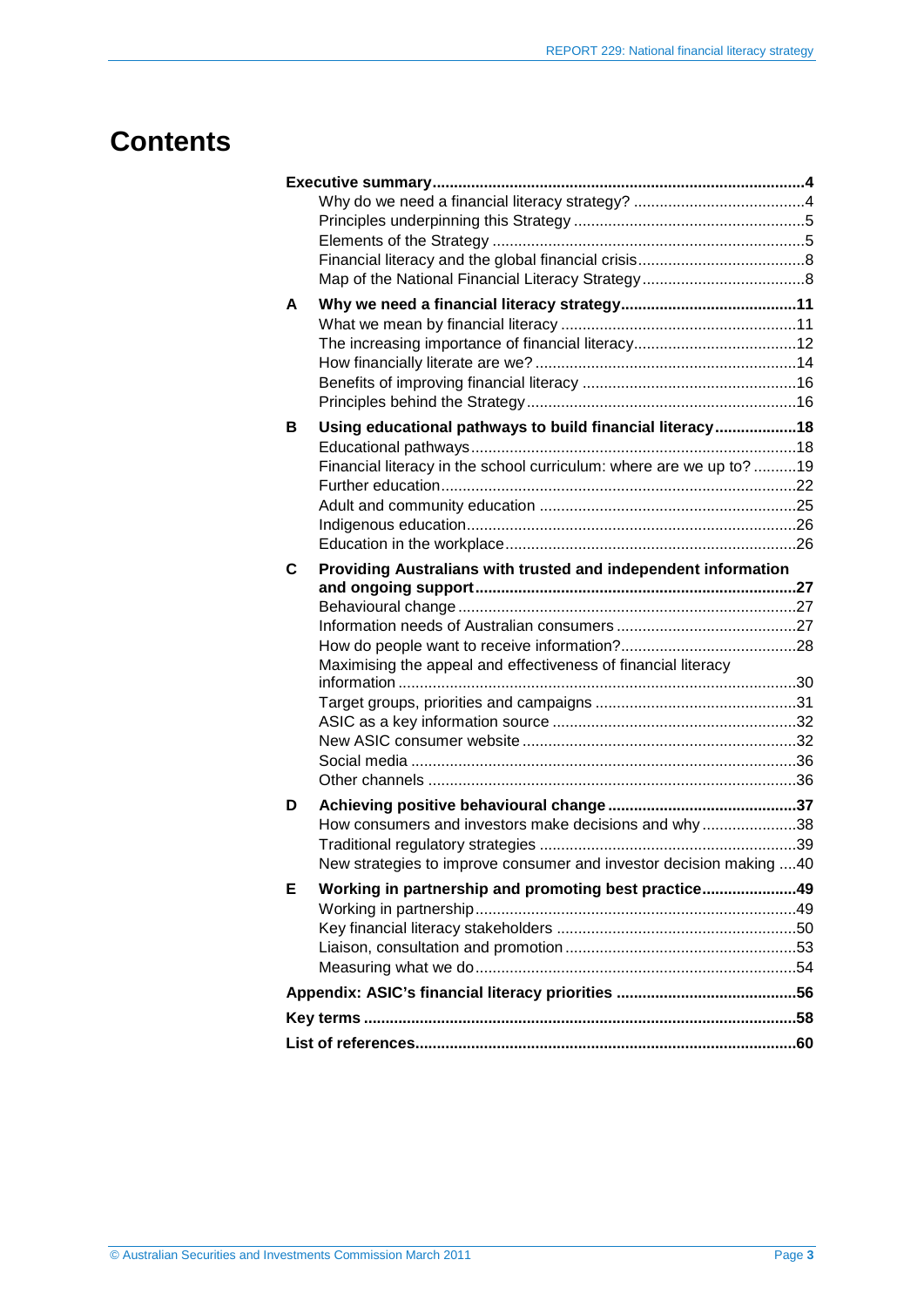## <span id="page-3-0"></span>**Executive summary**

| Financial literacy is about understanding money and finances and being able |
|-----------------------------------------------------------------------------|
| to confidently apply that knowledge to make effective financial decisions.  |

- 2 Knowing how to make sound money decisions is a core skill in today's world, regardless of age. It affects quality of life, opportunities we can pursue, our sense of security and the overall economic health of our society.<sup>[1](#page-3-2)</sup>
- 3 Because financial literacy is so important, the Government has asked ASIC to prepare a National Financial Literacy Strategy (the Strategy).
- 4 We have prepared this Strategy in consultation with key financial literacy partners and stakeholders, and after conducting considerable research into what Australians know and don't know about money matters and what we do and don't do in this area.
- 5 The Strategy builds on existing initiatives and achievements in Australia and overseas. In particular, it builds on the work of the former Financial Literacy Foundation, whose responsibilities were transferred to ASIC in 2008, and has benefited from input from the Australian Government Financial Literacy Board, who have endorsed the Strategy. We have also learnt much from the work done by the United Kingdom, New Zealand, the Organisation for Economic Co-operation and Development (OECD) and others.<sup>[2](#page-3-3)</sup>

### <span id="page-3-1"></span>**Why do we need a financial literacy strategy?**

- 6 The evolution of Australian society and the Australian financial system have made financial literacy a necessary and critical skill for consumers and investors.
- 7 The growing range of financial products available, changes in demography, and increases in consumer responsibility for superannuation decisions and retirement incomes have all increased the importance of having sound financial literacy skills.
- 8 Research has shown that there are significant disparities in knowledge and understanding of financial matters across different groups in the community. Overall, people seem to be more knowledgeable and confident about simple and familiar finance topics such as budgeting; and less knowledgeable and confident about more complex and unfamiliar topics such as investing and saving for retirement.

<span id="page-3-2"></span><sup>&</sup>lt;sup>1</sup> The more knowledgeable consumers are in the way they interact with the financial services sector, the more effective and efficient that sector will become, creating savings and ideally reducing the need for regulatory intervention.  $^2$  See Retirement Commission (2008); Thoresen (2008); de Meza et al (2008); HM Treasury (2007); HM Treasury and FSA

<span id="page-3-3"></span><sup>(2008);</sup> PFRC (2008).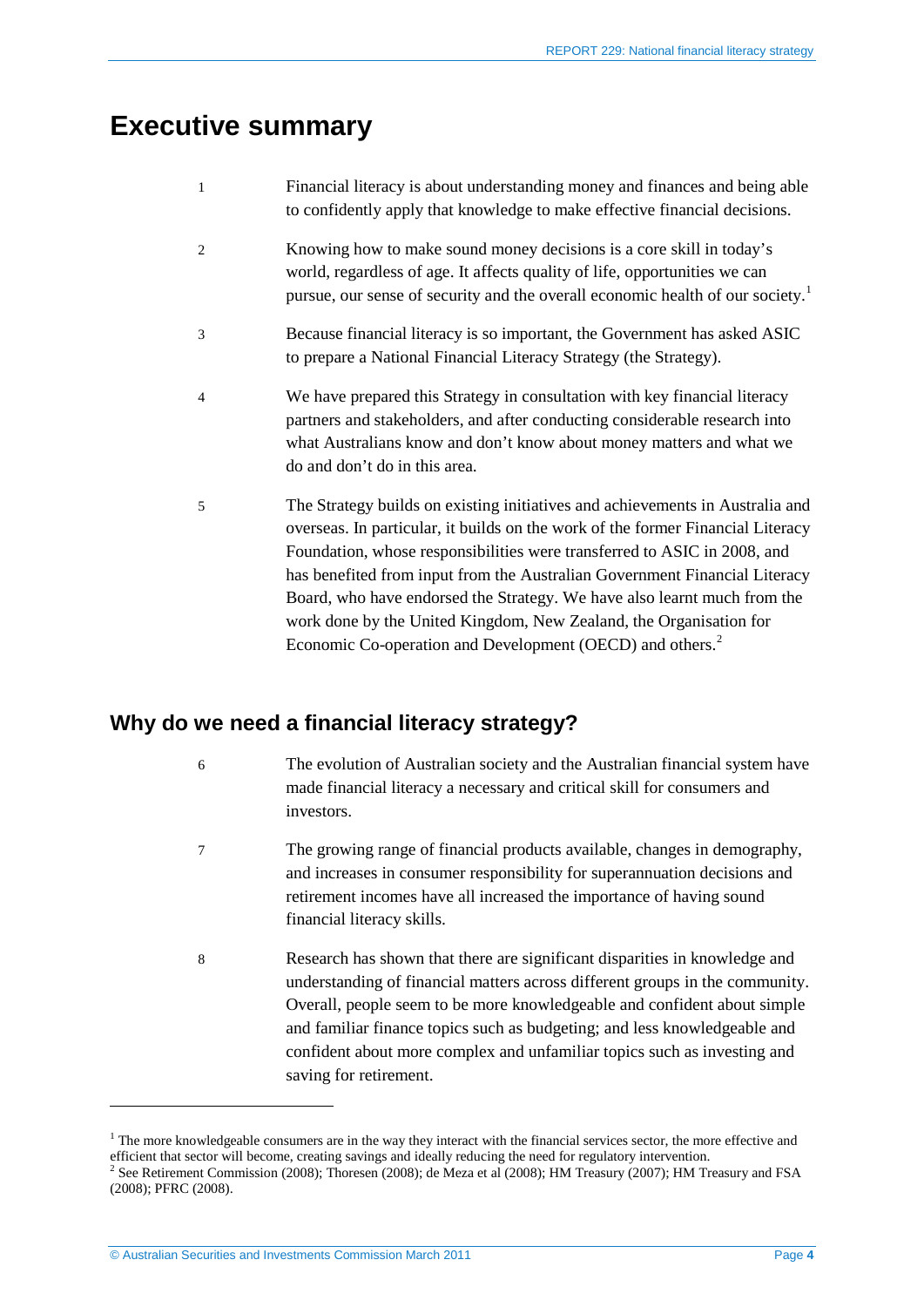- 9 Improving financial literacy can have significant benefits for everyone, no matter what their age or income. By developing confidence, knowledge and skills to manage financial products and services, individuals will be better able to overcome or avoid financial exclusion. Such exclusion impacts on the opportunities individuals can pursue, their sense of security and their overall emotional and physical wellbeing.
	- 10 Good financial literacy skills help individuals and families make the most of opportunities, meet their goals and secure their financial wellbeing, as well as contribute to the economic health of society.
- 11 Improved financial literacy can increase economic participation and social inclusion, drive competition and market efficiency in the financial services sector, and potentially reduce regulatory intervention.

### <span id="page-4-0"></span>**Principles underpinning this Strategy**

- 12 This national Strategy to improve financial literacy is founded upon the following core principles:
	- *inclusiveness*—reaching all Australians, particularly those most in need and future generations of consumers and investors;
	- *engagement*—helping all Australians appreciate the importance of financial literacy and that small things done regularly make a real difference;
	- *diversity*—delivering learning that recognises the different ways people learn and allows all Australians to participate;
	- *knowledge and empowerment*—giving all Australians access to information, tools and ongoing support systems;
	- *improving outcomes*—recognising that information alone is not always enough and using additional mechanisms to achieve better outcomes;
	- *partnerships*—mapping and building on existing foundations to fill gaps and ensure all sectors and agencies work cooperatively; and
	- *measurement*—evaluating our work to know what is and is not effective, and learning from and sharing these evaluations.
- 13 These principles guide how this Strategy has been formulated, what initiatives it focuses on, which demographic groups it focuses on and how we propose to implement it.

### <span id="page-4-1"></span>**Elements of the Strategy**

14 Overall this Strategy aims to help Australians improve their financial wellbeing by providing a national framework and focus for financial literacy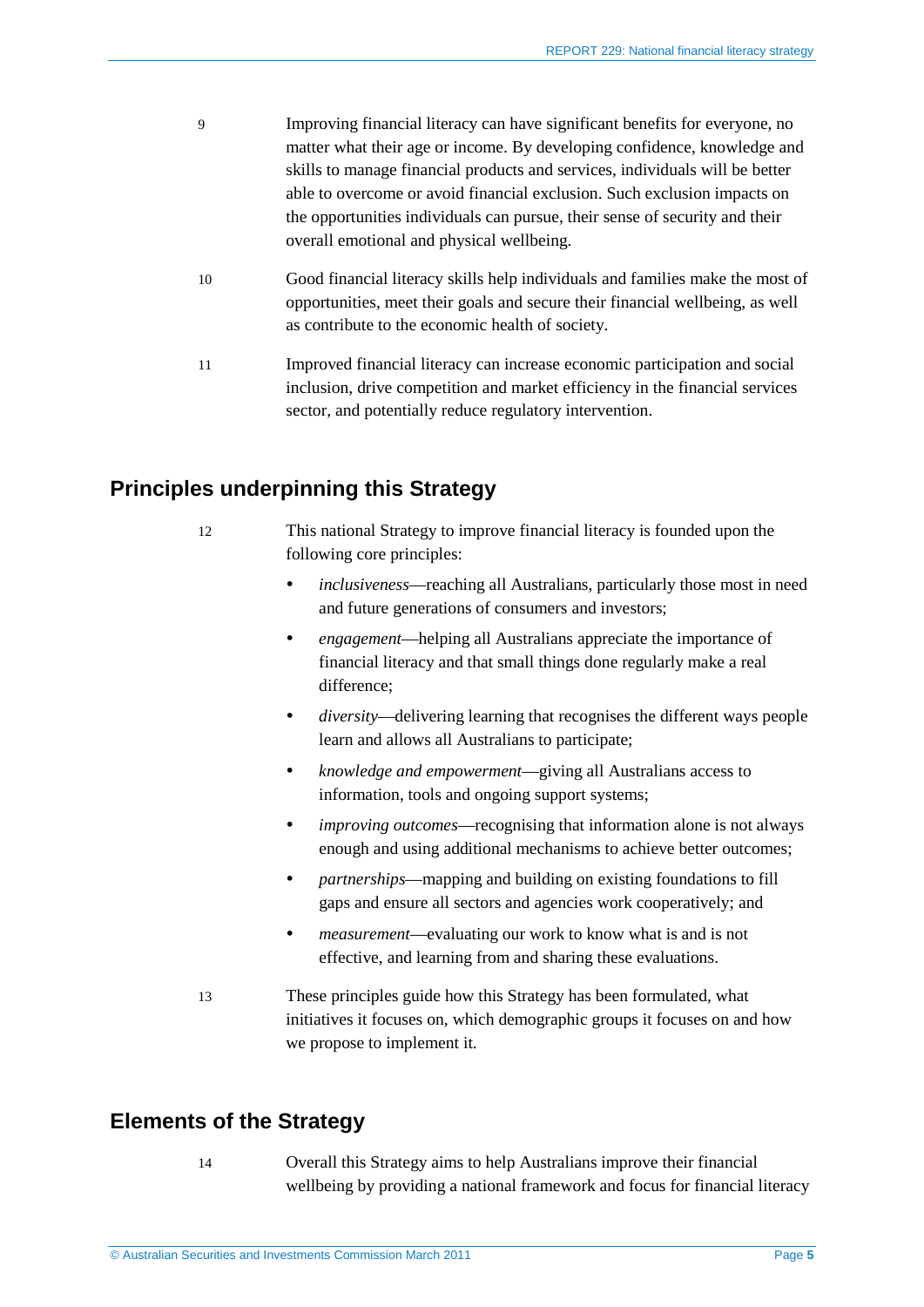education and services in Australia. Implicit in the Strategy is that this must be a long-term endeavour that spans generations.

- 15 There are four core elements of the Strategy:
	- using educational pathways to build financial literacy for all Australians;
	- providing Australians with trusted and independent information, tools and ongoing support;
	- recognising the limits of education and information, and developing additional innovative solutions to drive improved financial wellbeing and behavioural change; and
	- working in partnership and promoting best practice.

### **Using educational pathways to build financial literacy for all Australians**

- 16 Financial literacy education through established education and training pathways is a key element of this Strategy, which is elaborated in Sectio[n B.](#page-17-0)
- 17 Effective integration of financial education into school education is the cornerstone to bringing about long-term generational change in knowledge, attitudes and behaviours. For this reason, much of this Strategy and ASIC's attention is focused on strengthening financial literacy education at school.
- 18 However, this Strategy recognises that learning is not confined to childhood or the classroom, but takes place throughout life and requires targeted approaches that match content, learning styles and delivery channels to different audience needs.
- 19 Further education pathways (through vocational education institutions, universities, workplaces, and established adult and community education networks) are important avenues for building, consolidating and extending financial literacy skills and knowledge.
- 20 The financial literacy programs delivered by industry and other government agencies play an important role in this element of the Strategy. While different agencies will focus on different aspects of financial literacy, our focus is on:
	- areas with the greatest potential to achieve broad generational change, using school and further education systems, workplaces and established community sector networks;
	- groups most in need of financial literacy assistance—retirees and preretirees, young people, Indigenous Australians, women and others overrepresented in the lowest financial literacy quintiles or excluded from traditional avenues for financial information and advice; and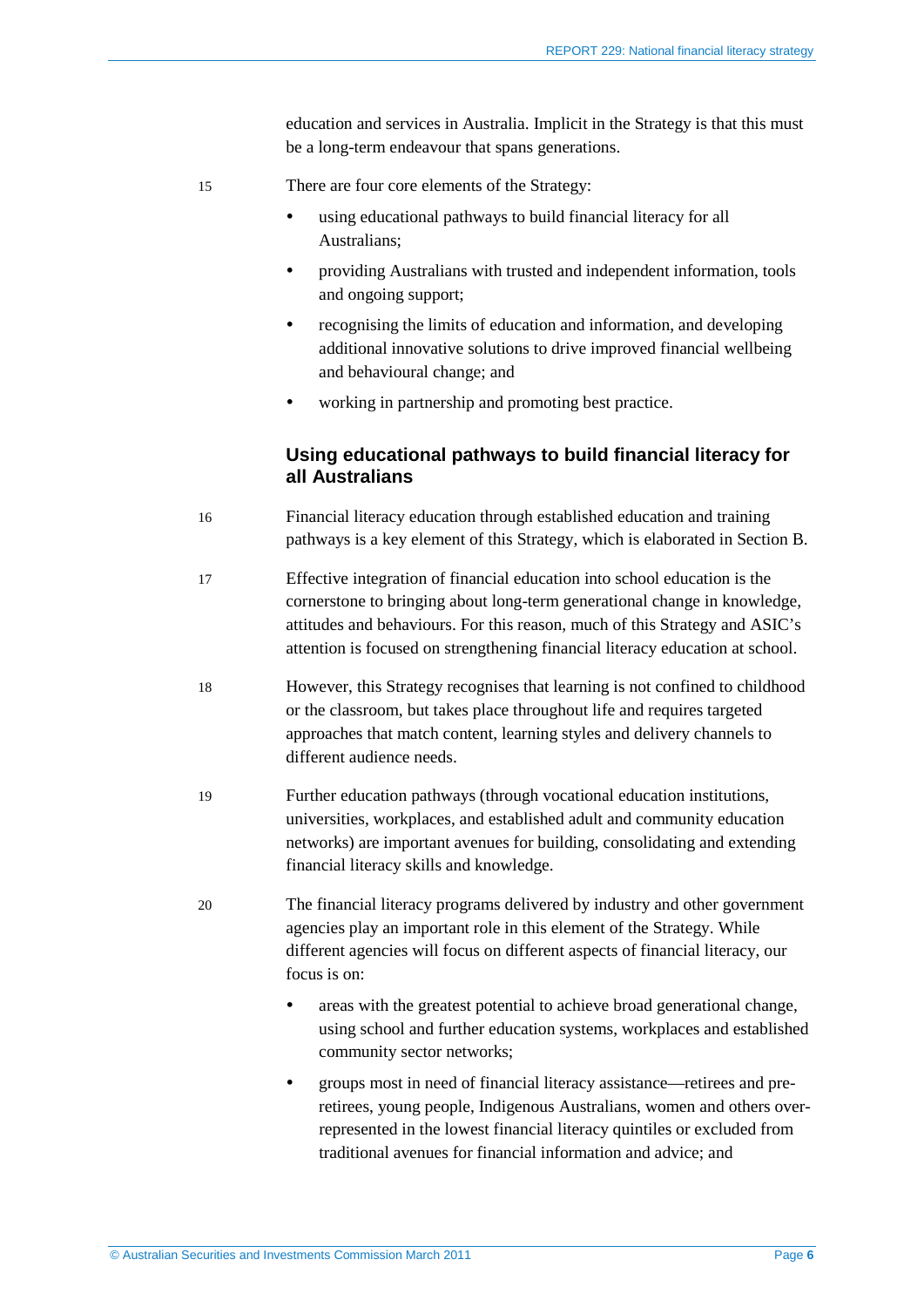- financial issues and products that are poorly understood and whose misuse or non-use can cause the greatest harm.
- 21 In order to reach these groups, this Strategy contains initiatives and priorities to be utilised across the lifelong learning continuum.

#### **Providing Australians with trusted and independent information, tools and ongoing support**

- 22 People today are increasingly responsible for their own long-term financial health and need ongoing support to manage this responsibility in a constantly changing financial services landscape. This work will give all Australians access to the basic information, tools and support systems they need to manage their money better.
- 23 ASIC's key initiative in this area is the development of a new consumer website, MoneySmart [\(www.moneysmart.gov.au\)](http://www.moneysmart.gov.au/). It draws on the best of the FIDO [\(www.fido.gov.au\)](http://www.fido.gov.au/) and Understanding Money [\(www.understandingmoney.gov.au\)](http://www.understandingmoney.gov.au/) sites and improves on them. The site is designed to be trustworthy, motivating and accessible. It aims to engage people and help consumers and investors make financial decisions that improve their lives, by providing information, tools, guidance and motivation.

#### **Beyond the provision of education and information to create behavioural change and improve financial outcomes**

- 24 Financial literacy is not just about increasing knowledge of money matters and financial products, but actually assisting and empowering consumers and investors to make better financial decisions and take action to achieve better financial wellbeing.
- 25 Moving beyond the provision of information to actually effecting positive action and achieving desirable outcomes requires the employment of a range of regulatory strategies. This Strategy recognises this and suggests new and innovative approaches to promoting financial wellbeing.
- 26 In particular, through our new MoneySmart website, we will develop and progressively provide Australians with independent, free, reliable and accessible personalised money guidance tools, designed to engage people and lead to positive action.

#### **Working in partnership and promoting best practice**

27 This Strategy relies on effective partnerships and coordination between all those involved in financial literacy work. Key partners in the development and implementation of this Strategy are other government departments and agencies, schools, higher education, financial institutions, businesses, unions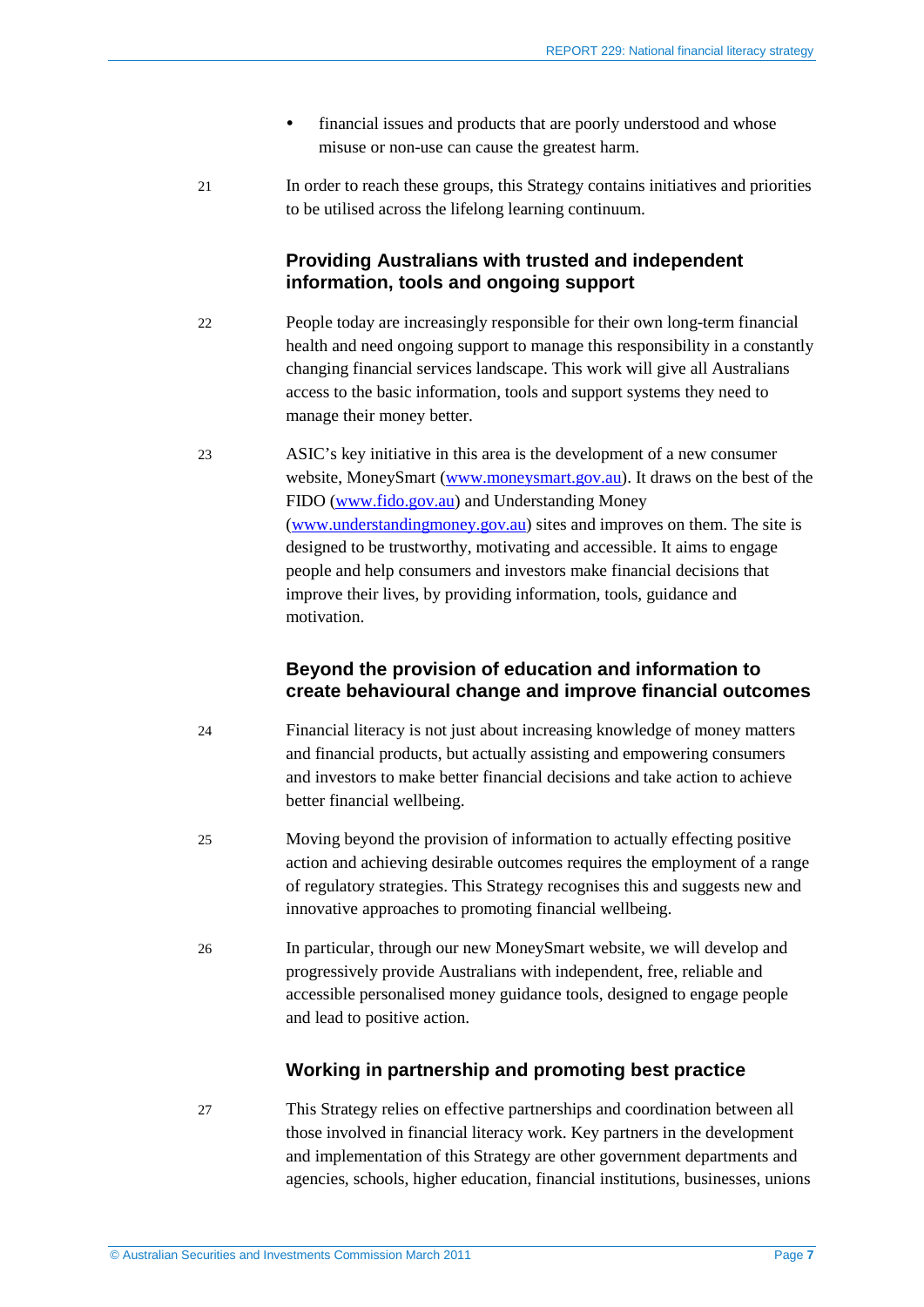and non-government organisations, including community groups and charities.

- 28 Our approach stresses the importance of research as the foundation of sound, evidence-based proposals, and evaluation to help us understand what works and what does not.
- 29 ASIC is taking a lead role because our position as Australia's consumer protection regulator for financial services exposes us daily to the issues central to this Strategy.
- 30 We can also bring multiple regulatory tools to the task of improving Australians' financial wellbeing from communication, education and guidance through to enforcement action where required.

### <span id="page-7-0"></span>**Financial literacy and the global financial crisis**

- 31 This Strategy was developed against the background of the global financial crisis.
- 32 As noted at the third meeting of the OECD's International Network on Financial Education (INFE), conducted in May 2009:

The widening financial crisis is not stemming from a single cause. It was rather prompted by a combination of risky and improper behaviours and decisions of various stakeholders. Among those, financial institutions, experts and sometimes regulators unquestionably carry most of the responsibility. But the lack of understanding of households on financial issues and, in particular, on credit and investment, has also a major role. As a result, individuals have accepted (sometimes unknowingly) to support more financial risk than what they could afford.<sup>[3](#page-7-2)</sup>

- 33 Restoring the confidence of consumers and investors and encouraging them to make informed financial decisions is key to promoting effective, competitive markets and ultimately underpins economic recovery.
- 34 The crisis clearly highlighted the importance of improving financial literacy levels and the need to reinforce core financial literacy concepts such as budgeting and saving, responsible use of credit, diversification and investing only in products that are understood.

### <span id="page-7-1"></span>**Map of the National Financial Literacy Strategy**

35 We have deliberately sought to keep down the length of this document. The research and studies that underpin much of it are set out in a companion

<span id="page-7-2"></span><sup>3</sup> OECD INFE (2009)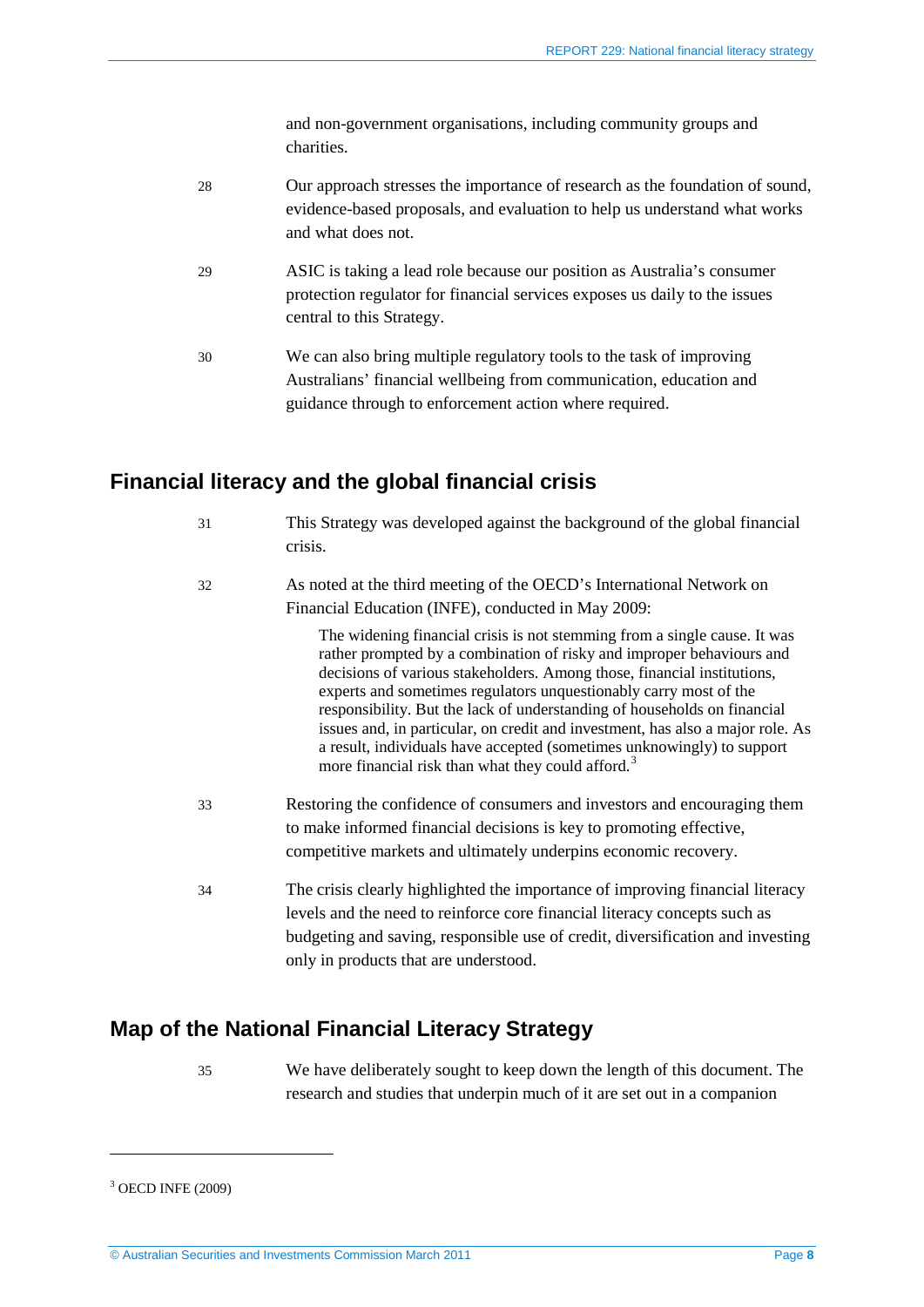report entitled *Financial literacy and behavioural change*. [4](#page-8-0) That report looks in greater detail at what Australians know about money matters, what we actually do or do not do when making money decisions and why, and how to achieve behavioural change.

- 36 This document sets out core principles and themes, and some of the specific actions to be taken by the agencies involved. It does not contain detailed work plans, but describes some initiatives in more detail for illustrative purposes or because they are central to the Strategy.
- 37 An overall map of the Strategy is set out in [Table 1.](#page-9-0) ASIC will report annually to the Government on our progress in implementing this Strategy.

<span id="page-8-0"></span> $4$  ASIC (2011).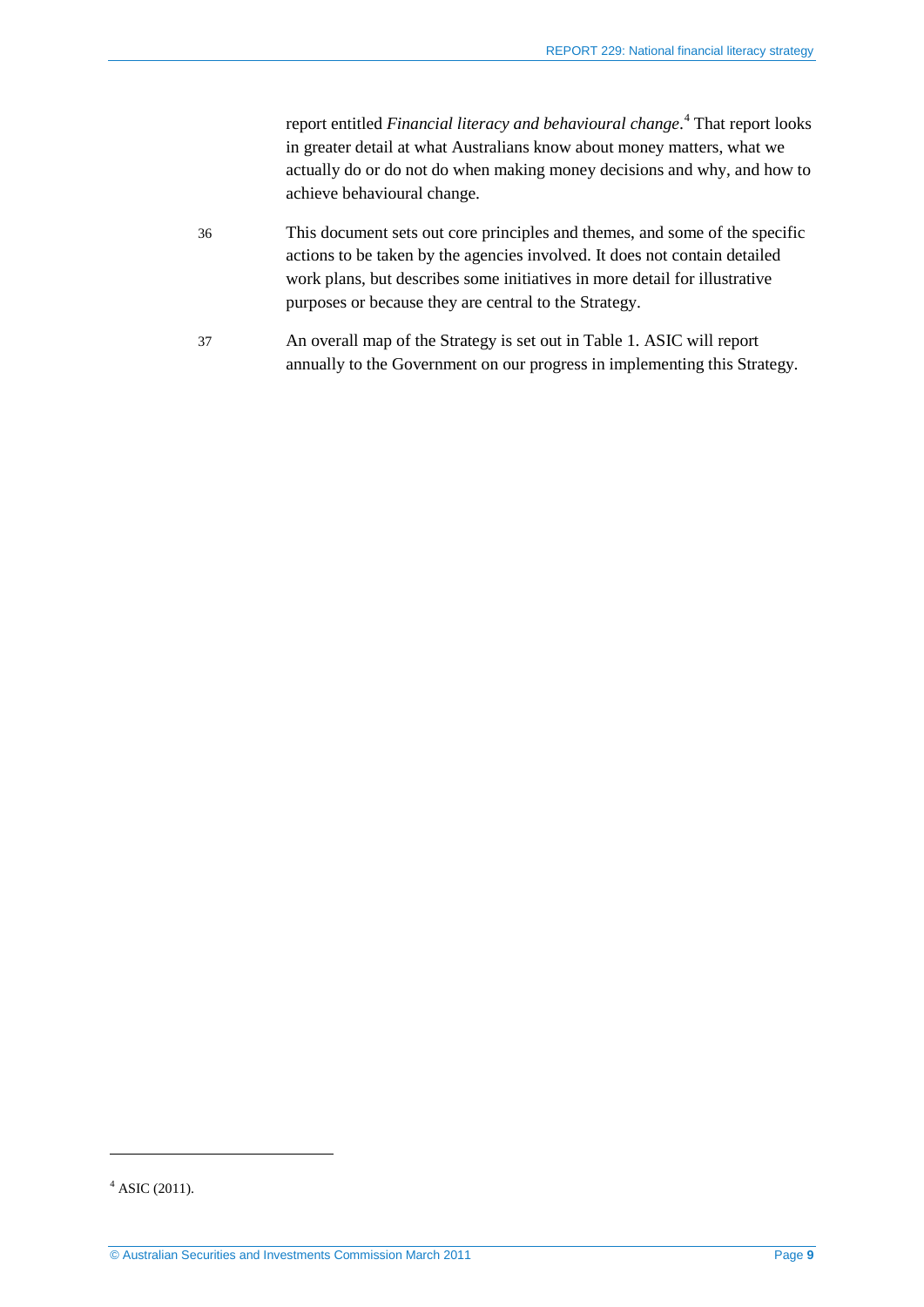#### <span id="page-9-0"></span>**Table 1: Map of the National Financial Literacy Strategy**

| Table 1: Map of the National Financial Literacy Strategy                                                                                                                                                                                                                                                                                                                                                                                                                                                                                                                                                                                                                                                                                           |                                                                                                                                                                                                                                                                                                                                                                                                                                                                                                                 |                                                                                                                                                                                                                                                                                                                                                                                                                                                                                                                                                                                                                                                                                                               |                                                                                                                                                                                                                                                                                                                                                                                                                                                                                                                                                                                                                                        |
|----------------------------------------------------------------------------------------------------------------------------------------------------------------------------------------------------------------------------------------------------------------------------------------------------------------------------------------------------------------------------------------------------------------------------------------------------------------------------------------------------------------------------------------------------------------------------------------------------------------------------------------------------------------------------------------------------------------------------------------------------|-----------------------------------------------------------------------------------------------------------------------------------------------------------------------------------------------------------------------------------------------------------------------------------------------------------------------------------------------------------------------------------------------------------------------------------------------------------------------------------------------------------------|---------------------------------------------------------------------------------------------------------------------------------------------------------------------------------------------------------------------------------------------------------------------------------------------------------------------------------------------------------------------------------------------------------------------------------------------------------------------------------------------------------------------------------------------------------------------------------------------------------------------------------------------------------------------------------------------------------------|----------------------------------------------------------------------------------------------------------------------------------------------------------------------------------------------------------------------------------------------------------------------------------------------------------------------------------------------------------------------------------------------------------------------------------------------------------------------------------------------------------------------------------------------------------------------------------------------------------------------------------------|
|                                                                                                                                                                                                                                                                                                                                                                                                                                                                                                                                                                                                                                                                                                                                                    | <b>VISION</b>                                                                                                                                                                                                                                                                                                                                                                                                                                                                                                   |                                                                                                                                                                                                                                                                                                                                                                                                                                                                                                                                                                                                                                                                                                               |                                                                                                                                                                                                                                                                                                                                                                                                                                                                                                                                                                                                                                        |
|                                                                                                                                                                                                                                                                                                                                                                                                                                                                                                                                                                                                                                                                                                                                                    | To enhance the financial wellbeing of all Australians by improving financial literacy levels                                                                                                                                                                                                                                                                                                                                                                                                                    |                                                                                                                                                                                                                                                                                                                                                                                                                                                                                                                                                                                                                                                                                                               |                                                                                                                                                                                                                                                                                                                                                                                                                                                                                                                                                                                                                                        |
|                                                                                                                                                                                                                                                                                                                                                                                                                                                                                                                                                                                                                                                                                                                                                    | <b>Underpinning principles</b>                                                                                                                                                                                                                                                                                                                                                                                                                                                                                  |                                                                                                                                                                                                                                                                                                                                                                                                                                                                                                                                                                                                                                                                                                               |                                                                                                                                                                                                                                                                                                                                                                                                                                                                                                                                                                                                                                        |
| investors                                                                                                                                                                                                                                                                                                                                                                                                                                                                                                                                                                                                                                                                                                                                          | Inclusiveness-reach all Australians, particularly those most in need and future generations of consumers and                                                                                                                                                                                                                                                                                                                                                                                                    |                                                                                                                                                                                                                                                                                                                                                                                                                                                                                                                                                                                                                                                                                                               |                                                                                                                                                                                                                                                                                                                                                                                                                                                                                                                                                                                                                                        |
| make a real difference                                                                                                                                                                                                                                                                                                                                                                                                                                                                                                                                                                                                                                                                                                                             | Engagement-help all Australians appreciate the importance of financial literacy and that small things done regularly                                                                                                                                                                                                                                                                                                                                                                                            |                                                                                                                                                                                                                                                                                                                                                                                                                                                                                                                                                                                                                                                                                                               |                                                                                                                                                                                                                                                                                                                                                                                                                                                                                                                                                                                                                                        |
|                                                                                                                                                                                                                                                                                                                                                                                                                                                                                                                                                                                                                                                                                                                                                    | Diversity-deliver learning that recognises the different ways people learn and allows all Australians to participate                                                                                                                                                                                                                                                                                                                                                                                            |                                                                                                                                                                                                                                                                                                                                                                                                                                                                                                                                                                                                                                                                                                               |                                                                                                                                                                                                                                                                                                                                                                                                                                                                                                                                                                                                                                        |
| ongoing support                                                                                                                                                                                                                                                                                                                                                                                                                                                                                                                                                                                                                                                                                                                                    | Knowledge and empowerment—give all Australians access to independent and reliable information, tools and                                                                                                                                                                                                                                                                                                                                                                                                        |                                                                                                                                                                                                                                                                                                                                                                                                                                                                                                                                                                                                                                                                                                               |                                                                                                                                                                                                                                                                                                                                                                                                                                                                                                                                                                                                                                        |
| achieve better outcomes                                                                                                                                                                                                                                                                                                                                                                                                                                                                                                                                                                                                                                                                                                                            | Improving outcomes-recognise that information alone is not always enough and use additional mechanisms to                                                                                                                                                                                                                                                                                                                                                                                                       |                                                                                                                                                                                                                                                                                                                                                                                                                                                                                                                                                                                                                                                                                                               |                                                                                                                                                                                                                                                                                                                                                                                                                                                                                                                                                                                                                                        |
| cooperatively                                                                                                                                                                                                                                                                                                                                                                                                                                                                                                                                                                                                                                                                                                                                      | Partnerships-map and build on existing foundations to fill gaps and ensure all sectors and agencies work                                                                                                                                                                                                                                                                                                                                                                                                        |                                                                                                                                                                                                                                                                                                                                                                                                                                                                                                                                                                                                                                                                                                               |                                                                                                                                                                                                                                                                                                                                                                                                                                                                                                                                                                                                                                        |
|                                                                                                                                                                                                                                                                                                                                                                                                                                                                                                                                                                                                                                                                                                                                                    | Measurement—evaluate our work to know what is and isn't effective, and learn from and share these evaluations                                                                                                                                                                                                                                                                                                                                                                                                   |                                                                                                                                                                                                                                                                                                                                                                                                                                                                                                                                                                                                                                                                                                               |                                                                                                                                                                                                                                                                                                                                                                                                                                                                                                                                                                                                                                        |
|                                                                                                                                                                                                                                                                                                                                                                                                                                                                                                                                                                                                                                                                                                                                                    | How we will do this                                                                                                                                                                                                                                                                                                                                                                                                                                                                                             |                                                                                                                                                                                                                                                                                                                                                                                                                                                                                                                                                                                                                                                                                                               |                                                                                                                                                                                                                                                                                                                                                                                                                                                                                                                                                                                                                                        |
| <b>Education</b>                                                                                                                                                                                                                                                                                                                                                                                                                                                                                                                                                                                                                                                                                                                                   | <b>Information and</b><br>ongoing support                                                                                                                                                                                                                                                                                                                                                                                                                                                                       | <b>Achieving behavioural</b><br>change                                                                                                                                                                                                                                                                                                                                                                                                                                                                                                                                                                                                                                                                        | <b>Coordination and</b><br>the long haul                                                                                                                                                                                                                                                                                                                                                                                                                                                                                                                                                                                               |
| Integrate and embed<br>financial literacy into the<br><b>Australian Curriculum</b><br>Ensure sustainability of<br>school programs through<br>strategic partnerships with<br>education stakeholders,<br>professional learning for<br>teachers and access to<br>high-quality resources<br>Increase the take-up of<br>financial literacy options in<br>further education,<br>especially VET and<br>teacher pre-service<br>education<br>Expand the take-up of<br>financial literacy training in<br>the workplace, especially<br>for small business<br>Work with relevant<br>government agencies, the<br>community sector and<br>others to deliver financial<br>literacy programs to adults,<br>with a focus on those most<br>in need and on issues and | Create a continuum from<br>engagement, to<br>knowledge, to skills, to<br>support, to action<br>Understand people's<br>information needs and<br>learning preferences and<br>design tools and materials<br>to match them<br>Develop a new interactive<br>ASIC website that equips<br>people for action and gives<br>ongoing support<br>Recognise the ongoing<br>need to engage with non-<br>web-based materials<br>Develop resources<br>relevant to and designed to<br>reach people at key<br>'teachable moments' | Understand why<br>consumers behave as they<br>do-learn from behavioural<br>economists and social<br>marketing experts<br>Apply this knowledge to<br>the design of financial<br>literacy programs<br>Recognise that more than<br>educational solutions are<br>needed if better outcomes<br>are to be achieved<br>Influence public policy and<br>product design settings to<br>maximise outcomes that<br>promote financial wellbeing<br>Give Australians access to<br>personalised money<br>guidance and direct them<br>to product comparison<br>services<br>Work with FaHCSIA and<br>financial counsellors to<br>assist in the development<br>of an online diagnostic tool<br>for people with debt<br>problems | Identify and foster<br>partnerships with sectors<br>best placed to design,<br>fund, deliver and measure<br>initiatives<br>Build on and establish new<br>mechanisms to improve<br>coordination, knowledge<br>sharing and networking<br>Contribute to international<br>work on best-practice<br>evaluation mechanisms for<br>financial literacy-including<br>the OECD's trial testing of<br>financial literacy through<br>the Program for<br><b>International Student</b><br>Assessment (PISA) in<br>2012<br>Apply appropriate<br>measures for each<br>initiative<br>Measure and track overall<br>Australian financial literacy<br>rates |

greatest problems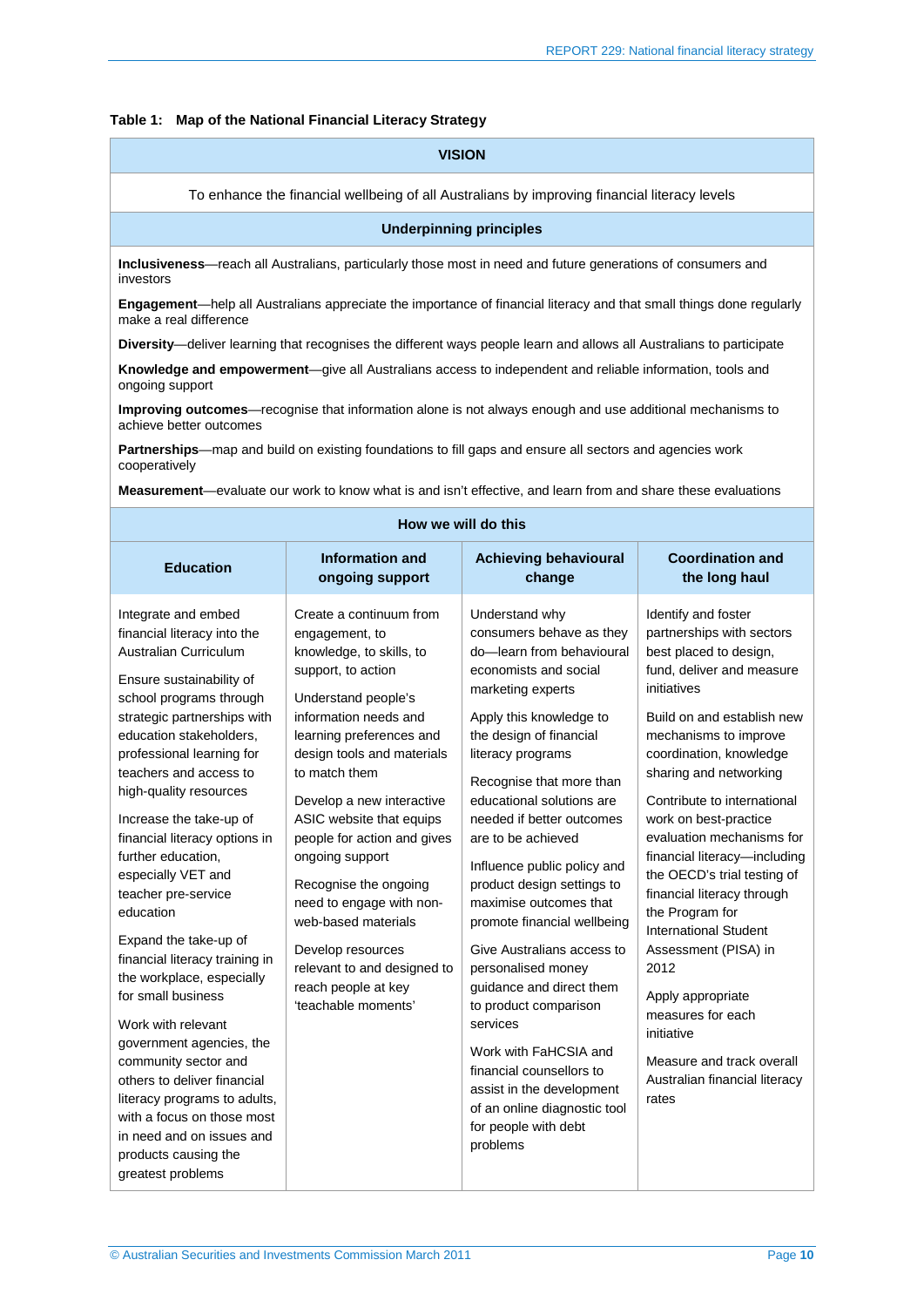## <span id="page-10-0"></span>**A Why we need a financial literacy strategy**

#### **Key points**

This section covers:

- what we mean by financial literacy;
- the benefits of financial literacy;
- the increasing importance of financial literacy;
- current financial literacy levels;
- Australia's financial literacy landscape; and
- the principles behind this Strategy.

### <span id="page-10-1"></span>**What we mean by financial literacy**

38 Financial literacy encompasses both knowing about money matters and being equipped to utilise that knowledge by applying it across a range of contexts. What a person needs to know to be financially literate will vary depending upon their circumstances and needs. Generally, however, it will involve an understanding of:

- a person's own values and priorities;
- budgeting, savings and how to manage money;
- credit:
- the importance of insurance and protecting against risk;
- investment basics;
- superannuation;
- retirement planning;
- the benefits of shopping around and how to compare products;
- where to go for advice and additional information, guidance and support;
- how to recognise a potential conflict of interest; and
- how to recognise and avoid scams.
- 39 Many definitions of 'financial literacy' are currently used in Australia and internationally.<sup>[5](#page-10-2)</sup>

<span id="page-10-2"></span><sup>&</sup>lt;sup>5</sup> For example, the OECD has its own definition: see OECD (2005), p. 26. For more definitions, see the companion report to this document: ASIC (2011).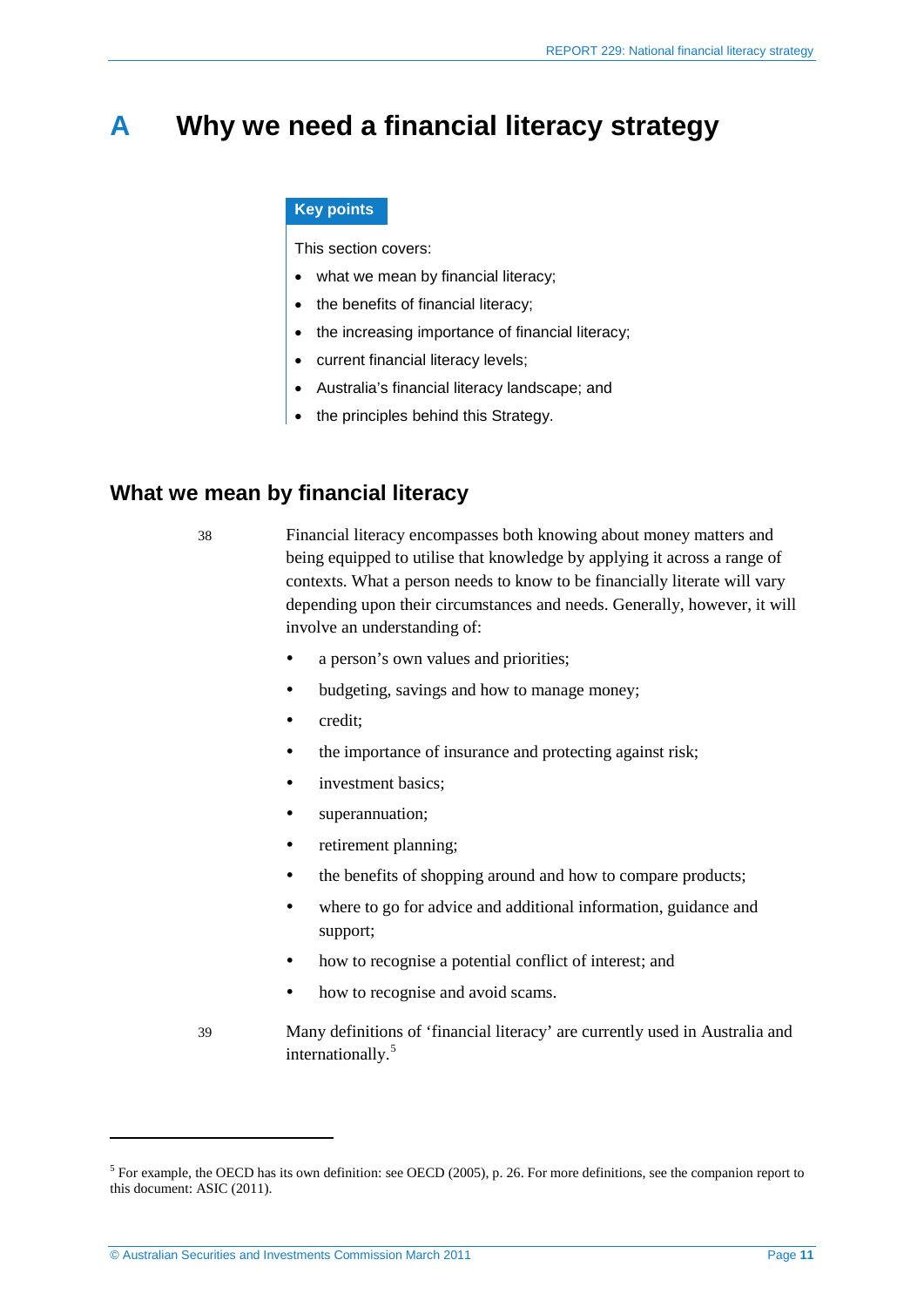| 40 | For the sake of consistency and international comparability, we use the<br>definition originally developed in the United Kingdom and appearing in the<br>Australian ANZ national adult financial literacy surveys (ANZ surveys) of<br>2003, 2005 and 2008. <sup>6</sup> The definition was also recently adopted by New<br>Zealand:                                                                                                                                                 |
|----|-------------------------------------------------------------------------------------------------------------------------------------------------------------------------------------------------------------------------------------------------------------------------------------------------------------------------------------------------------------------------------------------------------------------------------------------------------------------------------------|
|    | The ability to make informed judgements and to take effective decisions<br>regarding the use and management of money.                                                                                                                                                                                                                                                                                                                                                               |
| 41 | This definition acknowledges that financial literacy means more than just<br>understanding how things work. It also encompasses making good choices<br>and applying them. <sup>7</sup>                                                                                                                                                                                                                                                                                              |
| 42 | The UK term 'financial capability' perhaps better expresses the concept of<br>acting on knowledge gained; but 'financial literacy' is a term well embedded<br>in Australia and to change that language now might be counterproductive.                                                                                                                                                                                                                                              |
| 43 | That said, there is considerable anecdotal evidence to show that the term<br>'financial literacy' is not currently understood in many circles, and many of<br>those we want to target with financial literacy programs find the term off-<br>putting. We therefore plan to further consult on the right language to use to<br>pursue our agenda of enhancing the financial wellbeing of Australians by<br>improving financial literacy levels, when we undertake our review of this |

### <span id="page-11-0"></span>**The increasing importance of financial literacy**

strategy in two years time.

<u>.</u>

44 Particular factors contributing to the importance of financial literacy include:

- the growing complexity and range of financial products available;
- the increased interaction young Australians now have with financial issues, be they dealing with mobile phone bills or choosing their first superannuation account;
- changes in demography; and
- consumers having greater responsibility for their own financial decisions on topics such as superannuation and retirement incomes.
- 45 Deregulation of Australia's financial markets started over 20 years ago with deregulation of the banking sector; and since then the range and complexity of financial products and services available to consumers has increased

<span id="page-11-1"></span><sup>&</sup>lt;sup>6</sup> This definition was first articulated by Schagen (1997). The definition was recently adopted by the Retirement Commission (NZ) in their National Strategy document: Retirement Commission (2008), p. 9.

<span id="page-11-2"></span> $<sup>7</sup>$  This is also reflected in the definition agreed in 2005 by the then Ministerial Council on Education, Employment, Training</sup> and Youth Affairs (MCEETYA) to guide financial literacy education in schools. The definition underpinning the National Framework is 'the application of knowledge, understandings, skills and values in consumer and financial contexts and the related decisions that impact on self, others, the community and the environment'.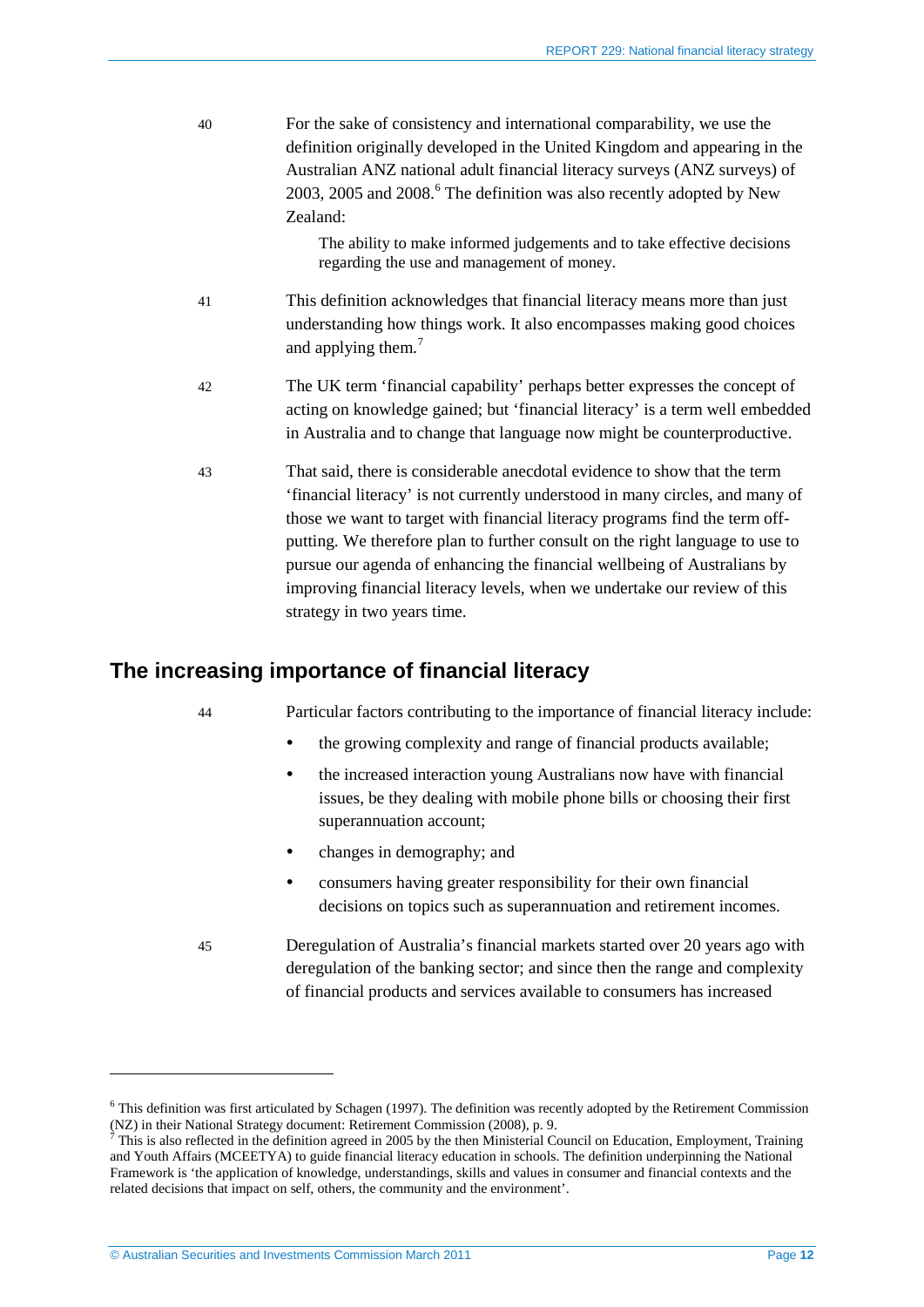dramatically.<sup>[8](#page-12-0)</sup> Developments in information technology have also significantly contributed to the number and type of products on offer.

- 46 Australia's baby boomers are beginning to retire, and an increasing number of retirees can expect to live longer in retirement. [9](#page-12-1) As the number of people entering retirement grows and their life expectancy increases, government support for retirees, pensions, health care and retirement accommodation comes under ever-greater pressure. Many retirees will need to rely more heavily on personal savings and retirement income, and be more competent in a range of financial management strategies (such as asset management, tax and estate planning, and insurance) than previous generations have needed to.
- 47 Australia's policy on compulsory superannuation is predicated on this greater self-reliance in retirement. In particular, responsibility for investment decisions affecting retirement is shifting from employers to employees. Since 2005, for example, millions more Australian employees have been able to choose the fund for their employer Superannuation Guarantee contributions.
- 48 Availability of defined-benefit schemes has declined, in favour of definedcontribution schemes that require members to make decisions such as whether to make additional contributions and how to allocate contributions across investment options. Employees also need to consider the fees, commissions and charges of different providers.
- 49 At the point of retirement, superannuants also need to make decisions about their payout, and consider rollovers, lump sums, products delivering an income stream, combinations between lump sum and income stream, and effects on government pension eligibility for them and their partners.
- 50 Finally, Australians have also experienced—until the global financial crisis—an extended period of growing wealth, and more opportunity to save, borrow, spend and invest than at any time in our history.
- 51 All these factors highlight the importance of financial literacy. It is a skill increasingly focused upon in recent years, both in Australia and internationally.<sup>[10](#page-12-2)</sup>

<span id="page-12-0"></span><sup>8</sup> For example, a once-simple bank savings account is now variously available with: low interest but no fees, higher interest but account keeping and/or transaction fees, bonus interest where deposits but no withdrawals are made, or interest offset against mortgage interest.

<span id="page-12-2"></span><span id="page-12-1"></span><sup>9</sup> According to ABS (2007), since the 1900s Australians' life expectancies have increased from 55 to 79 years for men and from 59 to 83 years for women; and by 2047 are expected to reach 86 years for men and 90 years for women. Australia's population is projected to be 28.5 million by 2047, with a quarter of that projected to be aged 65 and over; and while there are currently 5 people of working age to support every person aged 65 and over, by 2047 there will only be 2.4. <sup>10</sup> FLF (2007); OECD (2005); Retirement Commission (2008).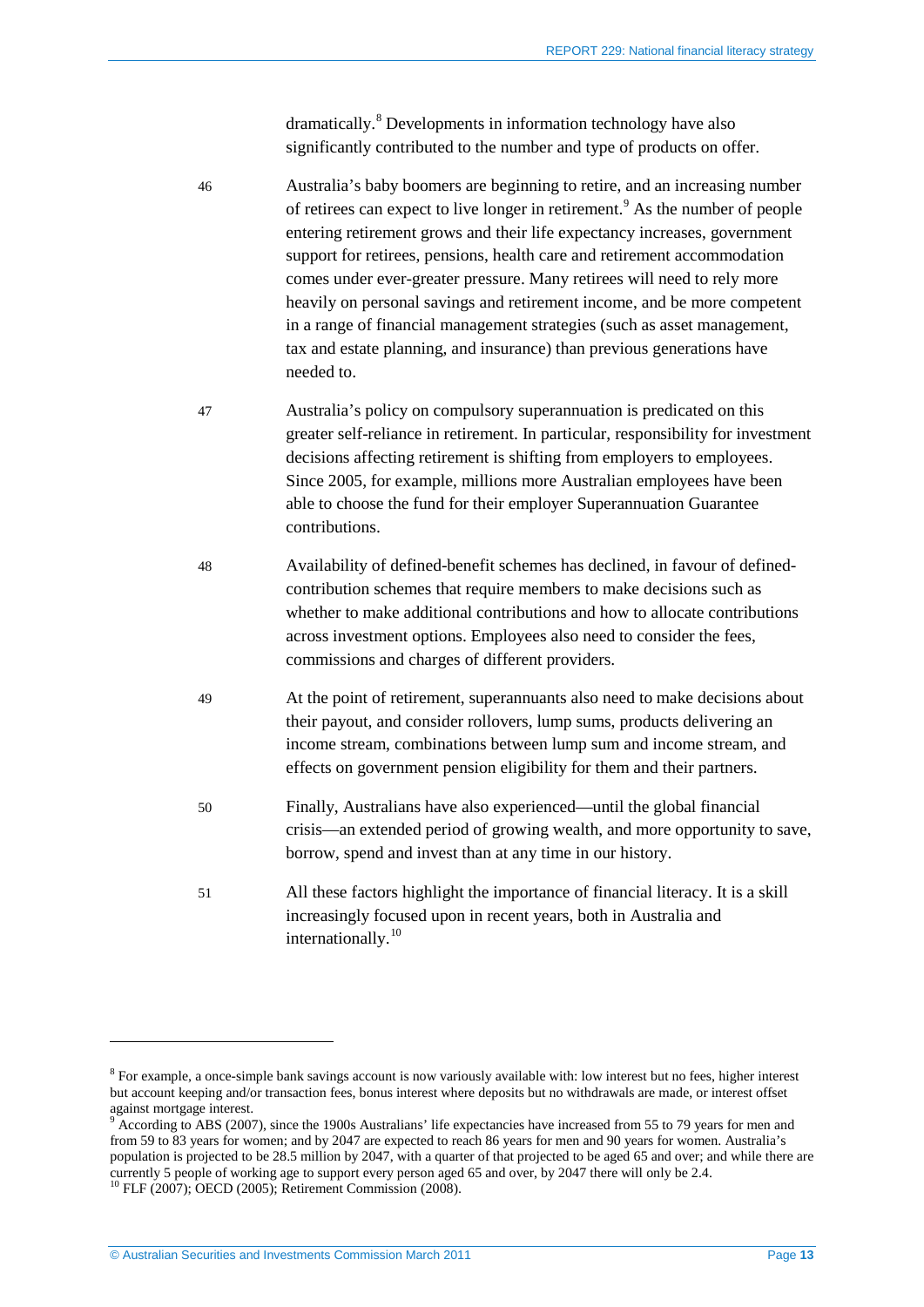- $52$  Yet both local and international studies<sup>[11](#page-13-1)</sup> show that many people have been left behind in their financial knowledge and lack the capability to take advantage of opportunities or avoid the risks that come with greater choice.
- 53 For all these reasons, the Government has asked ASIC to prepare the Strategy.
- 54 Since that request was made, the financial crisis has had global implications, and much of this Strategy has been developed against the background of that crisis.
- 55 The crisis clearly highlighted the importance of financial literacy and the need to reinforce core financial literacy concepts such as budgeting and saving, living within one's means, responsible use of credit, diversification and investing only in products that are understood.

### <span id="page-13-0"></span>**How financially literate are we?**

- 56 Considerable research has been done in Australia on the issue of how financially literate we are, from large-scale national surveys to smaller studies about specific products and services. $12$  Some key research is referred to below.
- $57$  The ANZ survey<sup>[13](#page-13-3)</sup>—generally recognised as the most comprehensive adult financial literacy survey in Australia, with reports published in 2003, 2005 and 2008, and a commitment to continue conducting the survey going forward—enables us to measure movements in literacy levels over the long term. Other pieces of work include a survey conducted by the former Financial Literacy Foundation of 7500 Australians aged 12 to  $75^{14}$  $75^{14}$  $75^{14}$  and studies conducted for the Commonwealth Bank, which in some cases focused on youth, in others the broader population.<sup>[15](#page-13-5)</sup> The companion research report to this Strategy contains more detail about the surveys conducted in Australia and their findings.<sup>[16](#page-13-6)</sup>
- 58 These reports tell us that, while most Australians have reasonable levels of financial literacy, clearly some groups have greater difficulties than others with financial concepts, and some financial products cause considerably more problems than others.

<span id="page-13-2"></span><span id="page-13-1"></span><sup>&</sup>lt;sup>11</sup> ANZ (2008a); de Meza et al (2008); Retirement Commission (2008).<br><sup>12</sup> These surveys have used both subjective approaches that test people's perceptions, attitudes and self-assessed levels of financial knowledge and capability, as well as objective approaches that measure people's actual knowledge and what they do in practice. The OECD has observed that combining both approaches helps reveal the gaps between what people believe they know and what they actually know: OECD (2005), pp. 44–45; ASIC (2009).<br>
<sup>13</sup> ANZ (2008a); ANZ (2005a); ANZ (2003).<br>
<sup>14</sup> FLF (2007).<br>
<sup>15</sup> See, for example: CBF (2006); CBF (2004).<br>
<sup>16</sup> ASIC (2011).

<span id="page-13-3"></span>

<span id="page-13-4"></span>

<span id="page-13-6"></span><span id="page-13-5"></span>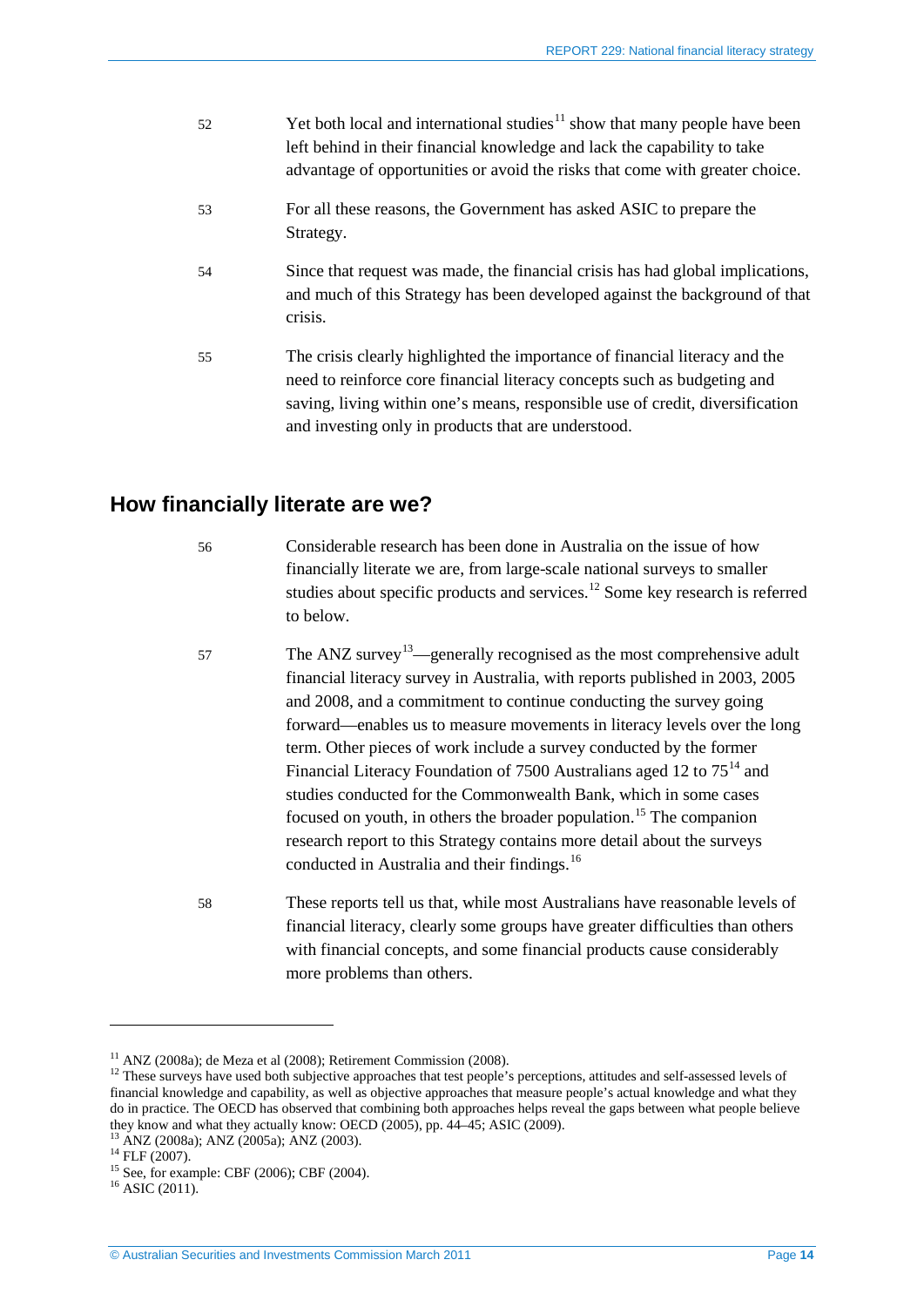| 59 | Similar to earlier surveys, the 2008 ANZ survey <sup>17</sup> found that overall the<br>lowest levels of financial literacy are associated with:                                                                                                                                                                               |
|----|--------------------------------------------------------------------------------------------------------------------------------------------------------------------------------------------------------------------------------------------------------------------------------------------------------------------------------|
|    | those aged 18 to 24 years and people 70 years and over;<br>$\bullet$                                                                                                                                                                                                                                                           |
|    | females, particularly aged 70 years and over;                                                                                                                                                                                                                                                                                  |
|    | people with lower levels of education (Year 10 or less);                                                                                                                                                                                                                                                                       |
|    | people not working (for a range of reasons) or in unskilled work;<br>٠                                                                                                                                                                                                                                                         |
|    | people with lower incomes (household incomes under \$25,000 p.a.);<br>٠                                                                                                                                                                                                                                                        |
|    | people who speak a language other than English at home; and                                                                                                                                                                                                                                                                    |
|    | people of Aboriginal or Torres Strait Islander descent. <sup>18</sup><br>٠                                                                                                                                                                                                                                                     |
| 60 | It should be noted that the survey also showed that members of each of these<br>groups are also included among those with the highest levels of financial<br>literacy.                                                                                                                                                         |
| 61 | Overall, people seem to be more knowledgeable and confident about simple<br>and familiar finance topics such as budgeting, credit, savings and debt; and<br>less knowledgeable and confident about more complex and unfamiliar topics<br>such as investing, superannuation and saving for retirement.                          |
| 62 | Factors that influence people's knowledge and understanding of financial<br>matters include their attitudes and beliefs about money, confidence levels,<br>interest and engagement levels, and socio-demographic backgrounds. <sup>19</sup>                                                                                    |
| 63 | It is also clear that people don't always know what they don't know. Studies<br>show a significant mismatch between what people say they know and what<br>they do know. $^{20}$                                                                                                                                                |
| 64 | Sometimes this is for psychological reasons (discussed in Section D), but in<br>other instances it is simple lack of knowledge—particularly dangerous since,<br>if they don't know what they don't know, people are unlikely to seek<br>assistance.                                                                            |
| 65 | These results, when considered together with Australian Bureau of Statistics'<br>(ABS) research into Australians' general document literacy and numeracy,<br>in particular their ability to meet the complex demands of a knowledge-<br>based economy, <sup>21</sup> suggest that about one in two Australians do not have the |

 $17$  ANZ (2008a), pp. 4-5.

<span id="page-14-1"></span><span id="page-14-0"></span><sup>&</sup>lt;sup>18</sup> Aboriginal and Torres Strait Islander results should be treated with some caution due to the small sample size, n=54: ANZ (2008a), pp. 1–2.<br>(2008a), pp. 1–2.<br><sup>19</sup> FLF (2007); ANZ (2008a). (2008a), pp. 1–2.<br><sup>19</sup> FLF (2007); ANZ (2008a).<br><sup>20</sup> OECD (2005), pp. 43–44; '67% of respondents said that they understood the principle of compound interest, but only 28%

<span id="page-14-3"></span><span id="page-14-2"></span>were rated with a 'good level' of comprehension when they solved the problem': ANZ (2008a), p. 19.  $^{21}$  As part of an international study, the ABS measured skills in document literacy, prose literacy, numeracy and probl

<span id="page-14-4"></span>solving and found that approximately 7 million (46%) of Australians (and 7.9 million (53%) of Australians aged 15 to 74) had proficiency less than 'the minimum required for individuals to meet the complex demands of everyday life and work emerging in the knowledge-based economy' for document literacy and numeracy respectively': ABS (2006), p. 5.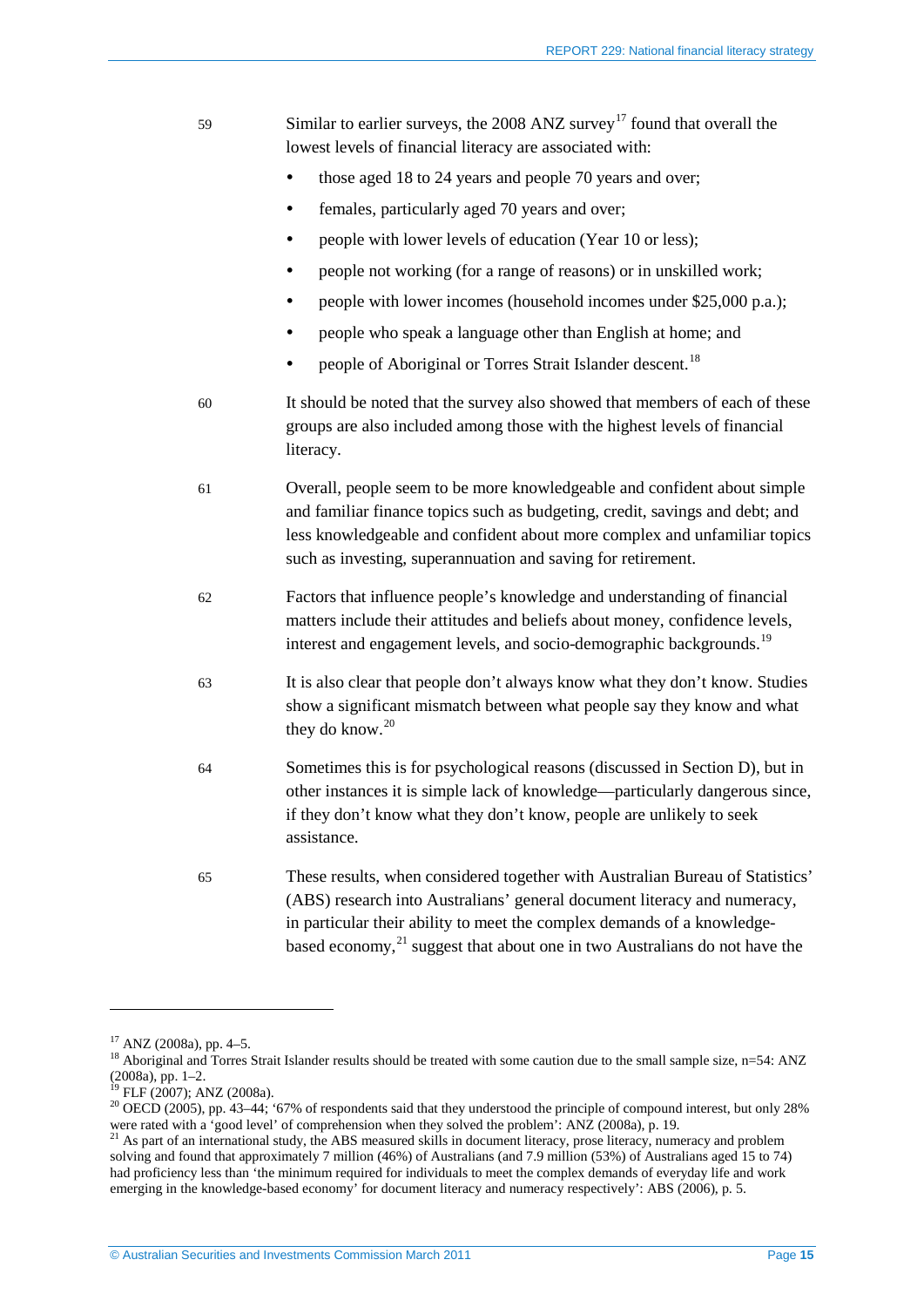skills required to make informed choices in their interactions with the financial services sector. $^{22}$  $^{22}$  $^{22}$ 

66 There is also an identifiable age link, with document proficiency tending to decrease with age. $^{23}$  $^{23}$  $^{23}$ 

### <span id="page-15-0"></span>**Benefits of improving financial literacy**

- 67 Financial literacy is a skill for life, with significant benefits for everyone no matter what their age or income. It affects the opportunities we can pursue, our sense of security and our overall emotional—and often physical—health. In the United Kingdom, for instance, it has been estimated that moving a person with a relatively low level of financial literacy to an average level of literacy improves their psychological wellbeing by about 6% (compared to an 8% deterioration in wellbeing associated with being divorced or a 10% deterioration from being unemployed).<sup>[24](#page-15-4)</sup> Good financial literacy skills help individuals and families make the most of opportunities, meet their goals and secure their financial wellbeing. They are essential for social inclusion.
- 68 Financial literacy also contributes to the economic health of society. More capable consumers and investors offer the prospect of improved household savings performance, reduced dependence on government allowances and lower levels of problem debt.
- 69 More broadly, improved financial literacy can increase economic participation, drive competition and market efficiency in the financial services sector, and potentially reduce regulatory intervention.

### <span id="page-15-1"></span>**Principles behind the Strategy**

70 Against that background, the Strategy is based on seven core principles:

- *inclusiveness*—reaching all Australians, particularly those most in need and future generations of consumers and investors;
- *engagement*—helping all Australians appreciate the importance of financial literacy and that small things done regularly make a real difference;
- *diversity*—delivering learning that recognises the different ways people learn and allows all Australians to participate;

<span id="page-15-2"></span><sup>&</sup>lt;sup>22</sup> ABS (2006). These findings have implications for our regulatory regime, which relies upon disclosure as a critical element of our consumer protection system.

<span id="page-15-3"></span><sup>&</sup>lt;sup>23</sup> The exception was the 15- to 19-year-old group, who had lower levels of proficiency than the 20- to 24-year-old group (ABS (2006), p. 43).

<span id="page-15-4"></span> $24$  Taylor et al (2009).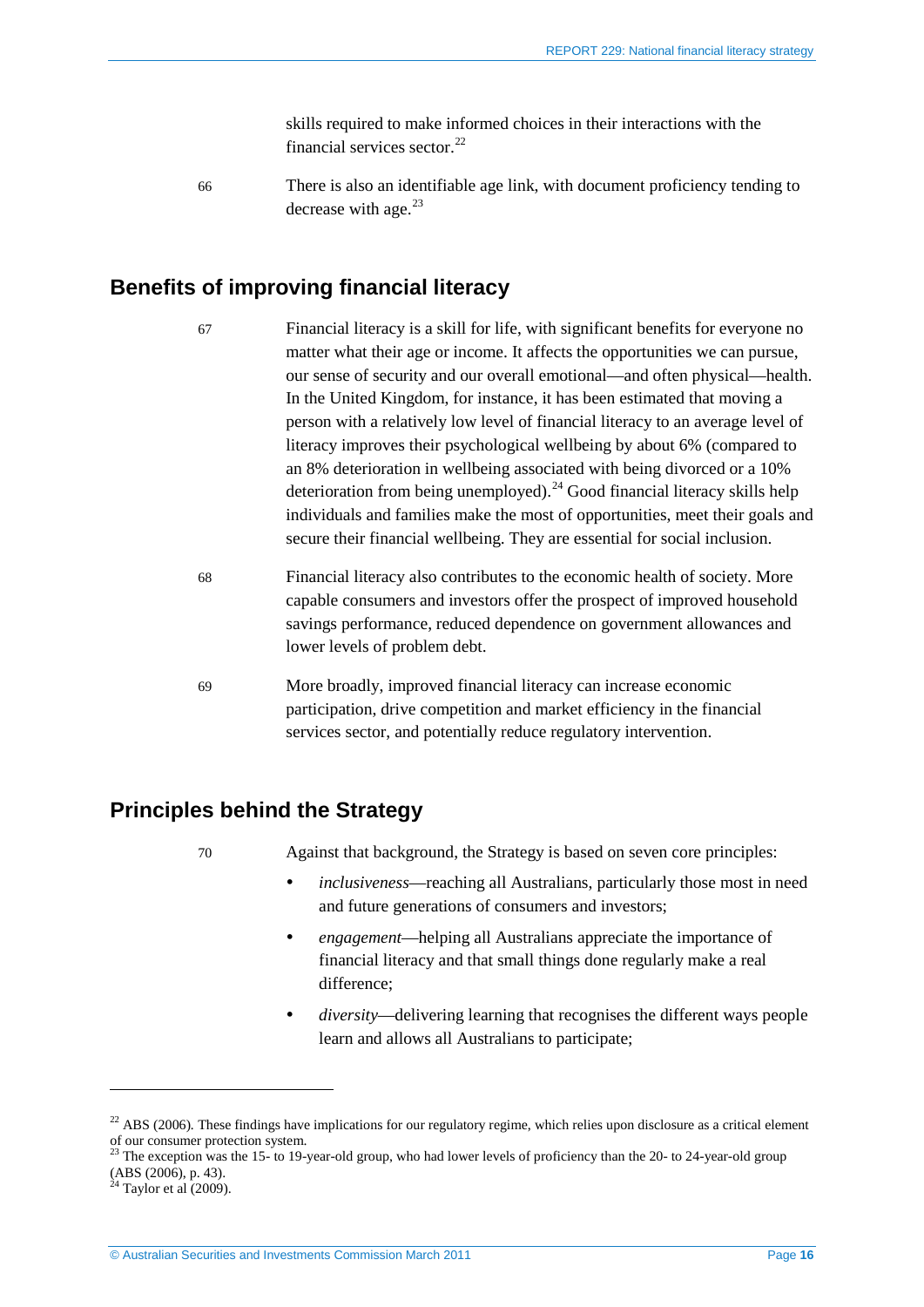- *knowledge and empowerment*—giving all Australians access to information, tools and ongoing support systems;
- *improving outcomes*—recognising that information alone is not always enough and using additional mechanisms to achieve better outcomes;
- *partnerships*—mapping and building on existing foundations to fill gaps and ensure all sectors and agencies work cooperatively; and
- *measurement*—evaluating our work to know what is and is not effective, and learning from and sharing these evaluations.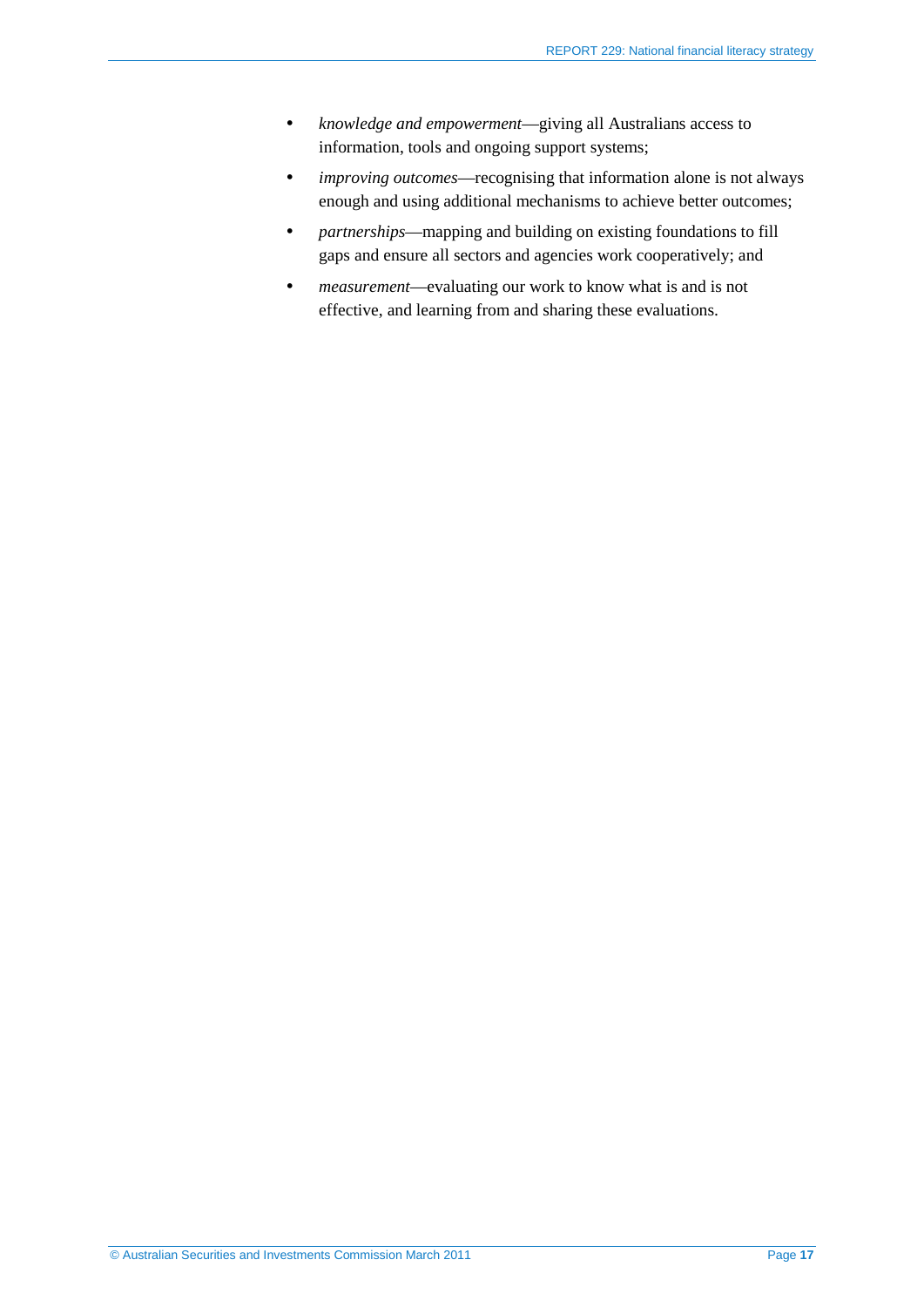## <span id="page-17-0"></span>**B Using educational pathways to build financial literacy**

#### **Key points**

This section covers:

- financial literacy in the school curriculum;
- further education;
- adult and community education; and
- education in the workplace.

### <span id="page-17-1"></span>**Educational pathways**

| 71 | Education has long been recognised as a critical driver for delivering equal<br>opportunity in society. <sup>25</sup> It is central to this Strategy. Our approach<br>recognises that learning is a lifelong endeavour and acknowledges that<br>people learn in many different ways.                                                                                                                                                                    |
|----|---------------------------------------------------------------------------------------------------------------------------------------------------------------------------------------------------------------------------------------------------------------------------------------------------------------------------------------------------------------------------------------------------------------------------------------------------------|
| 72 | If we are striving to foster the skills, knowledge, attitudes and values needed<br>to build financial resilience for all Australians, then an important element<br>must be education through established pathways.                                                                                                                                                                                                                                      |
| 73 | In Australia, 'educational pathways' usually comprise early childhood<br>education, school education, further education (which includes vocational<br>education and training, and university education), and adult and community<br>education.                                                                                                                                                                                                          |
| 74 | Financial literacy education at school is particularly important and is a<br>central concern of this Strategy. We know that young people today are<br>increasingly interacting with money from an earlier age, and are increasingly<br>targeted by corporate interests and consumer marketing through social media<br>(e.g. MySpace, Facebook and Twitter) and through mobile phones. More<br>than ever before, it is vital that students leave school: |
|    | equipped for life's financial decisions;                                                                                                                                                                                                                                                                                                                                                                                                                |
|    | more attuned to their own consumer behaviour;<br>٠                                                                                                                                                                                                                                                                                                                                                                                                      |
|    | knowing the questions to ask to make smart financial decisions; and<br>٠                                                                                                                                                                                                                                                                                                                                                                                |
|    | armed with the knowledge and skills to be able to secure and improve<br>٠<br>their financial wellbeing.                                                                                                                                                                                                                                                                                                                                                 |

<span id="page-17-2"></span> $25$  CAF (2007).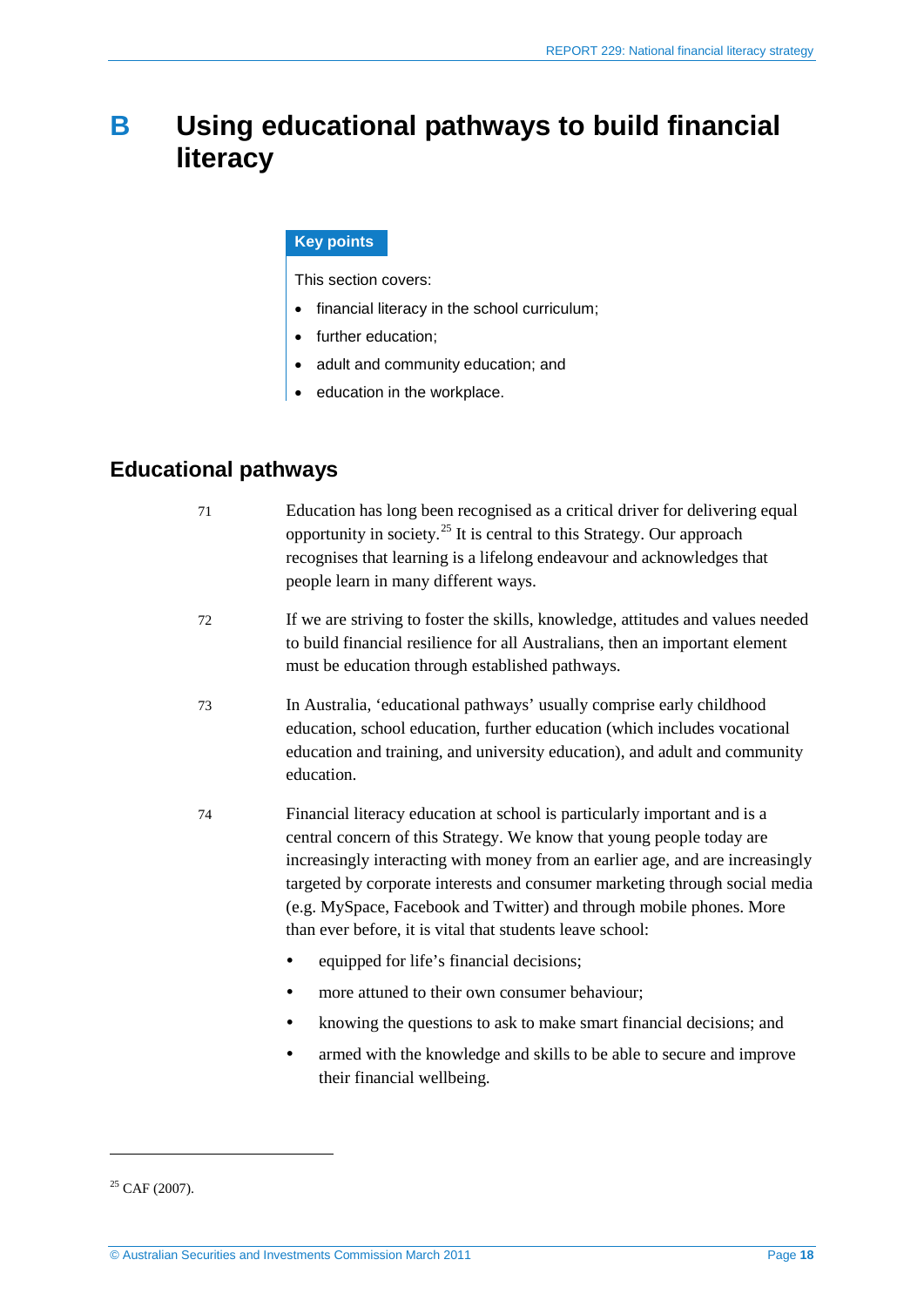75 At present, all education sectors in Australia are undergoing significant reform and this has created both new opportunities and challenges. This Strategy recognises the critical need for strong partnerships between ASIC and the key players in federal and state governments, as well as in all education sectors. It also recognises the need for flexibility and responsiveness to take advantage of opportunities as they arise.

### <span id="page-18-0"></span>**Financial literacy in the school curriculum: where are we up to?**

- 76 Steady progress has been made since the development of a National Consumer and Financial Literacy Framework (the National Framework) in 2005, agreed through the then Ministerial Council for Education, Employment, Training and Youth Affairs (MCEETYA).<sup>[26](#page-18-1)</sup>
- 77 The National Framework sets out an agreed national approach to integrating consumer and financial literacy in the compulsory years of schooling from Kindergarten to Year 10, to provide students with a sound basis for making informed financial decisions, as well as the related decisions that impact themselves, others, the community and the environment.
- 78 In particular, the National Framework supports the integration of consumer and financial literacy across relevant curriculum areas such as English, Mathematics, Science, the Humanities (Business, Commerce, Economics, Technology and Enterprise), Civics and Citizenship, and Information and Communication Technology. Key elements covered in the Framework include:
	- understanding money (the focus for lower primary);
	- consumer literacy (upper primary);
	- personal finance (lower secondary); and
	- money management (upper secondary).
- 79 To support implementation of the National Framework, we facilitated a national train-the-trainer professional learning program<sup>[27](#page-18-2)</sup> for primary and secondary school teachers in partnership with the federal and state departments of education and the non-government education sector in 2008 and 2009. A consumer and financial literacy website for teachers and other educators, [www.financialliteracy.edu.au,](http://www.financialliteracy.edu.au/) was also created in 2008.

<span id="page-18-1"></span><sup>&</sup>lt;sup>26</sup> The National Framework was developed for MCEETYA by a national working party comprised of representatives from state and territory government and non-government education systems, the federal Department of Education, Science and Training, the Financial Literacy Foundation and state and territory departments of fair trading. The Ministerial Council is now called the Ministerial Council for Education, Early Childhood Development and Youth Affairs (MCEECDYA). The Rationale for the National Framework was updated in 2009 to make links with the new *Melbourne Declaration on Educational Goals for Young Australians* agreed by Ministers for Education in December 2008. The updated National Framework is available a[t www.mceecdya.edu.au/mceecdya/default.asp?id=14429.](http://www.mceecdya.edu.au/mceecdya/default.asp?id=14429)<br><sup>27</sup> The professional learning program and materials were developed by the Financial Literacy Foundation in 2007–08.

<span id="page-18-2"></span>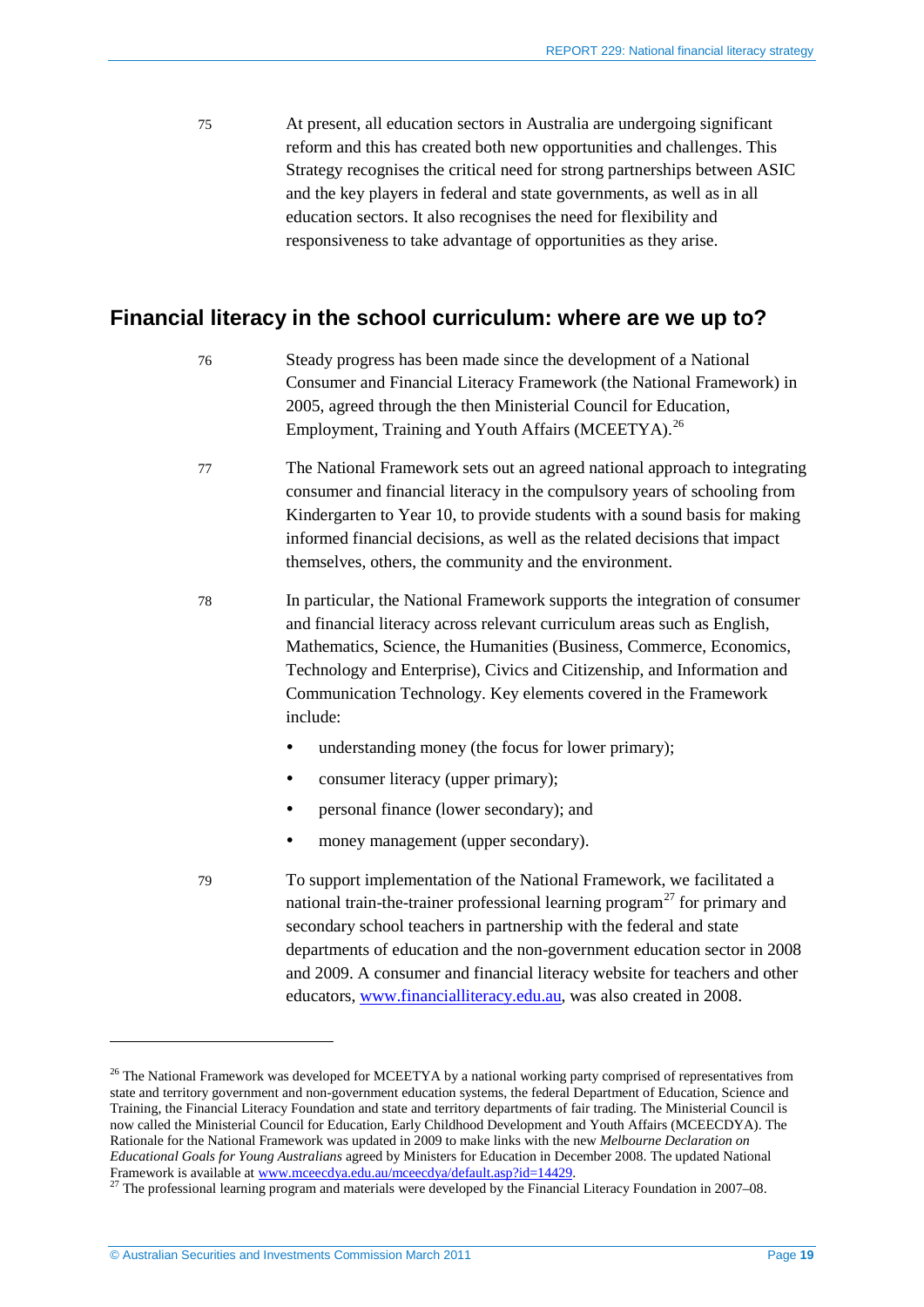80 This work has provided a sound foundation for ASIC's efforts to strengthen financial literacy education in schools in 2011 and beyond.

#### **The new Australian Curriculum**

- 81 As part of the Government's education reform agenda, the Australian Curriculum is being developed and phased in from 2011–13. [28](#page-19-0) This curriculum will detail what teachers are expected to teach and what students are expected to learn for each year of schooling. It will support the attainment of the second goal articulated in the *Melbourne Declaration on Educational Goals for Young Australians*, to ensure that 'all young Australians become successful learners, confident and creative individuals, and active and informed citizens'.<sup>[29](#page-19-1)</sup>
- 82 ASIC is committed to ensuring that consumer and financial literacy skills are integrated and embedded in the new curriculum. This is vital if we are to build on the progress made to date and equip our young people with the skills, knowledge and attributes to make responsible and informed consumer and financial decisions.
- 83 Supported by the Australian Government Financial Literacy Board, we have actively lobbied the new Australian Curriculum, Assessment and Reporting Authority (ACARA) for the inclusion of financial literacy in the new Australian Curriculum. We have also worked in partnership with relevant teacher professional associations to submit detailed responses to ACARA on the draft curriculum documents for Mathematics, Science and English, Foundation to Year 10 and Years 11–12. As a result, there are strengthened links to financial literacy contexts in these curriculum areas, most prominently in the learning area of Mathematics where there is a 'Money and financial mathematics' sub-strand within the 'Number and algebra' content strand.
- 84 ASIC is continuing to work with relevant teacher professional associations to scope resource gaps and identify teacher professional learning needs for integrating financial literacy into their teaching and learning.
- 85 We will actively participate in the public consultations on the development of the second and third phases of the Australian Curriculum as documents are released.
- 86 In consultation with key education stakeholders, we also plan to revisit the scope and content of the learning descriptions outlined in the National

© Australian Securities and Investments Commission March 2011 Page **20**

<span id="page-19-0"></span><sup>&</sup>lt;sup>28</sup> Phase 1 will include English, Mathematics, the Sciences and History; Phase 2 will include Geography, Languages and the Arts; and Phase 3 will include Design and Technology, Health and Physical Education, Information and Communication Technology, Economics, Business, and Civics and Citizenship. <sup>29</sup> The *Melbourne Declaration on Educational Goals for Young Australians 2008*

<span id="page-19-1"></span>[<sup>\(</sup>www.mceecdya.edu.au/mceecdya/melbourne\\_declaration,25979.html\)](http://www.mceecdya.edu.au/mceecdya/melbourne_declaration,25979.html) supersedes the *National Goals of Schooling* released in 1999.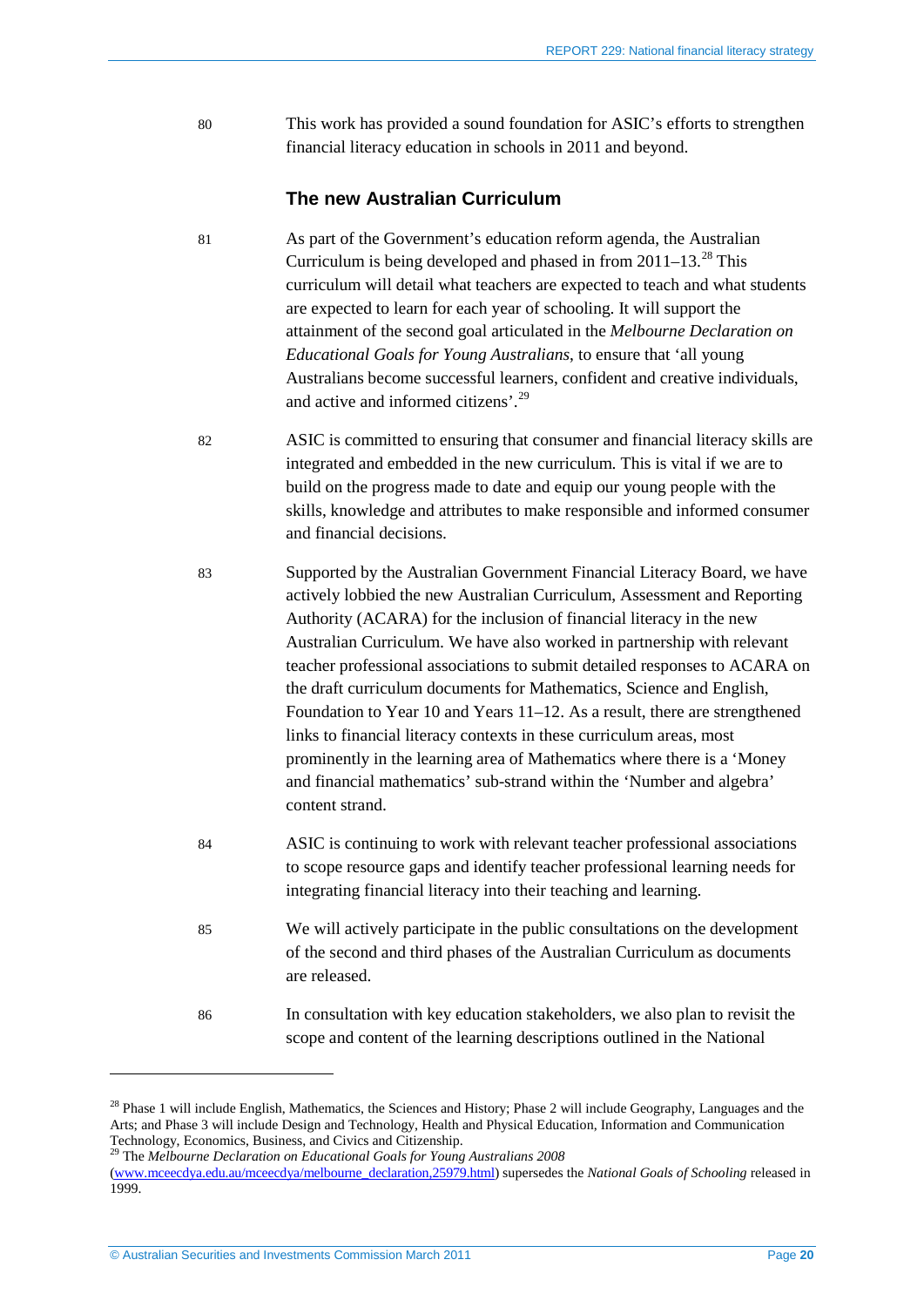Framework so they are better aligned with the Australian Curriculum's architecture and content links.

#### **Ongoing professional learning for teachers**

87 Teachers play a pivotal role in financial literacy education at school especially in the development of values, critical thinking capabilities and the confidence to apply knowledge and skills in a range of situations. Ongoing professional learning is vital. So too is access to quality classroom resources. The extent to which financial literacy is successfully taught in schools depends very much upon effective teaching, which in turn relies upon professional learning that builds capacity in teachers to develop the relevant knowledge and skills as well as confidence.

88 ASIC has re-developed the architecture and 'look and feel' of the former financial literacy website for educators to align with ASIC's new MoneySmart website. It is now called Teaching Financial Literacy and is accessible at [http://teaching.financialliteracy.gov.au/.](http://teaching.financialliteracy.gov.au/) An introductory online professional learning module has also been developed, drawing on the previous professional learning materials created in 2007–08. The site also contains a searchable collection of financial literacy resources suitable for use in the classroom.

89 We plan to progressively upgrade and extend the content and functionality of the Teaching Financial Literacy website to enable a more interactive experience for teachers—for example, offering them the opportunity to network and share strategies online. We will also create professional learning modules and classroom resources linked to the Australian Curriculum.

#### **Work in Indigenous school communities**

90 Reducing the educational disadvantage of Indigenous students is a key element of the current education reform agenda—it also supports the Government's aims to improve social inclusion. Ensuring financial literacy education at school meets the needs of Indigenous students, teachers and communities is an important objective of our schools work.

91 In 2010–11, ASIC is supporting a pilot program in partnership with the Queensland Department of Education and Training. The pilot involves developing a program for primary school and one for secondary. Trialling of the primary school program began in 2010 in Queensland and the Northern Territory. The program involves a range of activities to engage students in exploring wants and needs, and earning and budgeting money in very practical, hands-on ways. Feedback from students, parents and staff has been very positive to date.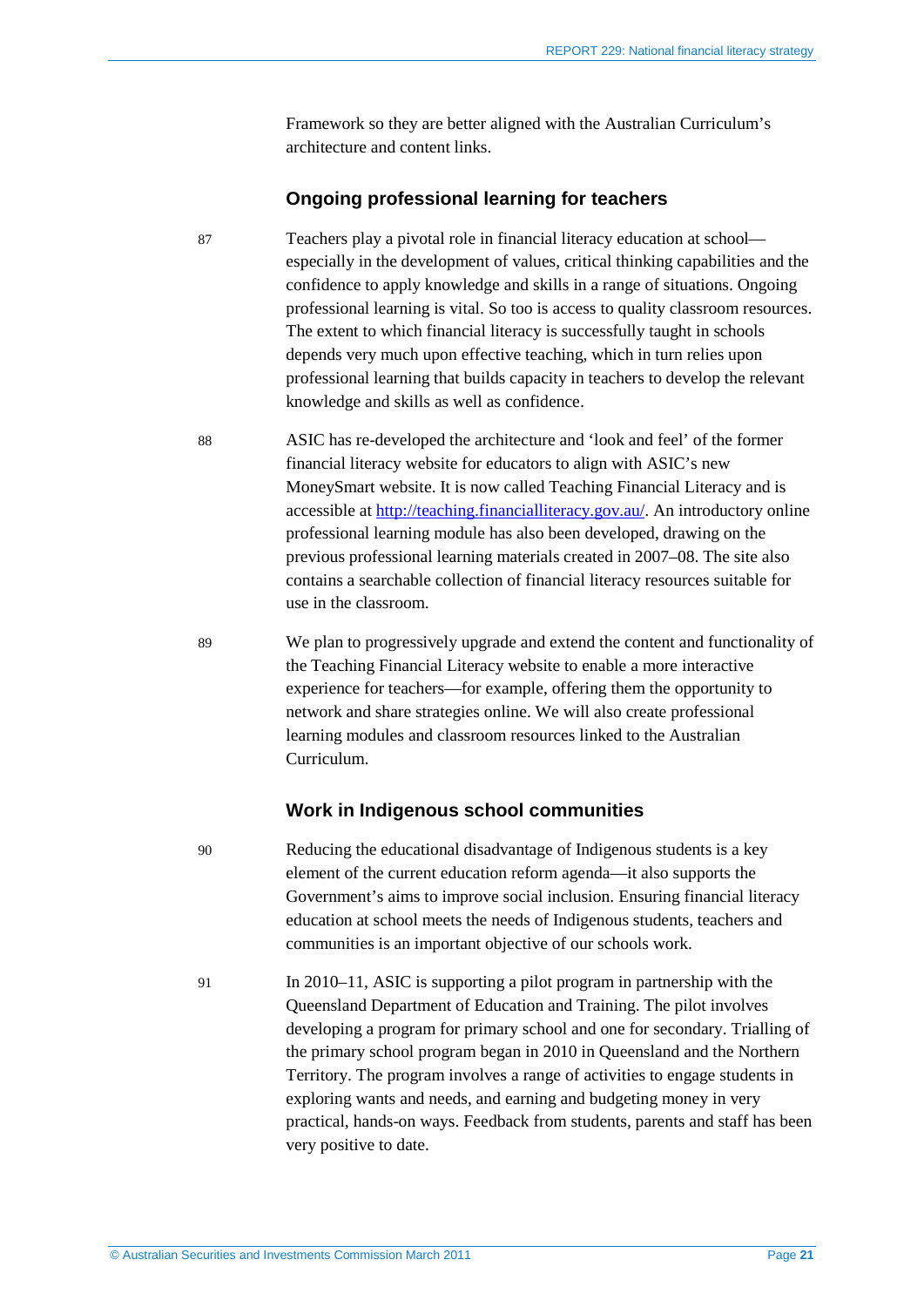92 The secondary program has also been developed and is being trialled in 2011. A website to house the resources has also been created, called *Milba Djunga (Smart Money)* and is accessible at [www.milbadjunga.net.au.](http://www.milbadjunga.net.au/)

#### **Next steps**

- 93 A key priority for ASIC in the next few years is strengthening financial literacy education in schools through professional learning and classroom resources linked to the Australian Curriculum.
- 94 We will also implement a targeted communication strategy to raise awareness of the importance of consumer and financial literacy education and its links with relevant areas of the Australian Curriculum.
- 95 As highlighted above, the implementation of the new Australian Curriculum means the scope and content of the National Framework is likely to require adjustment to ensure it remains relevant to the school curriculum.
- 96 Re-visiting the scope of the National Framework will provide opportunities to promote consumer and financial literacy to schools and teachers, to include new curriculum connections where there were previously none (e.g. Environmental Science), and to make the case for extending the National Framework to include Years 11 and 12.
- 97 A national reference group<sup>[30](#page-21-1)</sup> established by ASIC to provide strategic advice on its work in the schools sector will guide this work. Input will also be sought from a range of other key stakeholders, including relevant teacher professional associations.
- 98 This Strategy is also supportive of international efforts to test the financial literacy of school children. To this end, we are supporting Australia's participation in a new financial literacy component of the 2012 Program for International Student Assessment test.<sup>[31](#page-21-2)</sup> [Table 6](#page-55-1) in the Appendix summarises our priorities for the schools sector.

### <span id="page-21-0"></span>**Further education**

<u>.</u>

99 Most people's interaction with the financial system increases rapidly after school, and the complexities of this interaction give them a strong incentive to learn. Since learning is most effective when immediately relevant, there need to be opportunities to acquire financial literacy knowledge and skills beyond the school years.

<span id="page-21-1"></span><sup>&</sup>lt;sup>30</sup> In 2010, ASIC formed a high-level reference group made up of representatives from each state and territory department of education and training, the Catholic and independent sectors, two representatives from fair trading departments and representation from the Department of Education, Employment and Workplace Relations (DEEWR). The main purpose of establishing this national reference group was to ensure that the strategies we employ to address our priorities are effective

<span id="page-21-2"></span>and relevant to the Australian school education context.  $31$  PISA measures international trends in educational performance of 15-year-old students.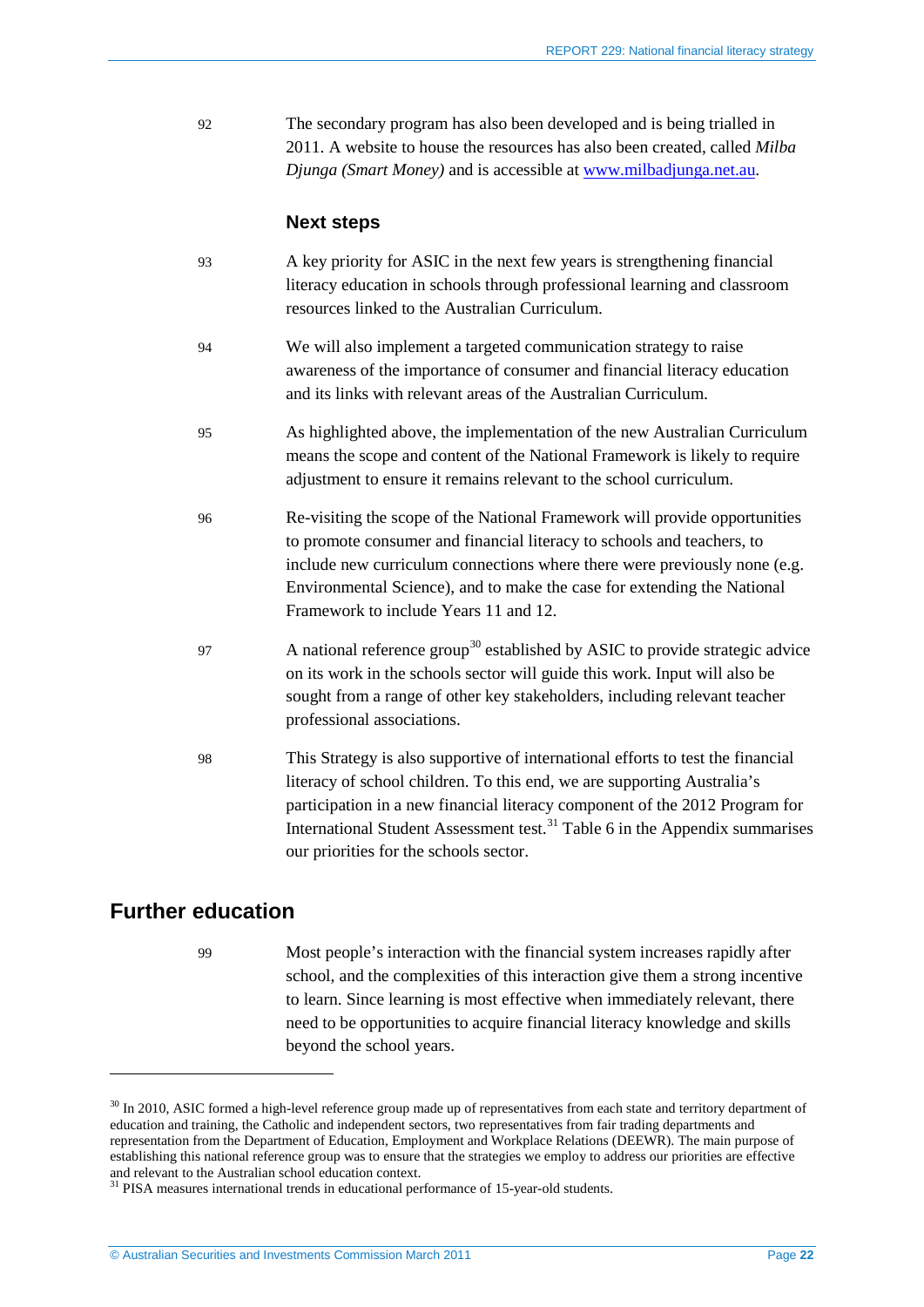| 100 | We know that young Australian adults in particular are keen to learn more<br>about managing money. <sup>32</sup> This is significant given that, while they consider<br>themselves reasonably well informed and to have good money habits, they<br>are in fact notably over-represented among the percentage of the population<br>with the lowest financial literacy levels. <sup>33</sup>                                                                                                                                                        |
|-----|---------------------------------------------------------------------------------------------------------------------------------------------------------------------------------------------------------------------------------------------------------------------------------------------------------------------------------------------------------------------------------------------------------------------------------------------------------------------------------------------------------------------------------------------------|
| 101 | There is, therefore, an important role for the further education sector in<br>financial literacy learning; and although there are many competing priorities<br>in this sector, strategic partnerships and existing structures provide an<br>excellent starting point.                                                                                                                                                                                                                                                                             |
| 102 | ASIC has two high priorities relevant to the further education pathway:                                                                                                                                                                                                                                                                                                                                                                                                                                                                           |
|     | increasing the take-up of financial literacy options in courses for<br>٠<br>apprentices and cadets; and                                                                                                                                                                                                                                                                                                                                                                                                                                           |
|     | influencing the content of teacher pre-service education.                                                                                                                                                                                                                                                                                                                                                                                                                                                                                         |
|     | <b>Vocational education and training</b>                                                                                                                                                                                                                                                                                                                                                                                                                                                                                                          |
| 103 | An important part of this Strategy involves improving the take-up of<br>financial literacy options through the vocational education and training<br>(VET) system.                                                                                                                                                                                                                                                                                                                                                                                 |
| 104 | VET is education and training for industry and work. The Australian VET<br>system is industry-led, with employers, unions and professional associations<br>defining the outcomes required from training; and state, territory and<br>Australian governments, in partnership with industry and training providers,<br>jointly managing the system. <sup>34</sup> In 2009 there were approximately 1.7 million<br>people in Australia undertaking some form of vocational study. Just over<br>43% were young people aged 15-24 years. <sup>35</sup> |
| 105 | VET training can be accessed by all Australians as single units of<br>competency or a series of competencies that make up a fully certified,<br>nationally recognised qualification.                                                                                                                                                                                                                                                                                                                                                              |
| 106 | The take-up of financial literacy options through the VET system can happen<br>both through:                                                                                                                                                                                                                                                                                                                                                                                                                                                      |
|     | users of the VET system self-selecting financial literacy options; and<br>٠                                                                                                                                                                                                                                                                                                                                                                                                                                                                       |
|     | particular professions and/or industry associations making it a<br>٠<br>compulsory part of their training/licensing requirements.                                                                                                                                                                                                                                                                                                                                                                                                                 |
| 107 | There are currently 10 specific financial literacy competencies, with many<br>other business and management competencies to complement them.                                                                                                                                                                                                                                                                                                                                                                                                      |

<span id="page-22-2"></span>

<span id="page-22-1"></span><span id="page-22-0"></span><sup>&</sup>lt;sup>32</sup> FLF (2007), p. 57.<br><sup>33</sup> ANZ (2005a), p. 33.<br><sup>34</sup> <u>[www.training.com.au/portal/site/public/menuitem.34755cb3fd32de15af17bfae17a62dbc/.](http://www.training.com.au/portal/site/public/menuitem.34755cb3fd32de15af17bfae17a62dbc/)</u><br><sup>35</sup> NCVER (2010)

<span id="page-22-3"></span>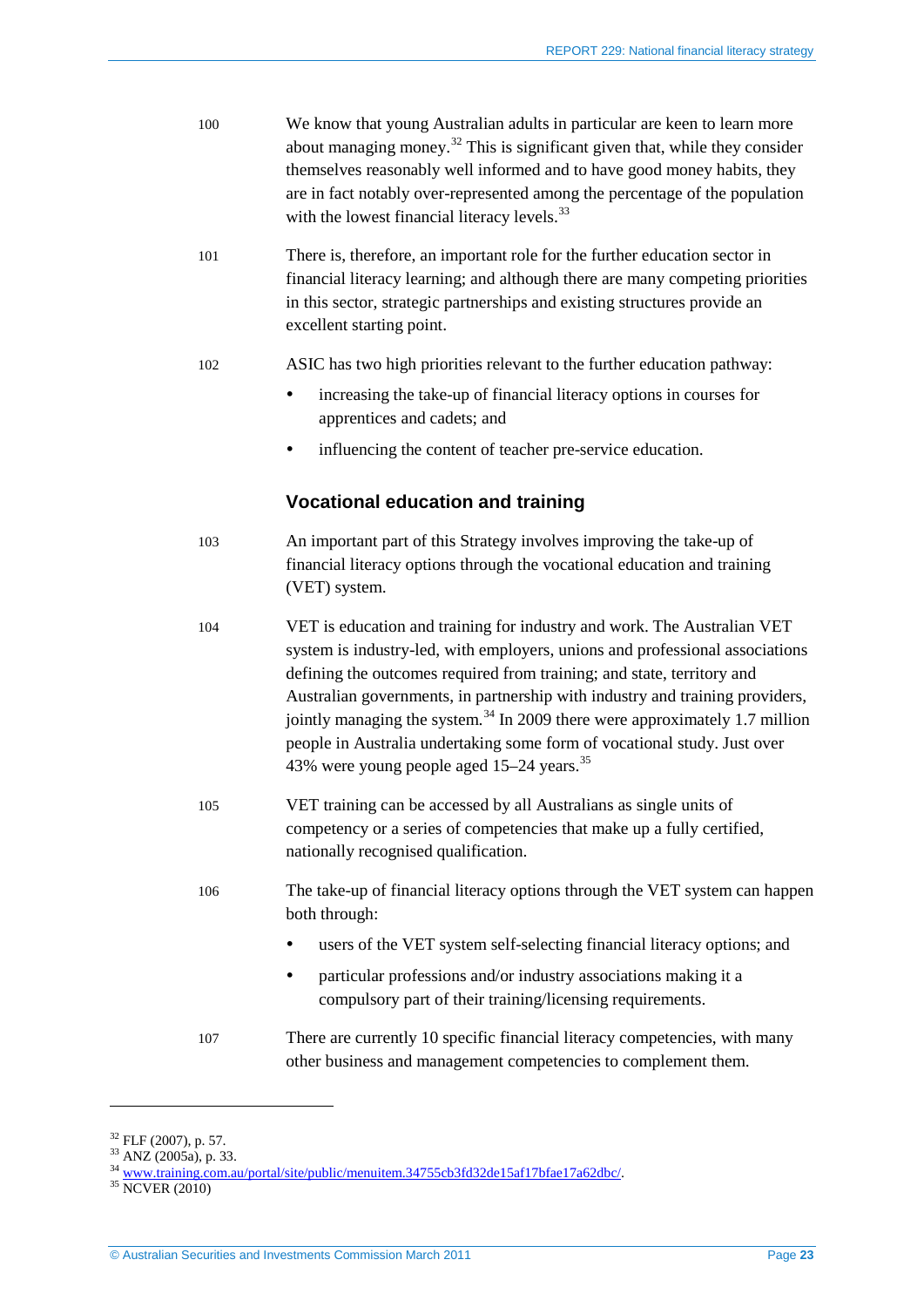- 108 In particular, there are four relevant entry-level competencies that can be selected singly or collectively and imported to existing VET courses as electives. They are:
	- developing and using a personal budget;
	- developing and using a savings plan;
	- understanding debt and consumer credit; and
	- understanding superannuation.<sup>[36](#page-23-0)</sup>
- 109 These competencies have a potentially wide application and can be used in all education pathways by registered training organisations (RTOs), or in organisations that partner with an RTO. There are also several pilot programs and industry partnerships that have proved effective in this sector.<sup>[37](#page-23-1)</sup>
- 110 As with other sectors of education in Australia, the VET sector is undergoing a period of significant reform.
- 111 We are focused on developing strategic partnerships in the VET sector with skills councils, industry associations and relevant government agencies, including the Australian Taxation Office (ATO) and the Department of Education, Employment and Workplace Relations (DEEWR), to promote the importance of financial and business literacy. The forward work program in the medium term includes:
	- assisting the VET sector to adopt a more coherent and comprehensive approach to financial literacy, from trade schools to qualified trade training and licensing; and
	- supporting this work by developing digital and online resources in partnership with skills councils, Australian Government agencies and TAFE to assist the integration of financial and business competencies at Certificate 3, Diploma and Advanced Diploma levels.

#### **Universities**

- 112 Preliminary research on this sector highlights the complexity of attempting to integrate financial literacy across formal university courses. Issues include lack of time, resources and opportunities within formal learning pathways.
- 113 However, there are significant channels for information and communication within universities. These include student services, career education support,

<span id="page-23-1"></span><span id="page-23-0"></span><sup>&</sup>lt;sup>36</sup> See VET courses: FNSFLIT 201B; 202B; 203B and 204B.<br><sup>37</sup> We are working with organisations such as the Oz Help Foundation to include financial literacy education in industry training, including in the building and construction and electro-technology industries and the public and private sectors through a cadetship program; a partnership with the national skills council for Innovation and Business Skills Australia that allows four core financial literacy competencies to be included in a range of accredited vocational training programs; and commissioning a report from Industry Training Australia to help establish the extent to which the financial literacy competency standards can be integrated into a sample of qualification levels within nominated training packages.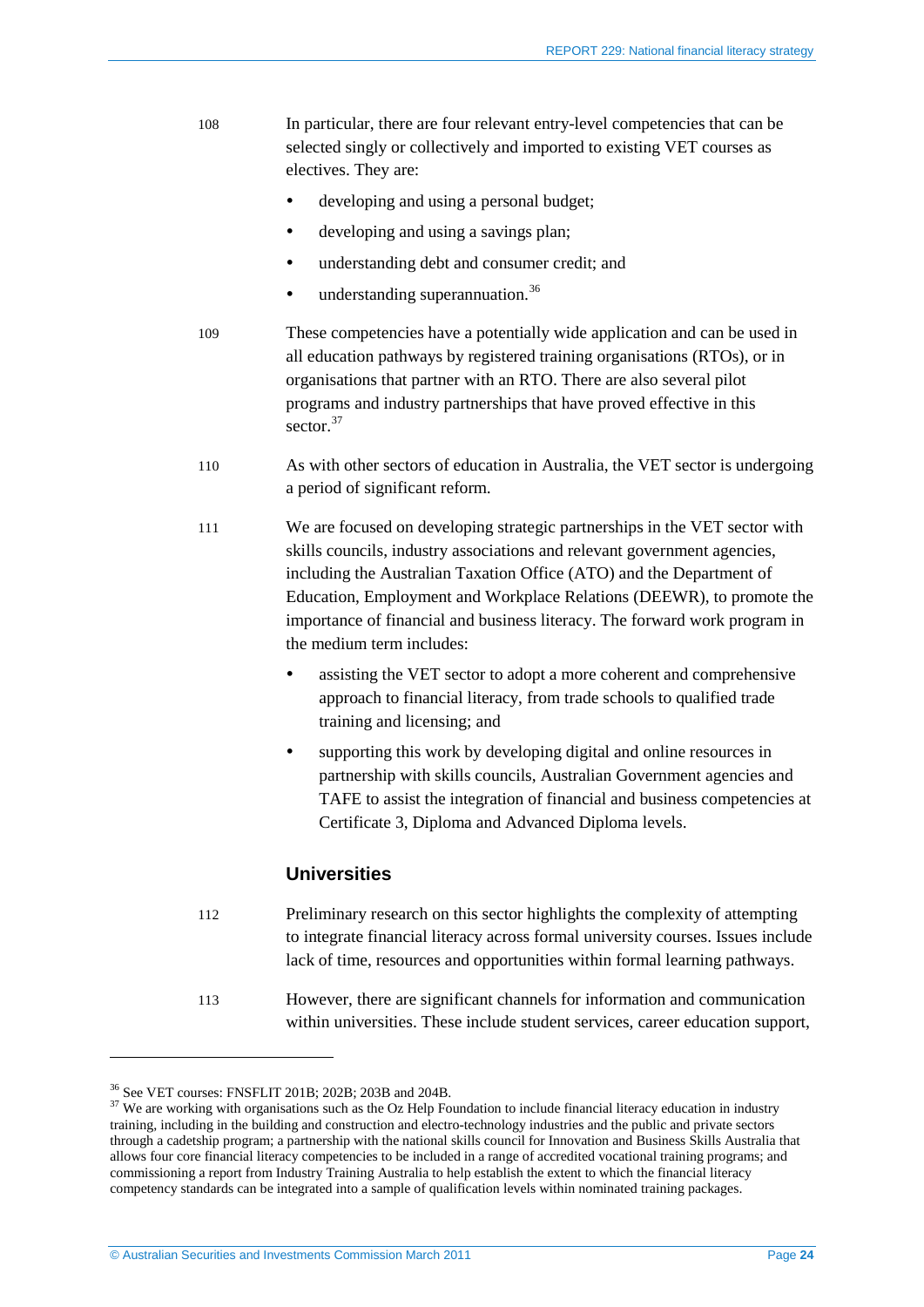residential halls and alumni groups. Accessing these channels is a medium to longer term focus for this Strategy.

- 114 The Strategy's top and immediate priority in the universities sector is training of pre-service teachers and integrating financial literacy into all university schools of education programs. The very recent establishment of a new Australian Institute for Teaching and School Leadership (AITSL) may provide new opportunities and we plan to engage with AITSL and other interested parties to achieve these pre-service teaching goals.
- 115 Other priorities will be explored further by ASIC and partner agencies in the medium to longer term.

### <span id="page-24-0"></span>**Adult and community education**

- 116 Adult and community education is widely acknowledged as an important means of reaching adult learners, as it provides informal learning opportunities and creates social inclusion benefits by connecting people to local community organisations (such as a community centre).
- 117 People outside formal school and further education, and not in workplaces that offer financial literacy assistance, must also be able to access financial literacy education, particularly as this group is over-represented among those with the lowest financial literacy levels.<sup>[38](#page-24-1)</sup>
- 118 Many programs already deliver financial literacy learning opportunities to these and other groups.<sup>[39](#page-24-2)</sup> Partnerships can be very effective in this area, with many established programs funded by government and financial institutions and delivered by community organisations. Some of the most successful create strong links between learning and doing, and recognise and value the diversity of the participating adult learner groups.
- 119 In the community space there remains, however, a need for ongoing work to identify and fill gaps in the delivery of programs to those in need, to ensure proper coordination and cross-learning, and to foster best practice and partnerships: see Section [E.](#page-48-0) This will remain an ongoing focus of the Strategy. ASIC's Financial Literacy, Indigenous and Credit Outreach teams are all working closely with the community sector to deliver programs that complement and support but don't duplicate the work of others.

<span id="page-24-2"></span><span id="page-24-1"></span> $38$  ANZ (2008a), p. 10.<br> $39$  For example, FaHCSIA's Financial Management Program funds services like Commonwealth Financial Counselling, Money Management, Saver Plus, the No Interest Loans Scheme®, the Community Development Financial Institutions Pilot, Information on Saving for Retirement and Retirement Investments. These services are mainly funded through community organisations to help disadvantaged people overcome financial difficulty and better manage their money. Some of these services also include a community sector capacity building component, such as through funding of: the Australian Financial Counselling and Credit Reform Association (AFCCRA) to develop tools for financial counsellors; the National Institute on Retirement Investments to provide support to Centrelink's Financial Information Service, financial counsellors and others; and Matrix on Board's tools for Money Management workers. For further information, see [www.fahcsia.gov.au/sa/communities/progserv/financial\\_management\\_program/Pages/default.aspx](http://www.fahcsia.gov.au/sa/communities/progserv/financial_management_program/Pages/default.aspx) .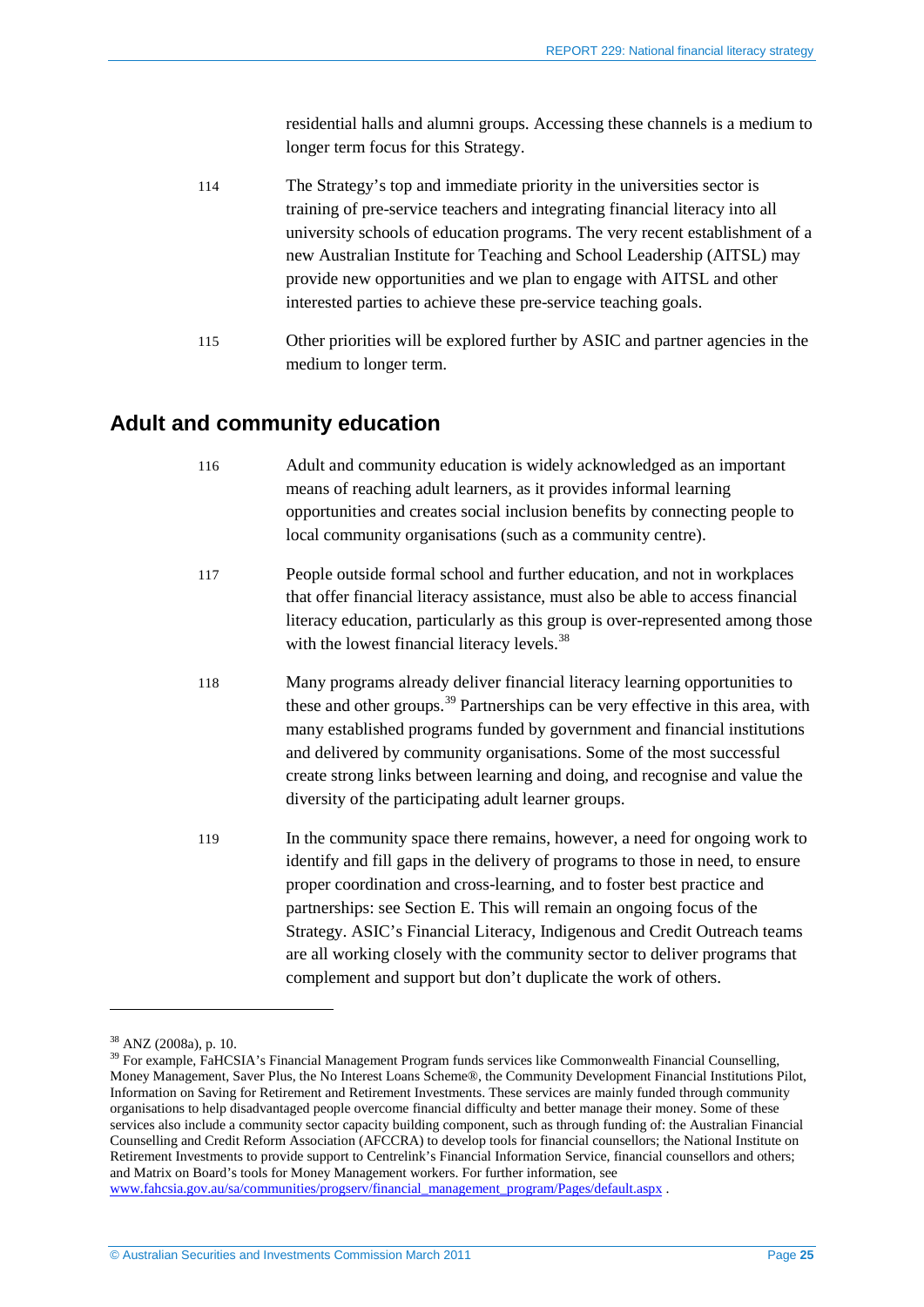### <span id="page-25-0"></span>**Indigenous education**

| 120 | The Department of Families, Housing, Community Services and Indigenous       |
|-----|------------------------------------------------------------------------------|
|     | Affairs (FaHCSIA) also funds a number of financial literacy programs that    |
|     | target Indigenous Australians, particularly those in rural and remote        |
|     | communities. Some of these programs have been running for some time,         |
|     | others have been introduced in response to 'the intervention'. <sup>40</sup> |
|     |                                                                              |

- 121 Apart from the Indigenous school community pilot mentioned above, ASIC, through its Indigenous Outreach team, combines financial literacy and case work across urban, rural and remote Indigenous communities in partnership with government agencies and non-government organisations.
- 122 [Table 8](#page-55-2) in the Appendix summarises the priorities and next steps for Indigenous, adult and community education.

### <span id="page-25-1"></span>**Education in the workplace**

<u>.</u>

| 123 | The workplace presents a key learning opportunity for financial literacy.<br>Both employers and employees must make numerous financial decisions<br>about issues such as remuneration, superannuation and retirement planning.                                                                                               |
|-----|------------------------------------------------------------------------------------------------------------------------------------------------------------------------------------------------------------------------------------------------------------------------------------------------------------------------------|
| 124 | Many employers, especially the larger ones, already deliver financial literacy<br>programs in the workplace. <sup>41</sup> Some develop in-house programs and others<br>use various private sector providers. This Strategy recognises the importance<br>of these programs and encourages their use and further development. |
| 125 | Research conducted by the Financial Literacy Foundation found that support<br>for small business enterprises is an area of specific need. There is great<br>potential for effective partnerships in this area, and ASIC will pursue this as<br>part of its medium-term agenda.                                               |

www.fahcsia.gov.au/sa/indigenous/progserv/housing/Pages/HomeOwnershiponIndigenousLand.aspx

<span id="page-25-2"></span><sup>&</sup>lt;sup>40</sup> For example, the Family Income Management (FIM) is a voluntary, confidential and free service especially designed to meet the particular needs of Indigenous individuals and families, with education, information and ongoing support needed to manage their own money: [www.capeyorkpartnerships.com/family-income-management.](http://www.capeyorkpartnerships.com/family-income-management)The Money Management program has been implemented in partnership with ANZ and delivered to six sites since 2005: Galiwinku, Nguiu, Tennant Creek and Katherine in the Northern Territory; and Kununurra and Geraldton in Western Australia. Money management services have been expanded since 2008. For further information see:

www.fahcsia.gov.au/sa/indigenous/progserv/money/Pages/IndigenousMoneyMgmt.aspx. In addition to FIM and the Money Management program, the Home Ownership on Indigenous Land (HOIL) measure also assists Indigenous Australians living on Indigenous community-titled land to purchase homes by providing access to finance, assistance with purchase and financial money management information and support. For further information see:

<span id="page-25-3"></span><sup>41</sup> For example, the financial literacy program and resources developed for the Australian Defence Force by the Australian Defence Force Financial Services Consumer Council (ADFFSCC): [www.adfconsumer.gov.au/.](http://www.adfconsumer.gov.au/) We have worked closely with the ADFFSCC since 2007 and the ASIC Chairman contributes monthly articles on financial issues to the three Service newspapers. Other recent examples include: the comprehensive workplace financial education program, *Money for Keeps*, launched in 2005 by Australia Post; Flight Centre's *Moneywi\$e* program, which is a complete financial planning service for Flight Centre employees and immediate families; and Westpac's *Financial First Steps*, an initiative to improve the financial literacy of Westpac employees, senior high school students and external employee groups.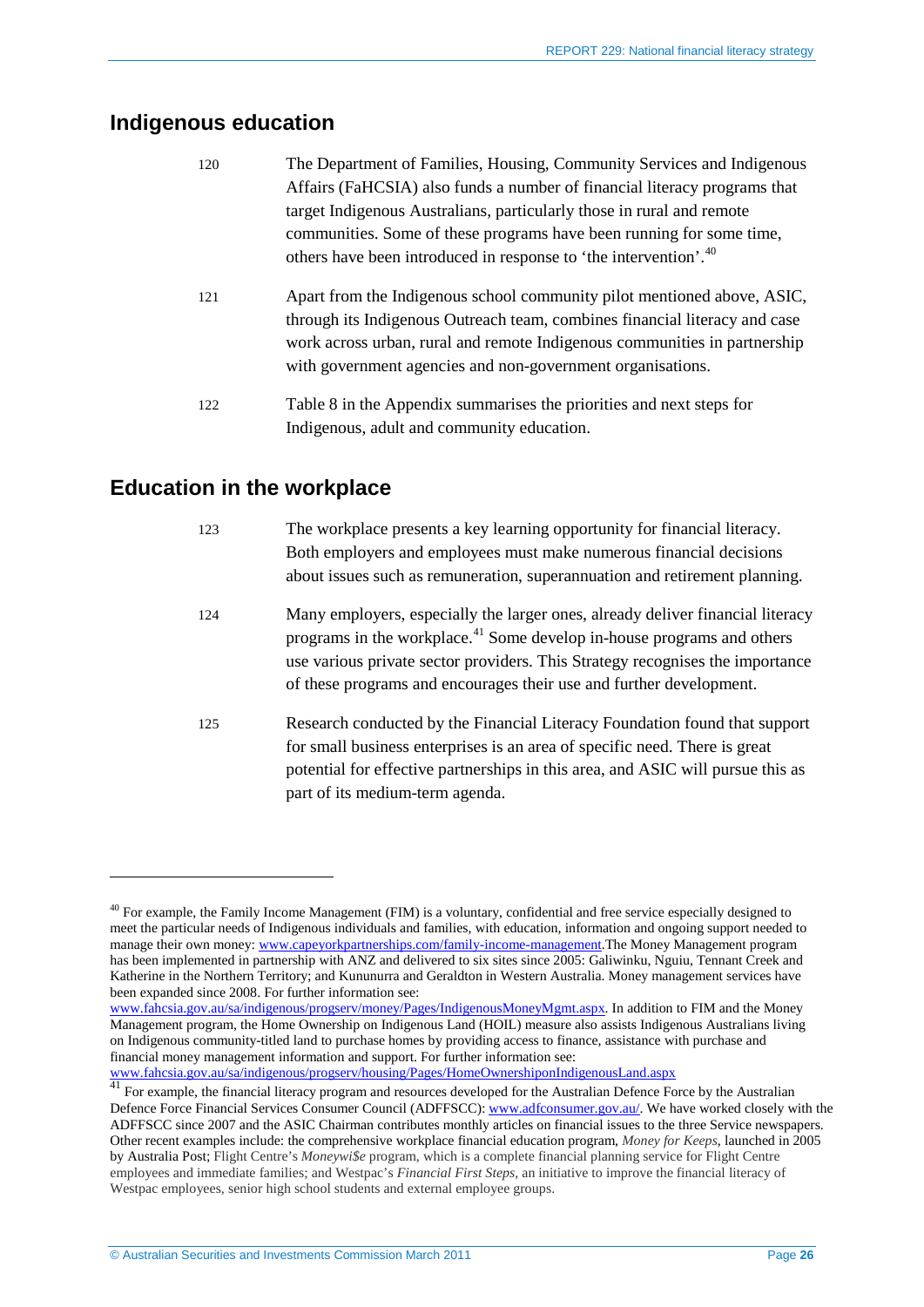## <span id="page-26-0"></span>**C Providing Australians with trusted and independent information and ongoing support**

#### **Key points**

This section covers:

- the information needs of Australian consumers and investors;
- how people want to receive information;
- maximising the appeal and effectiveness of financial literacy information;
- target groups, priorities and campaigns;
- ASIC as a key information source;
- our new consumer and investor website;
- social media; and
- other channels.

### <span id="page-26-1"></span>**Behavioural change**

| 126 | This Strategy recognises that knowledge alone is not enough. We all know             |
|-----|--------------------------------------------------------------------------------------|
|     | exercise is good for us, and eating too many trans-fats and sweets are bad for       |
|     | us, but that does not mean we act accordingly. It is the same for financial          |
|     | literacy, where our ultimate goal is to change behaviour.                            |
| 127 | The challenge is to move from where we are currently to having 'confident            |
|     | and empowered consumers' who can, as the Productivity Commission says,               |
|     | 'secure better outcomes for themselves and society as a whole'. <sup>42</sup> How do |
|     | we do this?                                                                          |

### <span id="page-26-2"></span>**Information needs of Australian consumers**

- 128 Research tells us that there are widely differing levels of financial knowledge across the population, some financial products and decisions are less well understood than others, <sup>[43](#page-26-4)</sup> and people have different preferences about how and from whom they want to receive information.
- 129 In order to be effective, financial literacy efforts must respond to these differences.

<span id="page-26-4"></span><span id="page-26-3"></span> $^{42}$  Productivity Commission (2008).<br> $^{43}$  ANZ (2008a).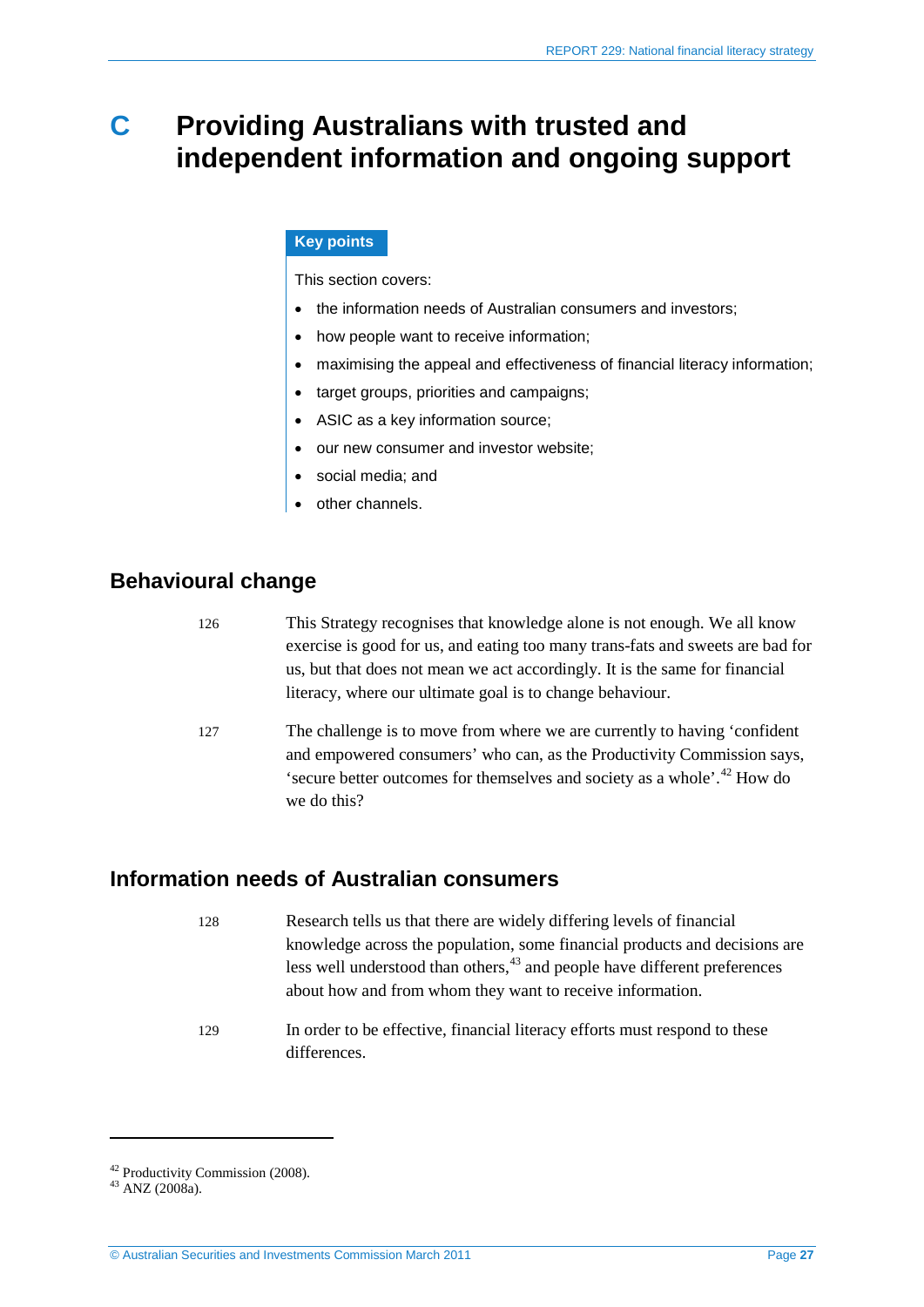- 130 The 2008 ANZ survey found that 51% of respondents felt they needed further education or information about financial matters.<sup>[44](#page-27-1)</sup>
- 131 Several surveys have also found that the main issues consumers want additional information on are: investing, superannuation and general planning for their long-term future.[45](#page-27-2) Significant numbers also want assistance with all other areas of their finances, including budgeting (the budget planner has consistently been the most popular page of the Understanding Money site<sup>[46](#page-27-3)</sup> and one of the most used on FIDO).<sup>[47](#page-27-4)</sup>
- 132 Such survey data helps prioritise the efforts of those involved in financial literacy work.

### <span id="page-27-0"></span>**How do people want to receive information?**

- 133 Research indicates that most people rely on a wide range of information and advice services when researching financial decisions or trying to gain financial knowledge. They have different preferences for sources of information and delivery channels.
- 134 As to sources of information, the 2008 ANZ survey<sup>[48](#page-27-5)</sup> found that:
	- 27% of respondents wanted information to be available from financial institutions;
	- 23% wanted information from government bodies, in particular about superannuation (31%), tax (36%), budgeting (27%) and investment (18%);
	- 9% wanted information through formal courses, such as TAFE; and
	- 5% wanted information from a financial adviser or planner.
- 135 ASIC's research<sup>[49](#page-27-6)</sup> into investor behaviour has also found that, when making decisions, investors draw from a wide range of information and advice sources. The top five sources used by investors were:
	- financial institution/bank/building society/credit union (18%);
	- friend or family member (17%);
	- professional financial adviser (15%);

<span id="page-27-1"></span><sup>44</sup> Those under 35 were most likely to feel in need of this (64%) while those aged 60 or over were least likely (26%)—an interesting result, given those over 70 are among the segments of the population with lowest financial literacy levels: ANZ  $(2008a)$ , p. 111.<br><sup>45</sup> See FLF (2007), p. 36; ANZ (2008a), p. 111.

<span id="page-27-3"></span><span id="page-27-2"></span> $46$  From 1 April to 30 September 2010, the budget planner was the most visited page on Understanding Money with 82,741 page views, which is an average of 13,790 page views per month.<br><sup>47</sup> From 1 April to 30 September 2010, the budget calculator was among the most visited pages on FIDO with 50,174 page

<span id="page-27-4"></span>views, which is an average of 8362 page views per month. The companion report to this Strategy, ASIC (2011), contains more detail on the issues about which people want more information and education.

<span id="page-27-6"></span><span id="page-27-5"></span> $^{48}$  ANZ (2008a), p. 113.<br> $^{49}$  ASIC (2008), p. 31.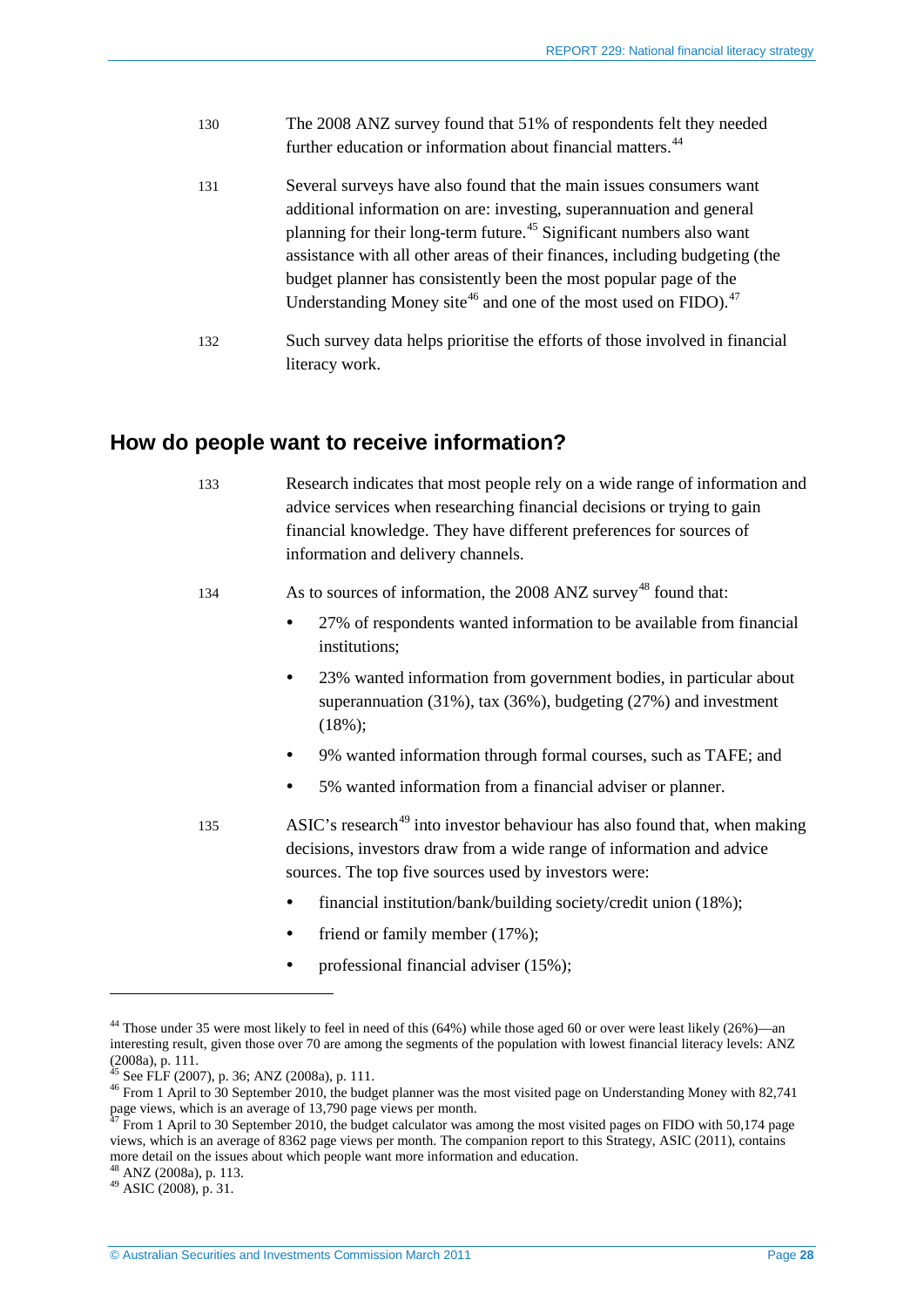- daily newspapers (14%); and
- internet  $(11\%)$ <sup>[50](#page-28-0)</sup>
- 136 As to the top five preferred delivery channels, the  $2008$  ANZ survey<sup>[51](#page-28-1)</sup> also found that they were:
	- $\bullet$  the internet (38%);
	- $\bullet$  books on finance (15%);
	- newspaper or magazine articles (14%);
	- television/radio advertising (8%); and
	- personal, face-to-face contact (7%).
- <span id="page-28-3"></span>137 ASIC contributed to research recently commissioned by FaHCSIA to understand the financial management needs of Australians and identify whether appropriate solutions are available to meet those needs. Completed in 2009, it provides a number of insights about how financial information should be delivered and targeted. Relevant findings include the following:
	- There was a 78% approval for a 'central information and service gateway'.
	- The qualitative research identified four hypothetical mindsets that impacted on financial decision making: creating wealth, living for today, self-protection, and comfort and security. Financial management information and tools should be designed with these four audiences in mind; there cannot be a 'one size fits all' approach.
	- A key issue with consumers is a lack of perceived need for information and a lack of knowledge about trustworthy and accurate sources—thus engaging people and winning their trust has to be a central consideration in how information is provided.
	- Although there are a plethora of financial management tools available to consumers, many are unlikely to access information, advice or education modules until they experience financial hardship or they need a particular financial product.
	- People preferred online resources for receiving straightforward information; however, for receiving advice, face-to-face options are preferred.<sup>[52](#page-28-2)</sup>

<span id="page-28-0"></span><sup>&</sup>lt;sup>50</sup> The percentage of people wanting information through the internet has in all probability increased since this survey was taken.<br> $^{51}$  ANZ (2008a), p. 113.

<span id="page-28-2"></span><span id="page-28-1"></span> $52$  Colmar Brunton (2009).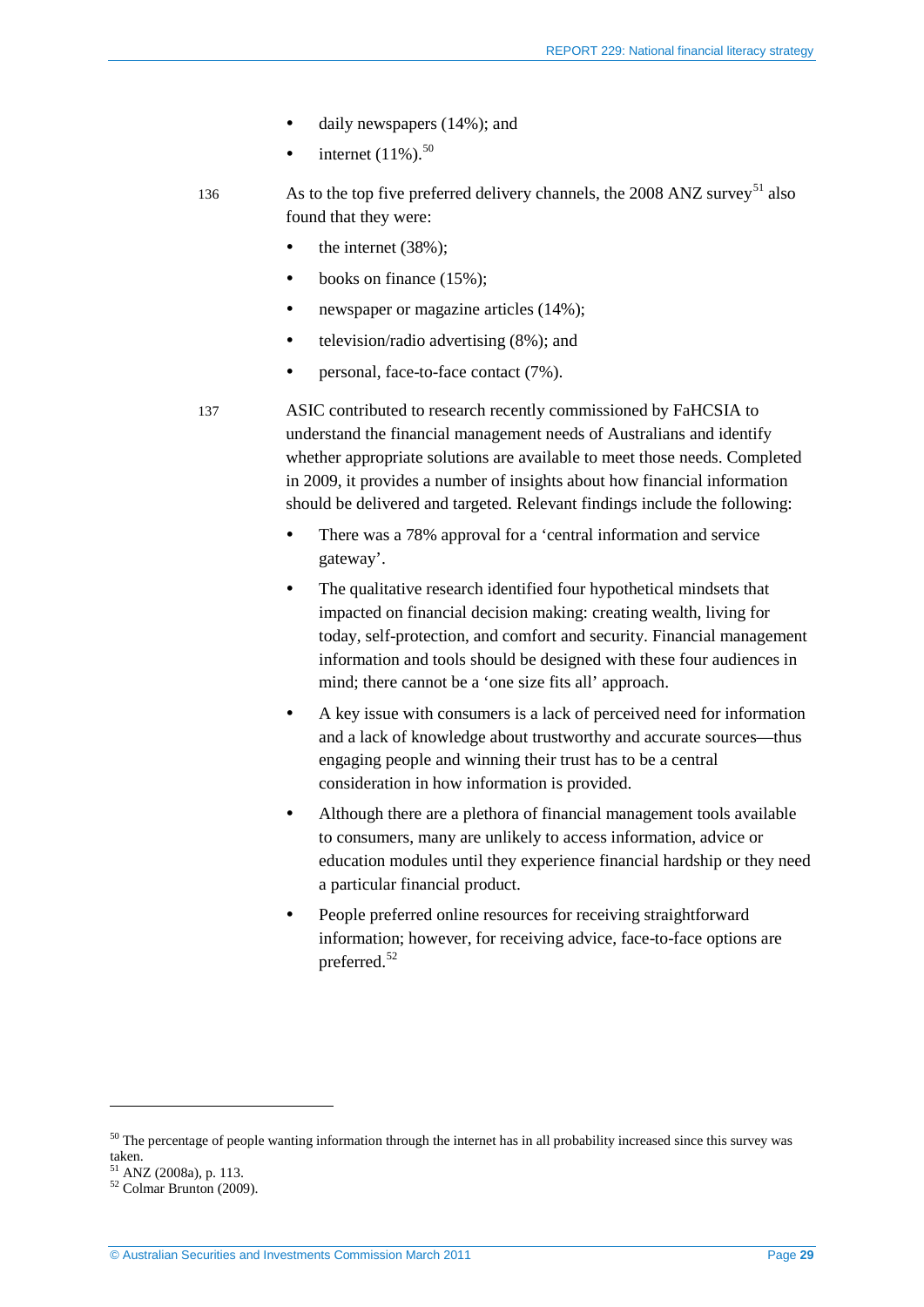### <span id="page-29-0"></span>**Maximising the appeal and effectiveness of financial literacy information**

| 138 | Simply providing information, even if it improves knowledge, is unlikely to<br>change most people's behaviour. Adding to the already bewildering array of<br>financial information consumers receive simply compounds the problem of<br>'information overload'. <sup>53</sup>                                                      |
|-----|------------------------------------------------------------------------------------------------------------------------------------------------------------------------------------------------------------------------------------------------------------------------------------------------------------------------------------|
| 139 | Those working on financial literacy initiatives must therefore identify and<br>adopt techniques that maximise the probability of behavioural change.                                                                                                                                                                               |
| 140 | To do this, we must base our financial literacy resources and campaigns on<br>sound social marketing and behavioural change principles, and research<br>about which messages and delivery channels work best for which audience.                                                                                                   |
| 141 | With these social marketing and behavioural change frameworks in mind,<br>we have outlined suggested strategies to maximise the appeal and<br>effectiveness of financial literacy information in Table 2. They can be used<br>by all those involved in program design and delivery, and will guide our<br>financial literacy work. |

#### <span id="page-29-1"></span>**Table 2: How to maximise the appeal and effectiveness of financial literacy information**

|   | <b>Suggested strategies</b>                                                                                                                           |
|---|-------------------------------------------------------------------------------------------------------------------------------------------------------|
| 1 | Tailor and target all messages and materials to ensure they address the needs of particular target<br>groups                                          |
| 2 | Have clear, simple calls to action                                                                                                                    |
| 3 | Consumer-test messages and materials to ensure they resonate clearly with target audiences                                                            |
| 4 | Work with and coordinate efforts of stakeholders to maximise distribution of messages and minimise<br>duplication and information overload            |
| 5 | Make messages available in a range of formats and channels to cater to diverse information needs<br>and preferences                                   |
| 6 | Meet the information needs of people at specific or unplanned life events, or when they have a<br>particular financial or investment decision to make |
| 7 | Provide practical tools and resources that allow people to test their understanding of finance and<br>investment concepts                             |
| 8 | Provide means for consumers to commit to their goals and receive prompts, tips, encouragement<br>and reinforcement                                    |
| 9 | Evaluate campaigns and programs and use the results of the evaluation for continuous improvement                                                      |

<span id="page-29-2"></span><sup>53</sup> Fear (2008).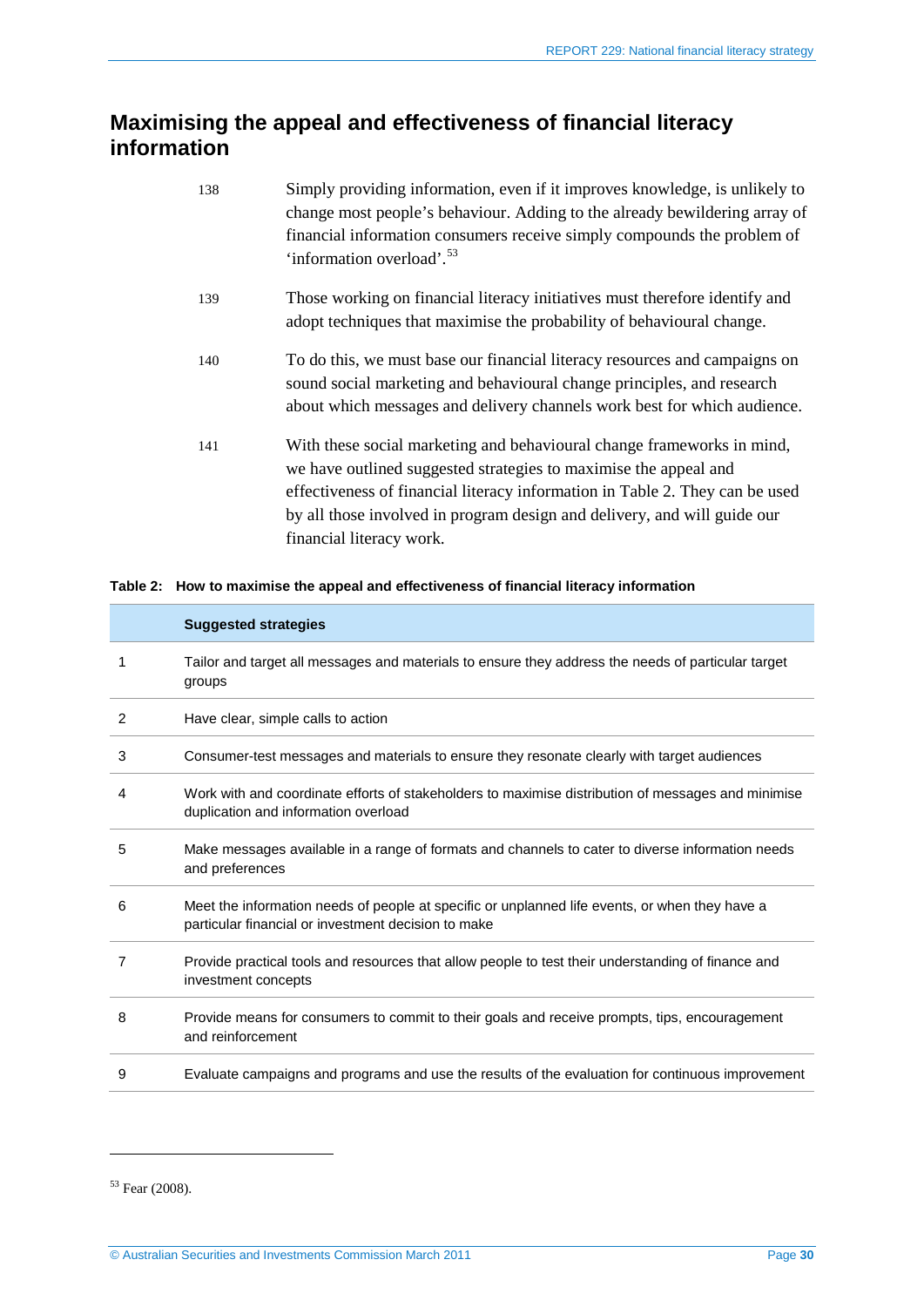## <span id="page-30-0"></span>**Target groups, priorities and campaigns**

| 142 | Financial literacy information is important for the general population, but<br>particularly so for anyone experiencing a specific or unplanned event that<br>impacts on their financial situation, such as buying a house or car, having a<br>baby, getting divorced, being retrenched or retiring. Information should be<br>packaged so that those experiencing such events can easily find it. |  |  |  |  |
|-----|--------------------------------------------------------------------------------------------------------------------------------------------------------------------------------------------------------------------------------------------------------------------------------------------------------------------------------------------------------------------------------------------------|--|--|--|--|
| 143 | Survey findings about relative financial literacy are important for those<br>deciding where to direct scarce financial literacy resources. These show<br>certain groups in our society that need particular assistance (i.e. those found<br>to have the lowest levels of financial literacy). <sup>54</sup>                                                                                      |  |  |  |  |
| 144 | Sometimes moments in history also dictate where resources must be<br>channelled. For example, we are currently in a period characterised by:                                                                                                                                                                                                                                                     |  |  |  |  |
|     | the retirement or imminent retirement of baby boomers, who will need<br>to engage with investment issues many are unprepared for and possibly<br>face retirement without the resources they need; and                                                                                                                                                                                            |  |  |  |  |
|     | the recent financial crisis, in which many investments dissolved or<br>$\bullet$<br>shrank, causing financial hardship for many.                                                                                                                                                                                                                                                                 |  |  |  |  |
| 145 | When allocating financial literacy resources, it is vital that we and our<br>partners consider:                                                                                                                                                                                                                                                                                                  |  |  |  |  |
|     | what will create broad-based generational improvements;<br>٠                                                                                                                                                                                                                                                                                                                                     |  |  |  |  |
|     | which groups in society most need assistance; and<br>٠                                                                                                                                                                                                                                                                                                                                           |  |  |  |  |
|     | what issues cause the greatest problems.<br>٠                                                                                                                                                                                                                                                                                                                                                    |  |  |  |  |
| 146 | For the reasons set out above, key information-related priorities for us and<br>our partner stakeholders over the next three years are:                                                                                                                                                                                                                                                          |  |  |  |  |
|     | a new consumer website, as set out at paragraphs 149–155;                                                                                                                                                                                                                                                                                                                                        |  |  |  |  |
|     | a campaign using the theme Investing between the flags, to help retail<br>investors make better decisions;                                                                                                                                                                                                                                                                                       |  |  |  |  |
|     | a focus on assisting people to make good retirement income choices,<br>including a guide to planning for retirement and a focus on quality of<br>financial retirement advice;                                                                                                                                                                                                                    |  |  |  |  |
|     | a new credit education campaign following the transfer of responsibility<br>٠<br>for credit regulation to the Australian Government—involving both new<br>consumer resources and outreach workers who can deliver face-to-face<br>programs and work with community sector workers-to help<br>Australians avoid problems with credit; and                                                         |  |  |  |  |
|     | helping Australians, especially those who suffered as a result of the<br>٠<br>financial crisis, deal with budgeting, credit and debt issues including:                                                                                                                                                                                                                                           |  |  |  |  |

<span id="page-30-1"></span> $54$  ANZ (2008a), pp. 1-2.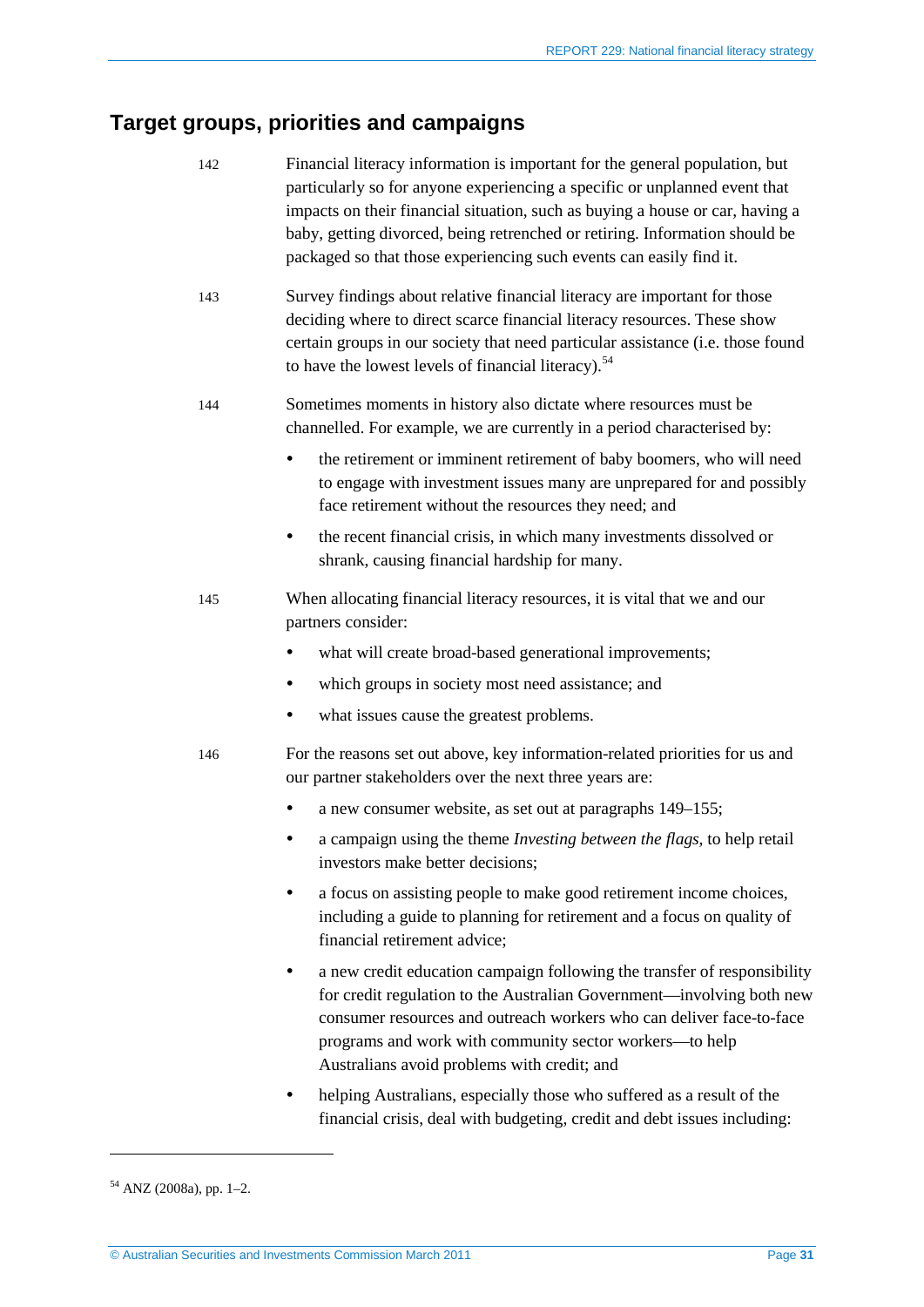- working with FaHCSIA and financial counsellors to assist with the development of an online diagnostic tool for people with debt problems; and
- developing and promoting online modules that take a whole-person and whole-of-government approach to assisting people who are experiencing financial difficulty.

**Table 3: Our priority campaigns and initiatives**

| <b>Priorities</b>                                                                                                                           | <b>Timeline</b> |
|---------------------------------------------------------------------------------------------------------------------------------------------|-----------------|
| New consumer website                                                                                                                        | Short-medium    |
| <i>Investing between the flags campaign</i>                                                                                                 | Short-medium    |
| Working with FaHCSIA and financial counsellors to assist with the<br>development of an online diagnostic tool for people with debt problems | Short-medium    |
| Helping all Australians deal with budgeting, credit and debt issues                                                                         | Ongoing         |
| Helping Australian make good decisions about their retirement                                                                               | Short-medium    |

### <span id="page-31-0"></span>**ASIC as a key information source**

- 147 Because consumers and investors want to receive information in different ways from different sources, there is room for many players to develop and deliver financial literacy materials. Section [E](#page-48-0) sets out how partnerships can work within an overall coordinated framework.
- 148 While recognising the advantages of multiple and diverse information sources, in our view there is a need for a single, independent, governmentrun, trusted source for information on all matters financial. This need is backed up by the Colmar Brunton research referred to at paragraph [137.](#page-28-3) As the consumer protection regulator for financial services and the agency charged with leading the Government's financial literacy work, ASIC is ideally placed to be that source.<sup>[55](#page-31-3)</sup>

### <span id="page-31-2"></span><span id="page-31-1"></span>**New ASIC consumer website**

| 149 | The internet is increasingly a preferred information channel for consumers |
|-----|----------------------------------------------------------------------------|
|     | and investors, and maintaining a dedicated website as a central portal for |
|     | consumer information is a core ASIC commitment under this Strategy.        |
| 150 | Until 2011, there were two government websites that offered financial      |
|     | information to consumers and investors: ASIC's FIDO site and the Financial |

<span id="page-31-3"></span><sup>55</sup> Section 1(2)(b) of the *Australian Securities and Investments Commission Act 2001* (ASIC Act) requires us to strive to 'promote the confident and informed participation of investors and consumers in the financial system'.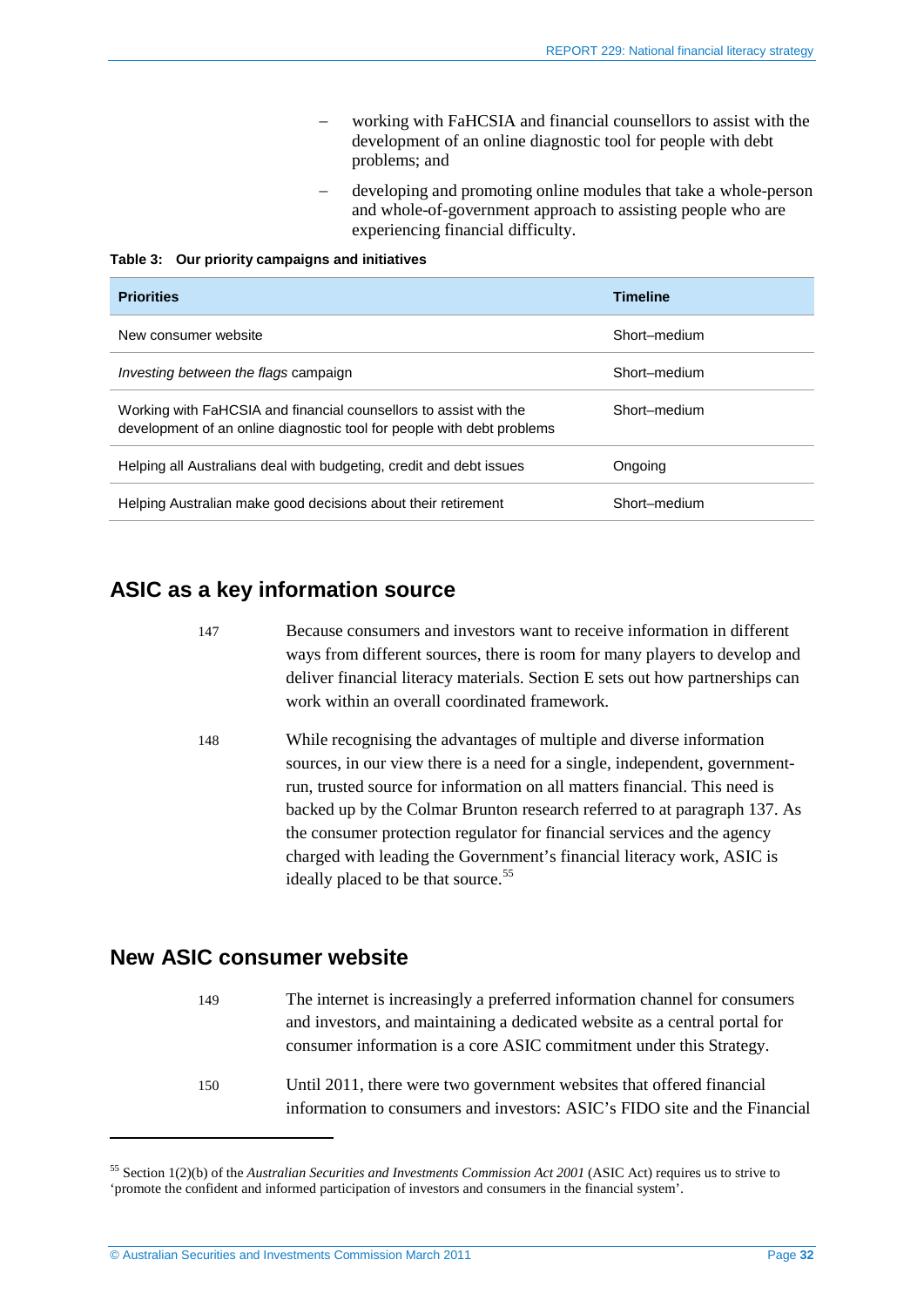Literacy Foundation's Understanding Money site, for which we became responsible from mid-2008. Both were popular, received large numbers of visitors,<sup>[56](#page-32-0)</sup> were supported by research and had their own brand and personality. There were, however, significant overlaps in the material provided and running two sites was resource draining and inefficient in terms of promotion.

151 A key ASIC commitment under this Strategy has been to consolidate the two sites, keep the best of both and create one better, more interactive website called MoneySmart.

#### 152 This website aims to:

- help consumers and investors make financial decisions that improve their lives, by providing information, tools and motivation;
- provide Australians with online personalised financial guidance (see Section [D\)](#page-36-0);
- provide links to financial literacy information, programs and resources produced by other content providers; and
- demonstrate its effectiveness through evaluation such as usage statistics, expert reviews, user feedback and surveys.
- 153 ASIC will also provide:
	- a nationally coordinated entry point for financial literacy information and resources for educators at the Teaching Financial Literacy website; and
	- a means for stakeholders to access financial literacy research to help promote best practice and share learning.
- 154 The new MoneySmart site relies on research by ASIC and the Financial Literacy Foundation to ensure the site is relevant, engaging and useful. Core features of the new site are shown in the diagram on the next page and in [Table 4.](#page-34-1)

<span id="page-32-0"></span><sup>&</sup>lt;sup>56</sup> In 2009–10, FIDO received over 2.195 million website visitors and Understanding Money received approx 332,451.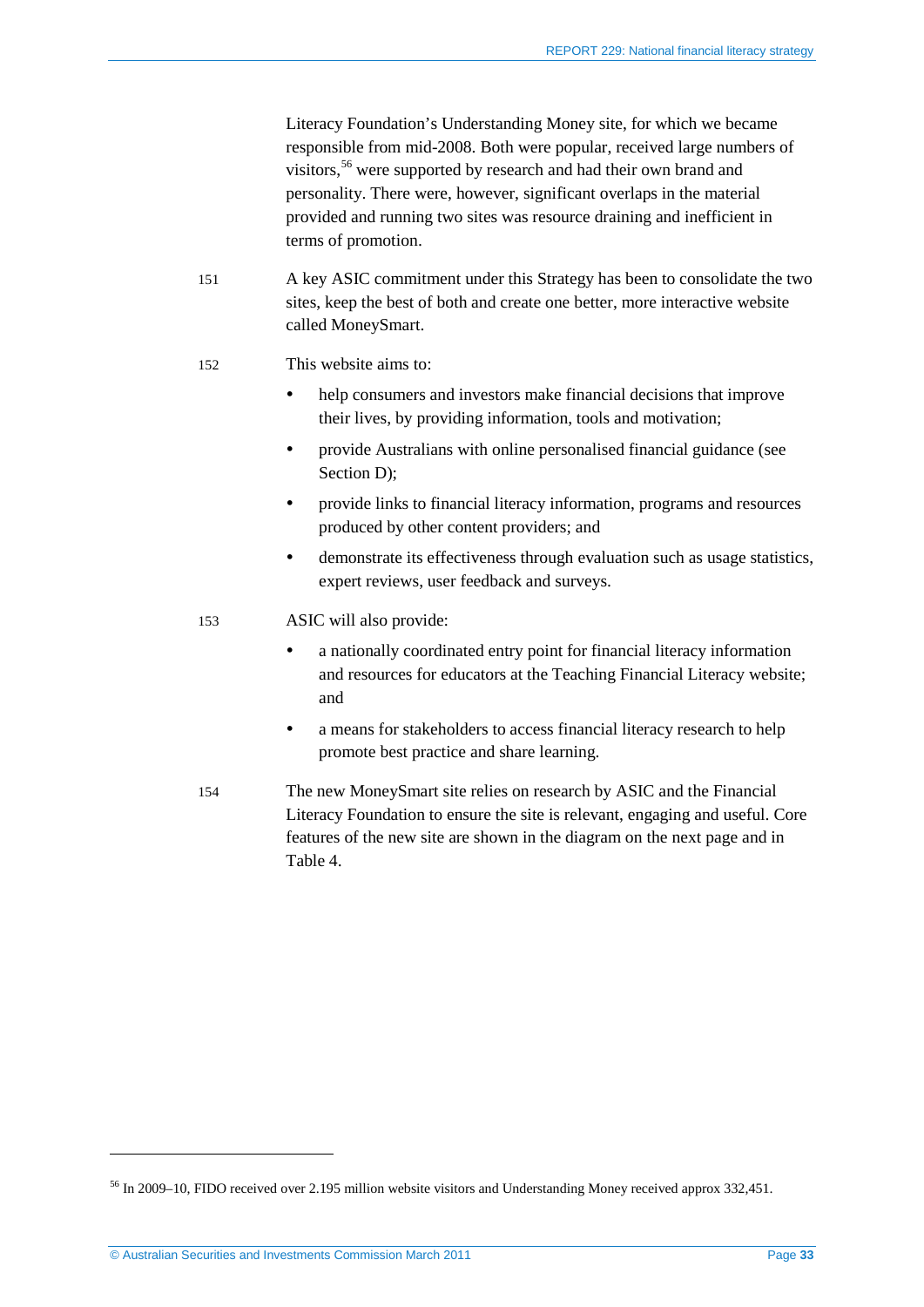

| When we apply these principles | we lead the reader                                                                                              |
|--------------------------------|-----------------------------------------------------------------------------------------------------------------|
| <b>Engage</b>                  | <b>Stop</b> and consider the topic under discussion.                                                            |
| <b>Summarise</b>               | Think about the content and gain a brief insight into personal implications.                                    |
| <b>Guide</b>                   | Act on the information and help we are giving consumers, to make positive changes in<br>their money management. |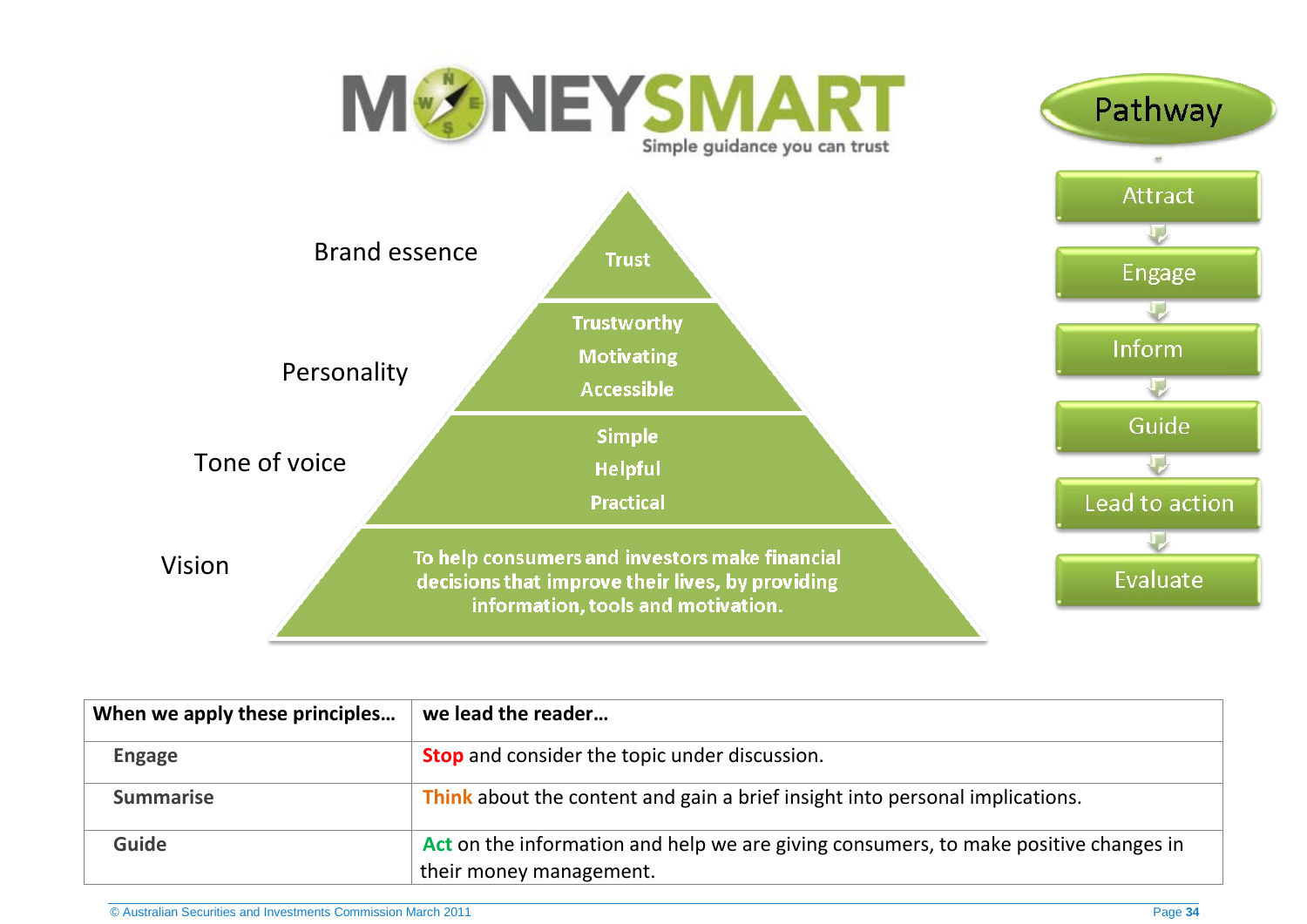| <b>Change step</b>         | <b>Feature</b>                                                                                                                                                           |
|----------------------------|--------------------------------------------------------------------------------------------------------------------------------------------------------------------------|
| Knowledge                  | Present information effectively so users can intuitively navigate through content and tools<br>provided                                                                  |
|                            | Include life stages to help users quickly find information relevant to their personal situation                                                                          |
|                            | Provide additional reading, either through internal links or other external sites                                                                                        |
|                            | Pitch the style and content at users with different levels of knowledge, to engage a wider<br>audience base                                                              |
|                            | Cater for different learning styles                                                                                                                                      |
|                            | Provide site content that is easy to scan and absorb                                                                                                                     |
|                            | Provide information and tools that can both engage users in a very short timeframe and<br>provide depth for users who have a longer timeframe                            |
| Desire                     | Use positive and aspirational tone and content                                                                                                                           |
|                            | Reflect real-world scenarios and tasks                                                                                                                                   |
| <b>Skills</b>              | Offer skills progression to allow novices to develop basic skills that evolve into complex skills                                                                        |
|                            | Allow users to learn new skills quickly                                                                                                                                  |
|                            | Provide an expanded range of easy-to-use interactive tools (such as calculators and quizzes)<br>that communicate clear success outcomes to encourage users to return     |
| Facilitation               | Provide step-by-step support and guidance to facilitate the education process, for example:                                                                              |
|                            | • personalised money guidance (see Section D);                                                                                                                           |
|                            | • instructions, including voiceovers;                                                                                                                                    |
|                            | $\cdot$ FAQs;                                                                                                                                                            |
|                            | • examples; and                                                                                                                                                          |
|                            | • demonstrations                                                                                                                                                         |
|                            | Provide a 'next steps' section giving users additional direction and supplementary resources to<br>further their skills or execute their decisions                       |
| Stimulate and<br>reinforce | Use personalised content based on interests and ability-for example, to allow users to work<br>out financial goals, save them and return to the site to measure progress |
|                            | Allow users to sign up to receive prompts, reminders and newsletters via email                                                                                           |
|                            | Encourage users to return to a site, for example by:                                                                                                                     |
|                            | • excellent and regularly refreshed site content                                                                                                                         |
|                            | • interactive content                                                                                                                                                    |
|                            | • regular newsletters, and                                                                                                                                               |
|                            |                                                                                                                                                                          |

<span id="page-34-0"></span>people are changing their behaviour. For example, by allowing people to sign up to email prompts, we can seek feedback about whether people have

changed their financial habits and how.

<span id="page-34-1"></span>

|  |  |  |  |  |  | Table 4: Core features of the new ASIC consumer website |  |
|--|--|--|--|--|--|---------------------------------------------------------|--|
|--|--|--|--|--|--|---------------------------------------------------------|--|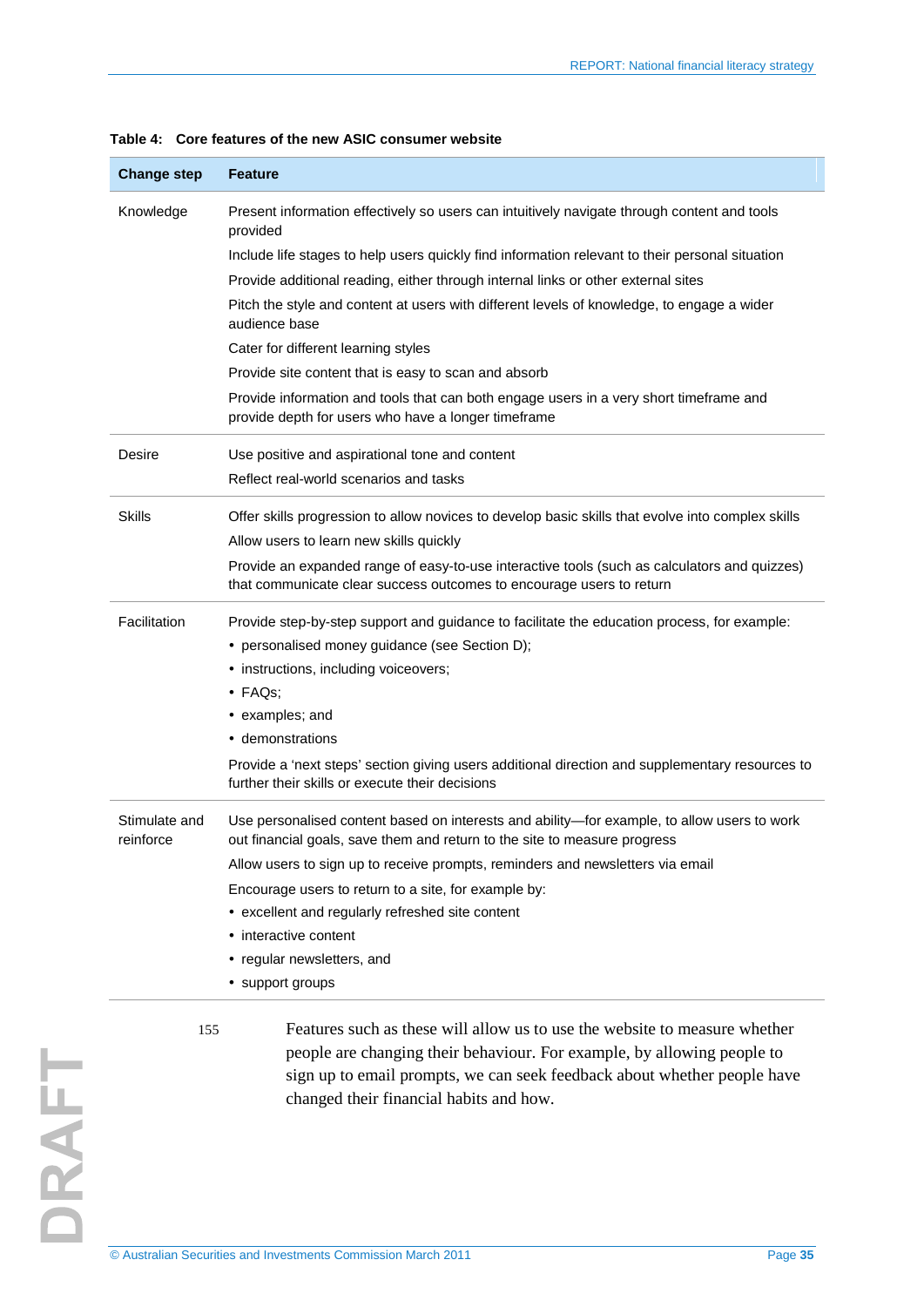## <span id="page-35-0"></span>**Social media**

- 156 As new communications channels emerge, it is important that all organisations, especially government agencies, communicate with people in the way they want to receive information. Social media provides an opportunity to engage consumers in a two-way conversation about financial matters.
- 157 Along with the creation of a new consumer website, we are also employing social media channels—such as Facebook, Twitter and YouTube—to engage consumers and investors on financial literacy themes.

### <span id="page-35-1"></span>**Other channels**

- 158 It is worth reiterating, however, that research shows that electronic information sources are not everyone's preferred channels. We also know that certain formats provide better learning environments than others. For example, evidence suggests face-to-face interaction greatly enhances the effectiveness of attempts at behavioural change.<sup>[57](#page-35-2)</sup>
- 159 This means that to maximise their reach, financial literacy initiatives run by government, industry, educators or the community sector must continue to adopt a range of approaches to distributing information and resources. See Section [E](#page-48-0) for more on partnerships.

<span id="page-35-2"></span><sup>57</sup> APSC (2007).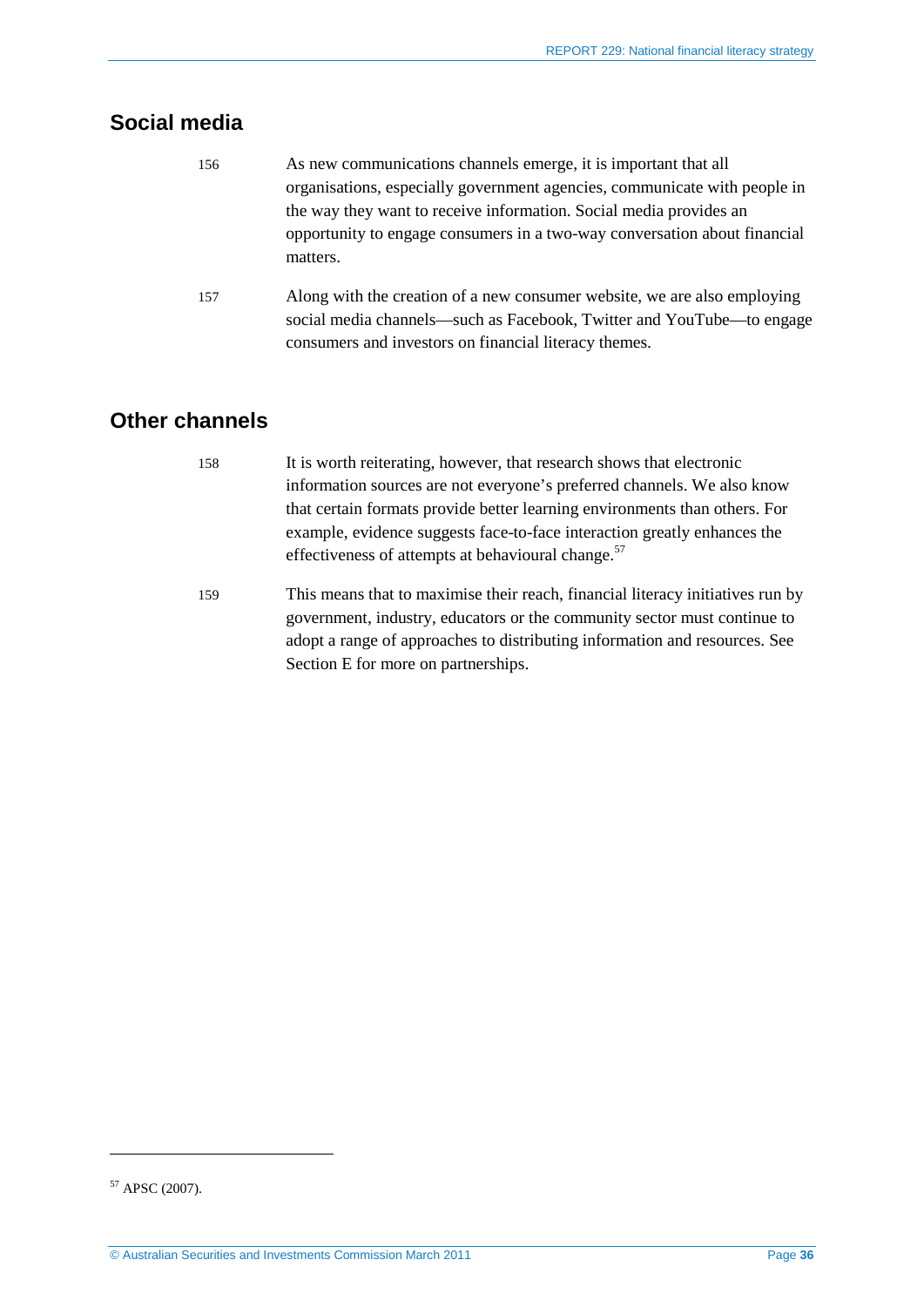## <span id="page-36-0"></span>**D Achieving positive behavioural change**

#### **Key points**

This section covers:

- what we know consumers do and do not do;
- traditional strategies beyond education and information;
- new strategies such as soft compulsion;
- gaps in existing advice services; and
- a proposal for personalised money guidance by ASIC.

160 This Strategy needs to look beyond education and information provision because our end goal is not just improved knowledge and understanding of money matters. Our end goal is the *behavioural change* that helps consumers and investors achieve better financial outcomes and ultimately improved financial wellbeing (on this point it is important to note, as New Zealand did in its national strategy, that financial literacy is only one component of personal financial wellbeing). [58](#page-36-1)

- 161 Financial literacy is a relatively new field and more research is needed to understand fully which programs will and will not deliver long-term results. However, work conducted to date suggests that the problems financial literacy seeks to address are unlikely to be resolved by educational initiatives alone.[59](#page-36-2)
- 162 In 2008, the FSA reviewed its own and others' financial literacy initiatives and work done by behavioural economists, and concluded that:

The indirect evidence from behavioural economics is that low financial capability is more to do with psychology than with knowledge. Institutional design and regulation are probably far more effective than education, though crisis counselling may be helpful. $60$ 

163 On a more optimistic note, in 2010 the new UK Consumer Financial Education Body (CFEB) commissioned a further report<sup>[61](#page-36-4)</sup> to explore in more detail the potential for interventions that influence financial decision making. This report shows that we can draw on the learning from the fields of

<span id="page-36-1"></span><sup>&</sup>lt;sup>58</sup> In the NZ National Strategy it is noted that the components of personal financial wellbeing include: efficient and effective regulation with compliance costs minimised; consumers exercising market power; consumer protection from fraud and scams; a trusted financial sector with transparent and plain language offerings; a strong social security safety net; a financially literate population; a diversified market for financial products and services; and a thriving economy with competitive and efficient markets: Retirement Commission (2008), p. 3.

<span id="page-36-3"></span><span id="page-36-2"></span><sup>&</sup>lt;sup>59</sup> HM Treasury and FSA (2008); de Meza et al (2008).<br><sup>60</sup> De Meza et al (2008), p. 4.<br><sup>61</sup> Elliot et al (2010).

<span id="page-36-4"></span>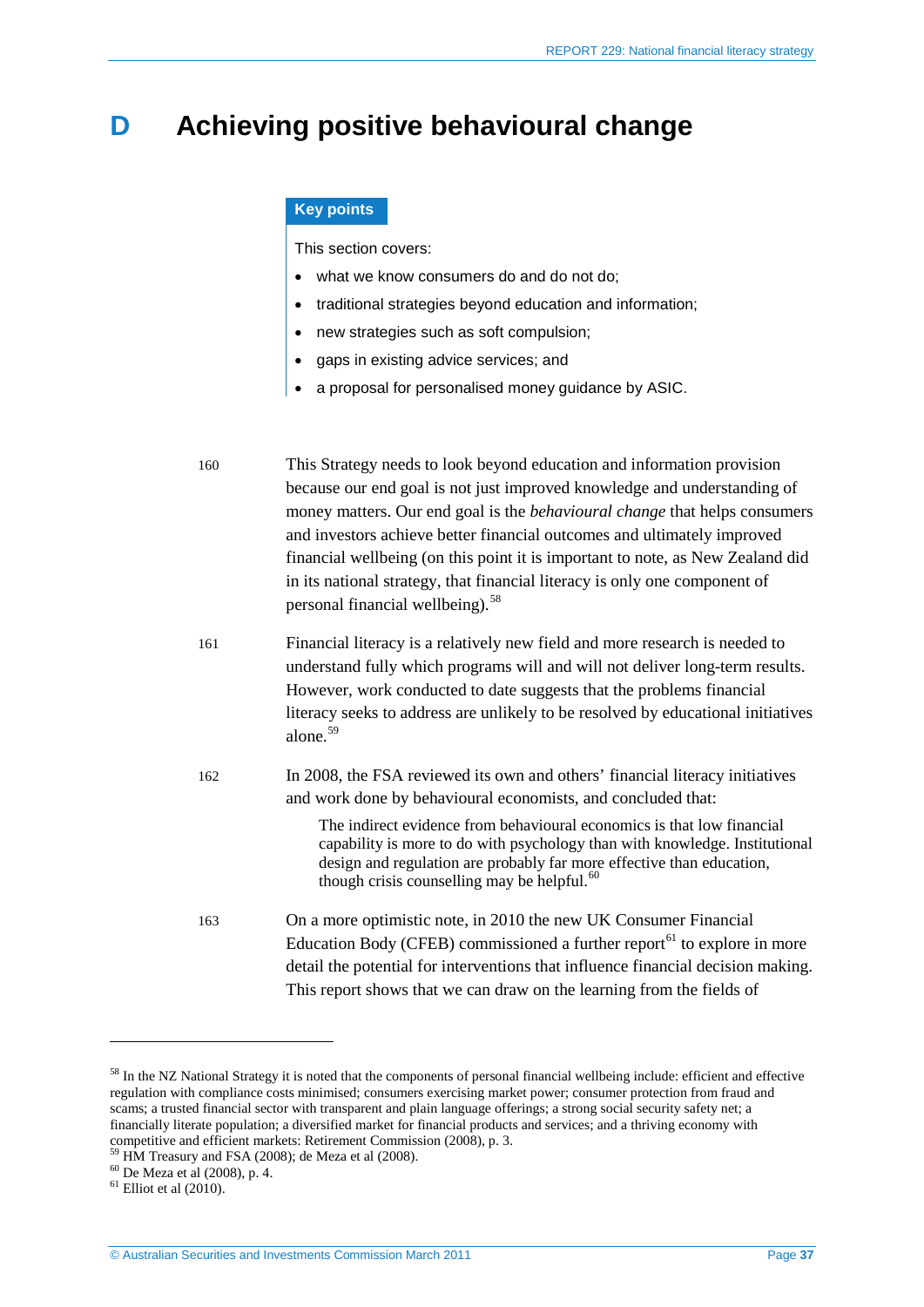psychology and sociology to foster behaviour change. This is in line with ASIC's own research.<sup>[62](#page-37-1)</sup>

- 164 We believe a lot more can be done in program design and evaluation methodologies.
- 165 However, we recognise that if this Strategy is to truly contribute toward enhancing the financial wellbeing of Australians, it must focus on the actual specific barriers to improved financial behaviour and, for each one, find the most efficient response—be it education, incentives, product design, improved advice, regulation, some other solution or (most likely) a combination of these.
- 166 It is important that those involved in financial literacy work continue to gather data on what Australians do and don't do in relation to money matters to present the 'demand-side' perspective in the wider financial services environment.

### <span id="page-37-0"></span>**How consumers and investors make decisions and why**

- 167 As noted earlier, knowing the right thing to do does not mean we always do it. People do not always act in their own best interests—sometimes not engaging at all with particular financial decisions, and sometimes making objectively bad decisions. Why is this?
- 168 This is a question asked in the field of behavioural finance (sometimes called behavioural economics), and an issue researched by ASIC, the Financial Literacy Foundation, ANZ and others.<sup>[63](#page-37-2)</sup> This work has uncovered a range of related barriers that can prevent people making good financial decisions, including:
	- information and choice overload;
	- complexity and uncertainty;
	- time effects and pressures;
	- over (and under) confidence;
	- self-control problems; and
	- framing effects.<sup>[64](#page-37-3)</sup>

169 While research in this area (particularly applied research in 'real' financial settings) is still developing, there is much to learn from the behavioural finance findings to date.

<span id="page-37-3"></span>

<span id="page-37-2"></span><span id="page-37-1"></span><sup>&</sup>lt;sup>62</sup> ASIC (2011).<br><sup>63</sup> ANZ (2005b); FLF (2007); ASIC (2011).<br><sup>64</sup> There is an increasingly vast literature on behavioural finance that has emerged in recent years. One of the most enjoyable pieces of work to read is Sunstein et al (2008). See also the companion publication to this Strategy, ASIC (2011), which includes an expanded version of the discussion here. Also, HM Treasury and FSA (2008) and Fear (2008).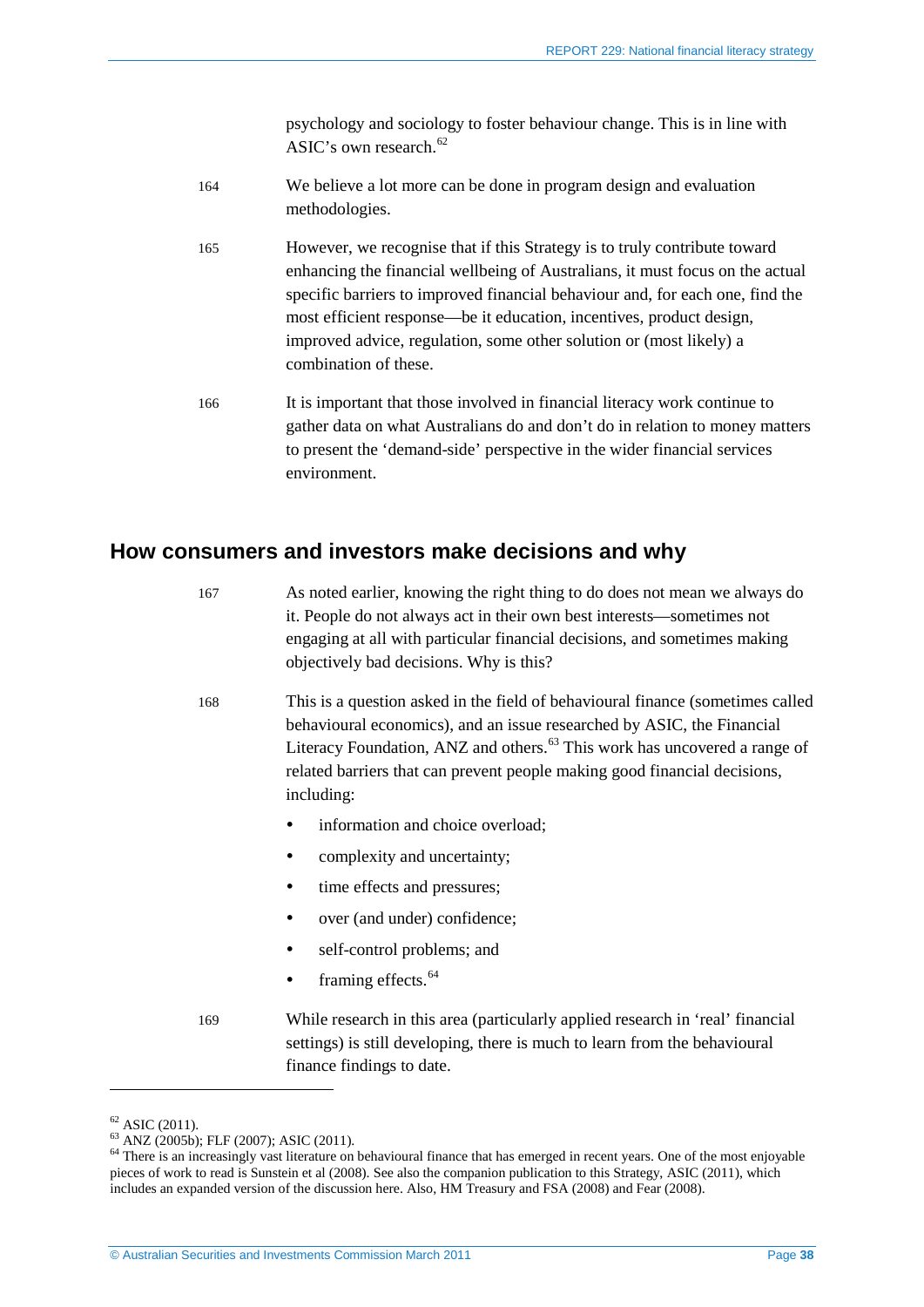- 170 In particular, the work explores how people's thought processes affect their ability to make financial decisions; and argues that the 'rational' consumer that underpins traditional economic theory does not exist.
- 171 Instead, people are affected by behavioural 'biases' when making everyday decisions, particularly complex financial decisions. These biases in decision making are not limited to certain types of people and can affect all of us even professional financial services providers.
- 172 Common consumer and investor behaviour regarding (complex) financial decisions is to:
	- disengage, by putting off a decision or deferring it to someone else, because of information or choice overload or complexity and uncertainty;
	- make less than optimal choices, because of:
		- − overconfidence;
		- loss aversion:
		- hyperbolic discounting—postponing costs, even those that generate high future benefits, while advancing benefits, even if they imply high future costs:<sup>[65](#page-38-1)</sup>
		- reliance on heuristics or 'rules of thumb'—that is, the way we solve problems (e.g. mental accounting leading to seemingly irrational decisions such as saving at low interest rates while simultaneously borrowing at high rates);
		- lack of self-control; and
		- framing effects—where people are susceptible to the way options and information are presented, a bias that heavily informs legitimate commercial advertising and is widely exploited in scams and frauds (e.g. marketing high-risk products as safe).
- 173 To be effective, this Strategy must look beyond imparting knowledge to understanding how and why consumers and retail investors make choices, and ask whether education programs alone are sufficient to improve financial behaviour or whether alternative or additional strategies are required.

### <span id="page-38-0"></span>**Traditional regulatory strategies**

- 174 For financial literacy strategies to work optimally, markets must function effectively. This requires:
	- access for consumers and investors to simple, relevant and comprehensible information about financial products;

<span id="page-38-1"></span> $<sup>65</sup>$  HM Treasury and FSA (2008), p. 2.</sup>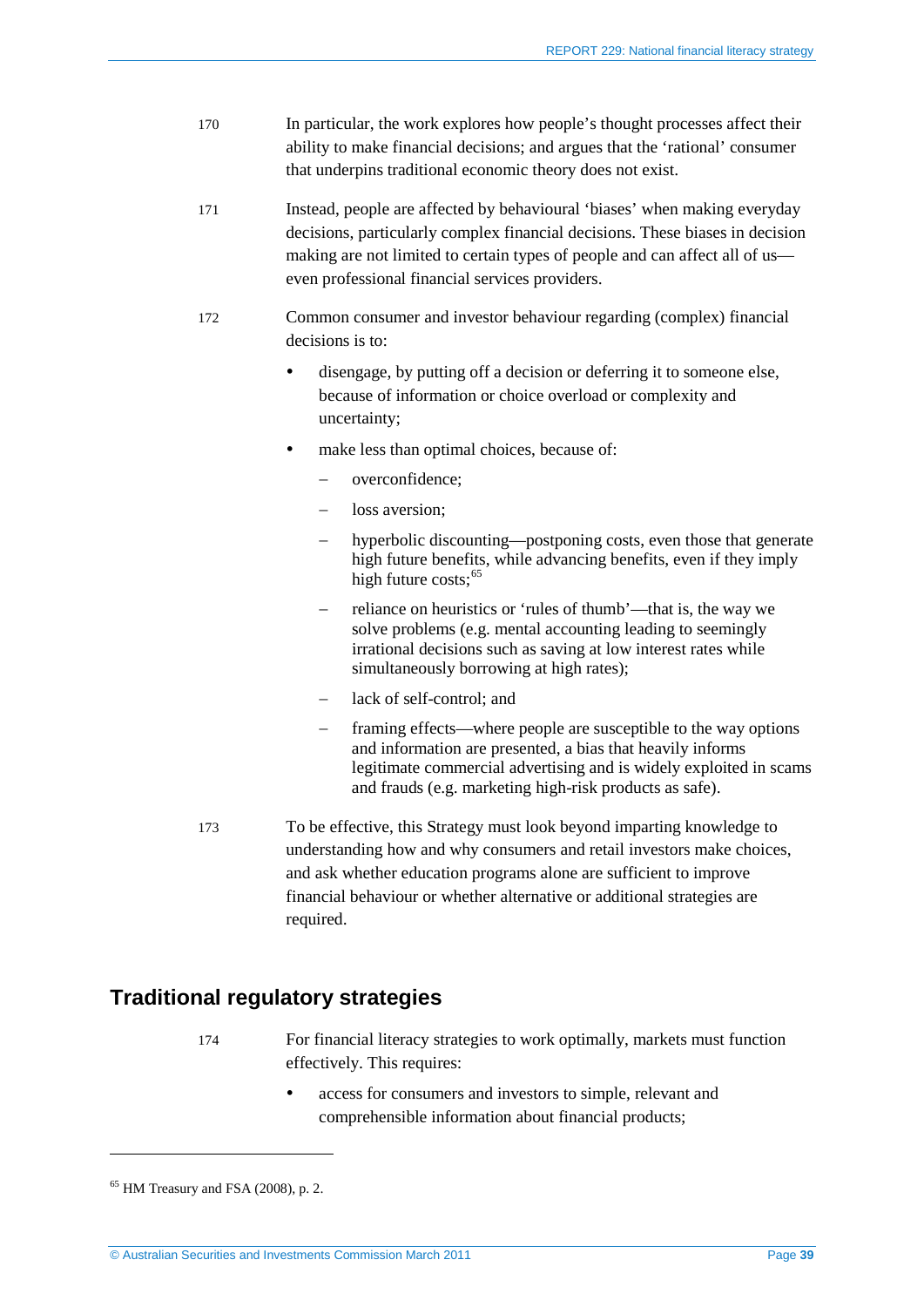- disclosure that enables like products to be identified and compared and highlights key risks and features of the products;
- access to high quality, unbiased advice, especially about complex products;
- a consideration of the appropriateness of selling some complex products to retail consumers and investors (and reinforcement of the message 'if you don't understand it, don't buy it'); and
- prevention of misleading, deceptive and fraudulent conduct.
- 175 Each of these strategies are variously being utilised or looked at in work currently being done by ASIC, the Government and other agencies.

### <span id="page-39-0"></span>**New strategies to improve consumer and investor decision making**

- 176 Some exciting new financial literacy initiatives begun in recent years have been founded on behavioural finance findings and principles.
- 177 These initiatives recognise that some products are innately so complex, or decisions so difficult or boring, that time-poor consumers and investors need a 'nudge'<sup>[66](#page-39-1)</sup> to help them make good decisions.

#### **Soft compulsion and self-commitment devices**

- 178 Often these new initiatives involve 'soft compulsion' (e.g. setting good default options designed to look after best interests of investors). Behavioural finance studies have shown in particular the importance of setting appropriate default options, given consumer tendencies to rely on product and system default.
- 179 These nudges can be designed and implemented by industry on their own initiative, or instigated by government. Some examples are:
	- When the New Zealand government introduced its new KiwiSaver retirement savings scheme, it did not make contributions compulsory (as in Australia), but instead made the default option that people would contribute. Such opt-out, rather than opt-in, defaults have been shown in numerous studies to increase participation rates.<sup>[67](#page-39-2)</sup>
	- Some retirement savings products in Australia and overseas also build 'tailored default options' into their products. These select default investment and insurance settings depending on a person's age or other relevant factors, and automatically adjust them over time.<sup>[68](#page-39-3)</sup>

<span id="page-39-2"></span><span id="page-39-1"></span> $66$  For detailed discussions of examples, see Sunstein et al (2008).<br>
<sup>67</sup> An example is a scheme in Sweden where, when people obtained drivers licences, they were signed up as organ donors, on an opt-out basis. See Sylvan (2007).<br><sup>68</sup> BT Super for Life 'Life Stage', Russell Superannuation 'Target Date Portfolios', Virgin Super 'LifeStage Tracker'.

<span id="page-39-3"></span>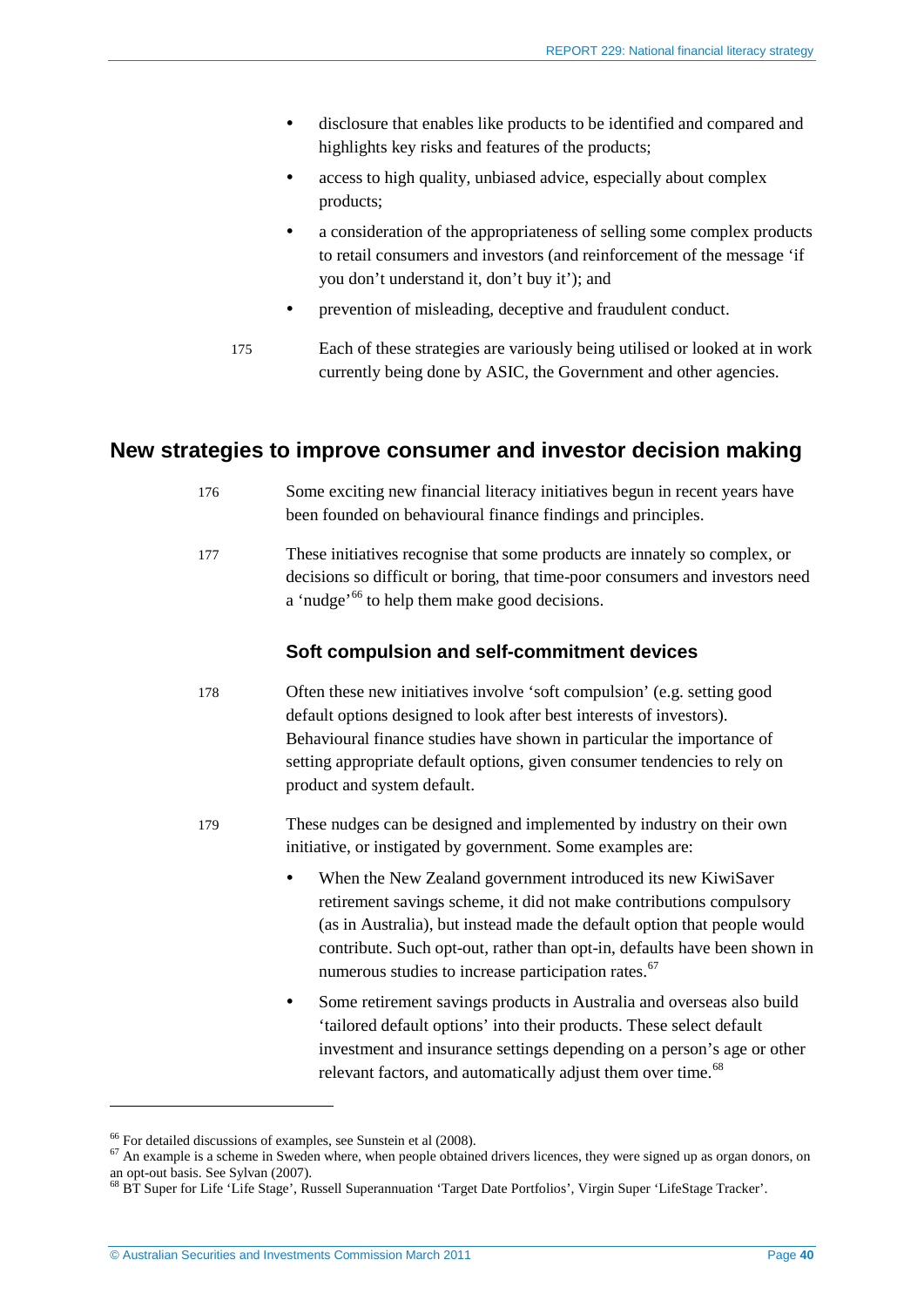- The recent Super System Review (the Cooper Review) recognised that while members should be given choices and encouraged to make active decisions about their superannuation, sound default arrangements need to be in place to deliver good outcomes for the many people who do not make decisions about their super.
- 180 Another innovative approach to achieving better outcomes involves selfcommitment devices. For example, the Save More Tomorrow program in the United States encourages saving by having people commit to putting a fixed percentage of their next pay increase or bonus into a savings account or retirement saving plan. With a commitment made this way, out of future income, individuals do not feel any loss in take-home pay.<sup>[69](#page-40-0)</sup>

#### **Generic advice services**

- 181 Another recent overseas initiative is the piloting in the United Kingdom of a generic advice project, arising from the Thoresen Review of generic financial advice.[70](#page-40-1)
- 182 That review found a huge unmet need for accessible, helpful and impartial information and guidance on money. It modelled how a money guidance service could be offered in the United Kingdom, and estimated that initially 45% of use would be via the internet, rising to 60% over time. A cost– benefit analysis by Deloitte conservatively estimated that the overall benefit of such a generic advice service would be 20 times greater than the cost.<sup>[71](#page-40-2)</sup>
- 183 The review recommended the establishment of a 'money guidance pathfinder', a large-scale pilot of a money guidance service. The UK Government implemented the successful 12-month pathfinder in North East and North West England. The service provided in-depth support on a range of issues tailored to individual circumstances and needs, via web, phone and face-to-face interaction.<sup>[72](#page-40-3)</sup> The UK Government subsequently announced that the Moneymadeclear<sup>™</sup> money guidance service would be rolled out nationwide from April 2010, with the aim of reaching 1 million people by March  $2011^{73}$  $2011^{73}$  $2011^{73}$
- 184 There are also commercial websites, primarily in the United States, with interesting innovations that use interactive approaches to deliver personal finance advice.[74](#page-40-5)

<span id="page-40-2"></span>

<span id="page-40-1"></span><span id="page-40-0"></span><sup>&</sup>lt;sup>69</sup> Sunstein et al (2008); Choi et al (2001), p. 32.<br><sup>70</sup> Thoresen (2008).<br><sup>71</sup> Thoresen (2008), Annex 4, p.10. This is based on the conservative assumption that only 10% of users act on the advice.<br><sup>72</sup> Kempson et al (2

<span id="page-40-3"></span>

<span id="page-40-4"></span>

<span id="page-40-5"></span>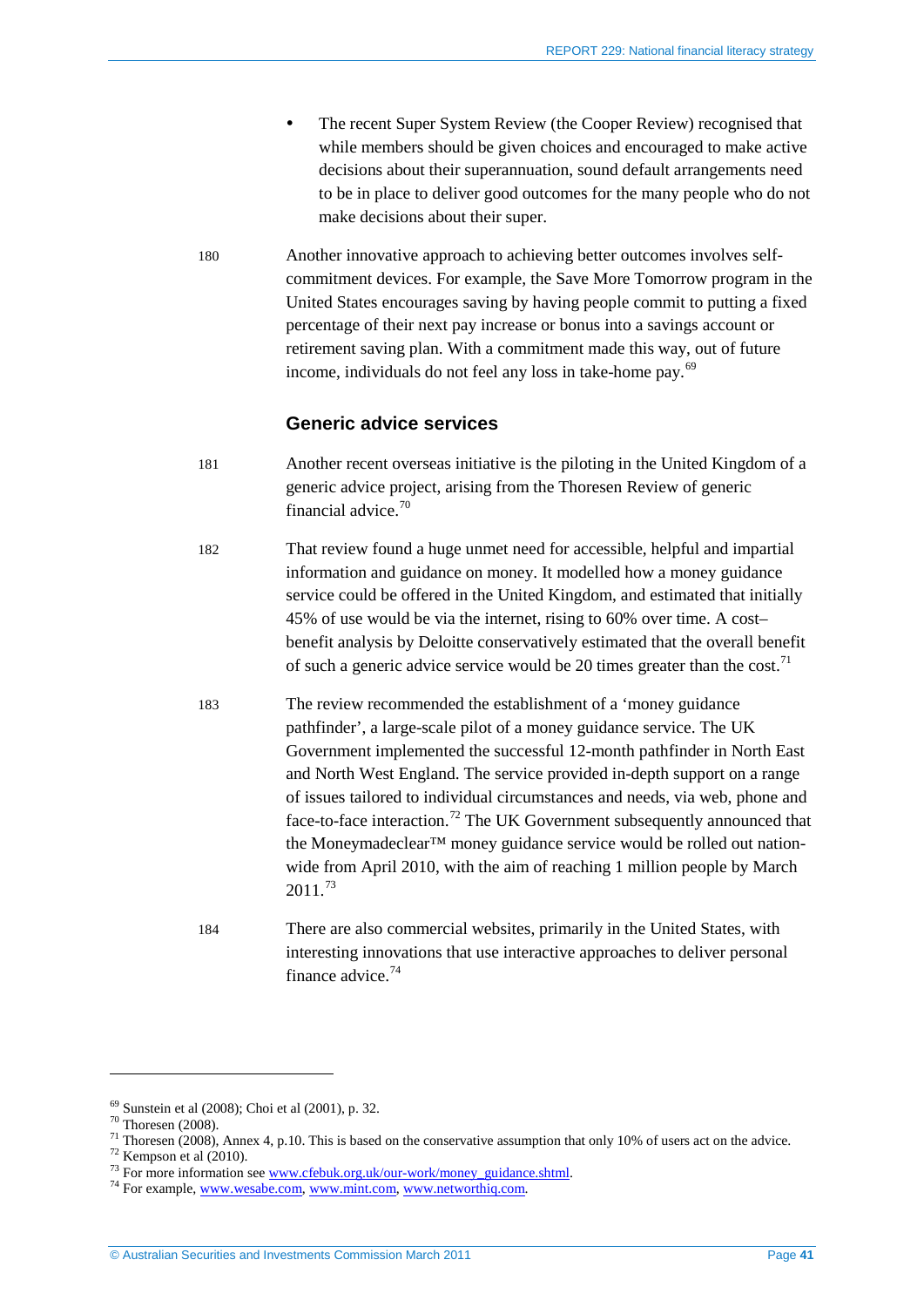### **Proposal for ASIC personalised money guidance**

| 185 | Australia (where only 20% to 40% of the Australian adult population use or<br>have used a financial adviser) <sup>75</sup> also has a large unmet need for accessible,<br>helpful and impartial guidance. We will closely watch the progress of the<br>UK Moneymadeclear™ money guidance service to see what lessons can be<br>learned and applied to the Australian context. |  |  |
|-----|-------------------------------------------------------------------------------------------------------------------------------------------------------------------------------------------------------------------------------------------------------------------------------------------------------------------------------------------------------------------------------|--|--|
| 186 | In the interim, this Strategy proposes taking initial steps now in a similar<br>(though less costly) direction.                                                                                                                                                                                                                                                               |  |  |
| 187 | A key plank of this Strategy is the development by ASIC of a generic<br>guidance service—'personalised money guidance'—for a mass market.<br>'Generic' means the guidance does not recommend specific brands of<br>products.                                                                                                                                                  |  |  |
| 188 | The service will aim to:                                                                                                                                                                                                                                                                                                                                                      |  |  |
|     | give consumers and investors access to tailored financial guidance that<br>is free, readily accessible, independent and of high quality;                                                                                                                                                                                                                                      |  |  |
|     | provide this guidance and support in a way that helps consumers set<br>$\bullet$<br>goals, act on the guidance and stick with their plan over time; and                                                                                                                                                                                                                       |  |  |
|     | encourage consumers with more complex needs to seek more<br>$\bullet$<br>sophisticated, commercial advice services.                                                                                                                                                                                                                                                           |  |  |
| 189 | This guidance service will be progressively available on ASIC's new<br>MoneySmart website over time. <sup>76</sup>                                                                                                                                                                                                                                                            |  |  |
| 190 | The service will include calculators and decision trees to engage and<br>motivate Australians of all ages and backgrounds and help them convert<br>good intentions into action. It will gradually build a range of types of<br>assistance, and be highly interactive and personalised to maximise return<br>visits.                                                           |  |  |
| 191 | We have undertaken a review of international online guidance services, tools<br>and calculators, to identify best practice and help shape the features of the<br>proposed service.                                                                                                                                                                                            |  |  |
| 192 | At this stage we are planning the features outlined in Table 5.                                                                                                                                                                                                                                                                                                               |  |  |
|     |                                                                                                                                                                                                                                                                                                                                                                               |  |  |

<span id="page-41-0"></span> $^{75}$  Different surveys give different figures, depending on how precisely 'financial adviser' is defined. FPA (2007) 22%, Citibank (2008) 18%, ANZ (2005a) 34%. Our research found that only 15% of 'general' investors surveyed used a financial planner as a main source of information when they made their last investment decision. Also see our recently published report: *Access to financial advice in Australia* [ASIC (2010)].<sup>76</sup> See Sectio[n C](#page-26-0) for more on the website.

<span id="page-41-1"></span>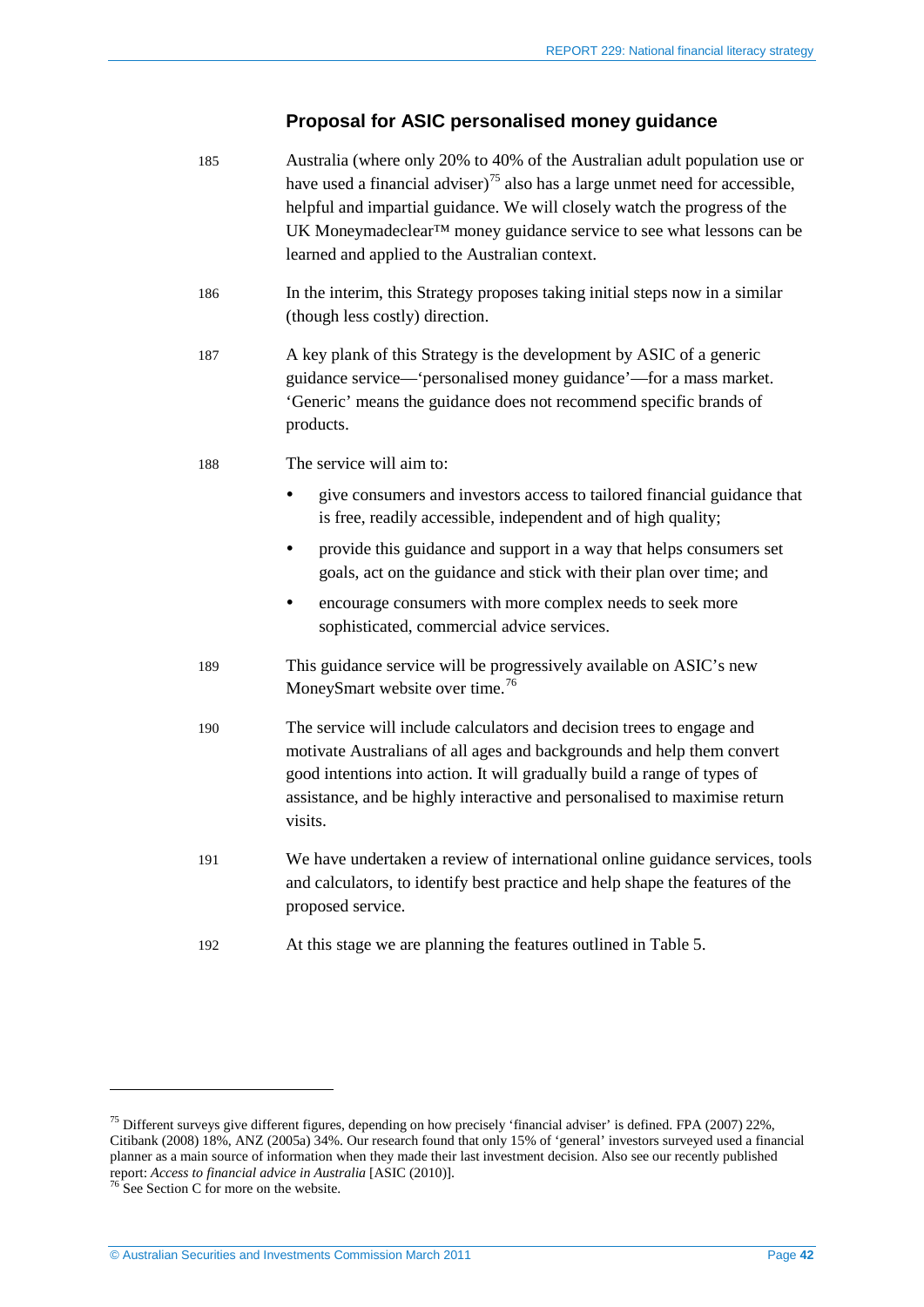| <b>Feature</b>                         | <b>Details</b>                                                                                                                                                                                                                                                                                                                                       |  |  |  |
|----------------------------------------|------------------------------------------------------------------------------------------------------------------------------------------------------------------------------------------------------------------------------------------------------------------------------------------------------------------------------------------------------|--|--|--|
| Situation analysis and<br>goal setting | The service will help people identify their financial needs and set relevant and<br>achievable goals, for example about:                                                                                                                                                                                                                             |  |  |  |
|                                        | • budgeting—tracking where weekly wages go;                                                                                                                                                                                                                                                                                                          |  |  |  |
|                                        | • managing debt—getting on top of credit cards, student loans, mortgages;                                                                                                                                                                                                                                                                            |  |  |  |
|                                        | • insuring-to protect family and assets;                                                                                                                                                                                                                                                                                                             |  |  |  |
|                                        | • saving—emergency funds and short-term goals (e.g. holiday, car);                                                                                                                                                                                                                                                                                   |  |  |  |
|                                        | • investing-building assets for medium term goals; and                                                                                                                                                                                                                                                                                               |  |  |  |
|                                        | • saving and planning for retirement.                                                                                                                                                                                                                                                                                                                |  |  |  |
| Guidance                               | The service will show people what they need to do to achieve their goals. Some<br>will want a quick answer for one goal (e.g. save for a holiday); others a broader<br>plan with short, medium and long-term goals. <sup>77</sup>                                                                                                                    |  |  |  |
|                                        | The tools will help people select strategies for their circumstances, show pros and<br>cons of different options and let them explore trade-offs. <sup>78</sup>                                                                                                                                                                                      |  |  |  |
|                                        | The site will ultimately have modules for different life stages, such as becoming a<br>student, starting a family or retiring. <sup>79</sup>                                                                                                                                                                                                         |  |  |  |
|                                        | Consumers will also get tips about ways to ensure their desired steps are carried<br>out long-term. <sup>80</sup>                                                                                                                                                                                                                                    |  |  |  |
| Links to comparison<br>services        | The service will refer to types of financial products, such as superannuation, bank<br>accounts and insurance, but will not recommend specific brands.                                                                                                                                                                                               |  |  |  |
|                                        | Where people need financial products to implement their plan, it will refer them to<br>external comparison services <sup>81</sup> to help them choose. These services use objective<br>data to help find a suitable and competitive product. <sup>82</sup> We will vet comparison<br>services for quality and independence before recommending them. |  |  |  |
|                                        | Encouraging people to use comparison services will increase the chances that<br>plans are converted into action (where product choice is an issue) and stimulate<br>competition among financial service providers.                                                                                                                                   |  |  |  |
| Links to other advice<br>services      | If a consumer's circumstances are too complex for the guidance software, or the<br>consumer wants face-to-face discussion or assistance with implementation, the<br>service will suggest they seek professional advice.                                                                                                                              |  |  |  |
|                                        | The service will link to tips on how to choose an adviser.                                                                                                                                                                                                                                                                                           |  |  |  |

#### <span id="page-42-0"></span>**Table 5: ASIC personalised money guidance service**

<span id="page-42-3"></span>

<span id="page-42-2"></span><span id="page-42-1"></span><sup>&</sup>lt;sup>77</sup> In the background, the software will take account of basic considerations around tax and social security.<br><sup>78</sup> For example, 'Would I be better off using spare money to reduce my mortgage or contributing extra to supe the community, and that people prefer a guidance system that matches their needs as their learning progresses.

<span id="page-42-4"></span><sup>&</sup>lt;sup>80</sup> For example, that pre-programmed bank transfers on the day after payday work better than hoping there will be a surplus in your bank account at the end of the month.<br><sup>81</sup> For example, RateCity, SuperSavvy, CanstarCannex, SelectingSuper, ChantWest and MorningStar.

<span id="page-42-6"></span><span id="page-42-5"></span><sup>&</sup>lt;sup>82</sup> For example, comparison services clearly show which institutions offer a high interest rate on a savings account, a good value credit card, a cheap mortgage, and a superannuation fund with a combination of competitive returns, low fees and reasonable service.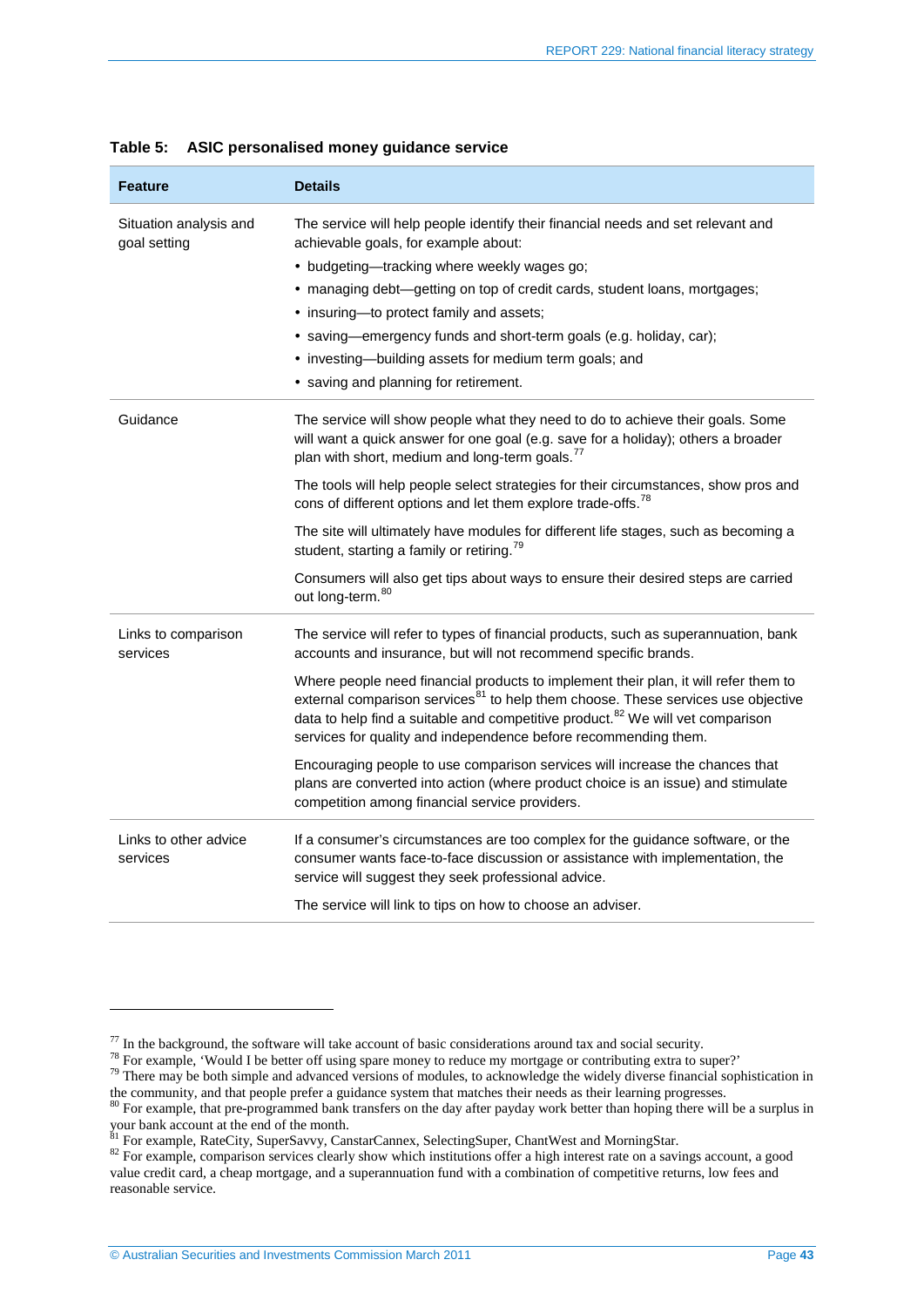| <b>Feature</b>                           | <b>Details</b>                                                                                                                                                                                                                                                          |
|------------------------------------------|-------------------------------------------------------------------------------------------------------------------------------------------------------------------------------------------------------------------------------------------------------------------------|
| Encouragement and<br>monitoring progress | When fully developed, the service will be an ongoing interactive experience to help<br>people convert good intentions to action and maintain action over time. <sup>83</sup>                                                                                            |
|                                          | For example, users could record goals and intended actions and download letters<br>to help put their plans into action.                                                                                                                                                 |
|                                          | The service could send out email reminders and/or record progress over time, to<br>give users positive feedback. <sup>84</sup>                                                                                                                                          |
| Feedback and evaluation                  | Feedback and evaluation will be incorporated <sup>85</sup> from the outset.                                                                                                                                                                                             |
|                                          | The online interactive format offers excellent opportunities for measurement,<br>feedback and refinement—for example, tracking the number of people using the<br>site, which aspects are most used and how these metrics vary with different<br>promotional activities. |
|                                          | People will be able to give feedback on the usefulness of each section, and report<br>on what action they took as a result, allowing rapid refinement of the service to<br>better meet people's needs and tailor content to particular groups.                          |

### **The need for personalised money guidance**

| 193 | Given their income, most Australians could achieve a higher standard of<br>living if they better understood financial concepts and had more guidance<br>about goal setting, and designing and carrying out a plan.                                                                                                                                                                                                                                          |
|-----|-------------------------------------------------------------------------------------------------------------------------------------------------------------------------------------------------------------------------------------------------------------------------------------------------------------------------------------------------------------------------------------------------------------------------------------------------------------|
| 194 | As noted earlier, education and information alone will not deliver results for<br>many in the community. Even if people understand broad financial concepts<br>and get information on specific points, they often lack the tools, confidence<br>or motivation to develop and implement a sound financial plan. Consumers<br>seeking assistance often say, 'You have given me lots of useful information,<br>but can you tell me what I should actually do?' |
| 195 | This is not surprising. Many financial products (such as superannuation) are<br>complex, with myriad choices and no easy way to compare relative merits of<br>each choice. Many decisions involve complex calculations. How many<br>Australians could calculate whether they would be better off using spare<br>money to reduce their mortgage or contribute extra to superannuation?                                                                       |
| 196 | Many people also feel they ought to make active choices about products, but<br>the range of choices leaves them confused and uncertain. Research on<br>information overload suggests that more choice and complex information<br>can result in fewer people taking action. <sup>86</sup> The absence of a clear 'right'                                                                                                                                     |

<span id="page-43-0"></span> $83$  Research conducted by Deloitte Eclipse for the Financial Literacy Foundation in 2007 suggests that the more personalised a website, the more likely people are to return to it.

<span id="page-43-1"></span><sup>&</sup>lt;sup>84</sup> There are some interesting developments with websites that assist people to track their financial progress while still protecting anonymity: see, for example[, www.networthiq.com.](http://www.networthiq.com/)<br>
<sup>85</sup> HM Treasury and FSA (2008).<br>
<sup>86</sup> ASIC (2011), p. 24.

<span id="page-43-2"></span>

<span id="page-43-3"></span>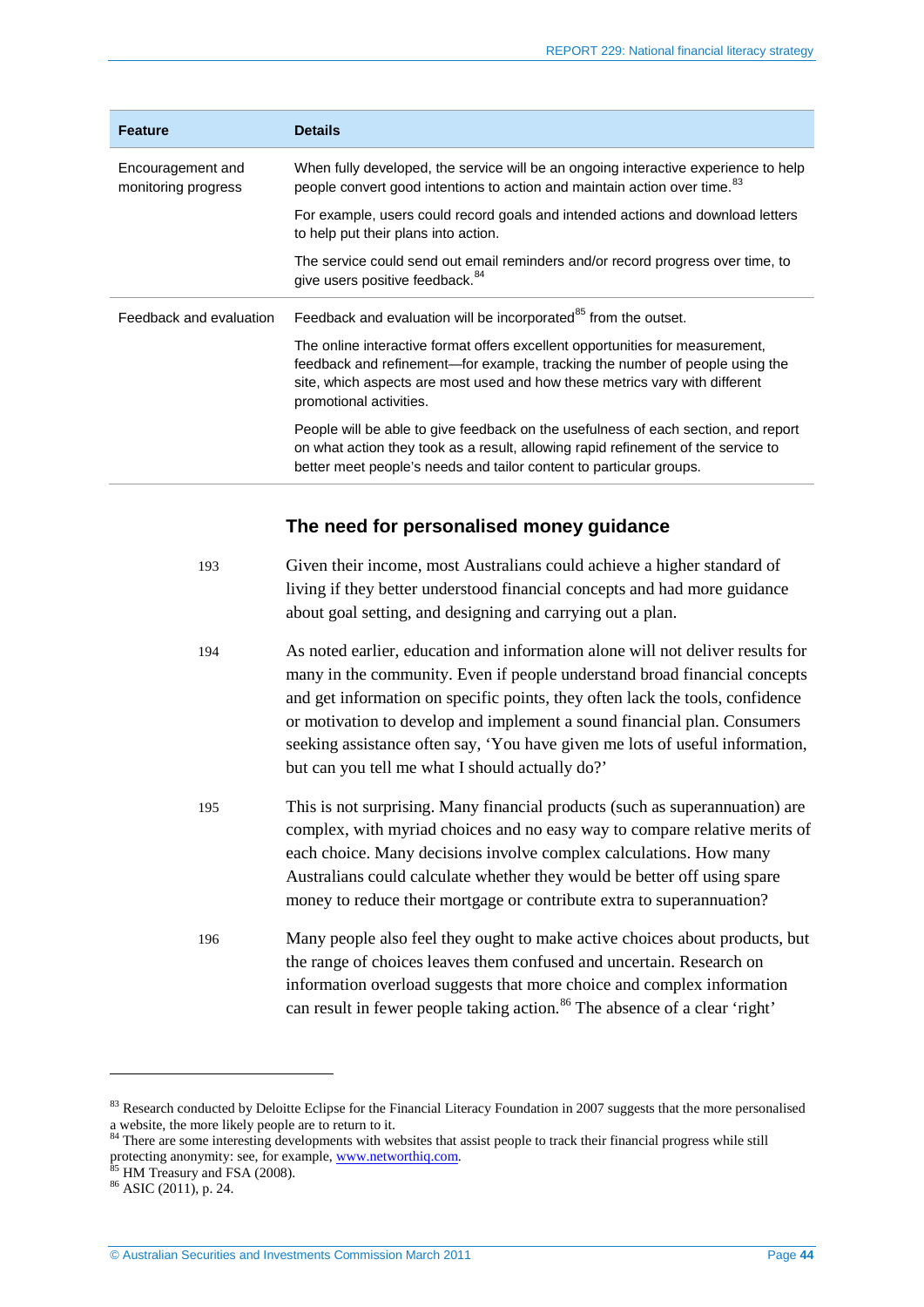choice and the fear of making a mistake undermine the motivation to make a decision.

197 As with dieting and getting fit, maintaining plans over time requires ongoing support, monitoring and encouragement, from a mentor and/or peers.  $87$ 

#### **Gaps in existing financial advice services**

- 198 As noted, recent survey results suggest that 60% to 80% of adult Australians have never used a financial adviser, with socio-economic factors and age the most consistent drivers of financial planner use.<sup>[88](#page-44-1)</sup>
- 199 According to ASIC's recent research into supply and demand issues related to financial advice services, many consumers feel financial advice is beyond their reach or not appropriate for their financial circumstances (e.g. they did not have enough money to make it worthwhile or seeking advice would cost too much money). [89](#page-44-2)
- 200 In our 2008 research,  $90$  investors who indicated they did not or would not use a financial adviser as a main source of information had various reasons for this, ranging from:
	- negative perception of advisers (30%);
	- 'not suitable for my situation' (29%);
	- reliance on self, family or friends (22%); and
	- $\bullet$  fees too high for the particular issue (10%).
- 201 Research by RMIT University  $(2004)$ , <sup>[91](#page-44-4)</sup> Galaxy Research  $(2007)$ <sup>[92](#page-44-5)</sup> and The Australia Institute  $(2008)^{93}$  $(2008)^{93}$  $(2008)^{93}$  identified similar reasons for not using a financial planner.
- 202 Finally, people did not know where to find a good planner. Some explicitly said they do not trust financial advisers, including being concerned the adviser would just try to sell them a product. Others were uncertain how to choose a good adviser.
- 203 In search of trustworthy financial advice, people turn to a range of sources. According to the 2008 ANZ survey, the top sources of financial advice were family or friends (48%), accountants (45%), a bank manager/employee (39%) and a financial planner/adviser (34%).

<span id="page-44-2"></span>

<span id="page-44-1"></span><span id="page-44-0"></span><sup>&</sup>lt;sup>87</sup> See, for example, AXA Avenue experiment[: www.axa.co.uk/avenue/results.html.](http://www.axa.co.uk/avenue/results.html)<br><sup>88</sup> ASIC (2011) p.121: Age trend tapered slightly at the oldest bracket, that is, it rose until the 55–64 bracket (69%) and then fell a little at the 65 years and over bracket (66%). See also ASIC (2010), pp. 13–14 and 70–71.<br><sup>89</sup> See ASIC (2010), p. 13–14.<br><sup>90</sup> ASIC (2008).<br><sup>91</sup> FPA (2004), p. 20.

<span id="page-44-3"></span>

<span id="page-44-5"></span><span id="page-44-4"></span><sup>&</sup>lt;sup>92</sup> FPA (2007), p. 7.<br><sup>93</sup> Fear (2008).

<span id="page-44-6"></span>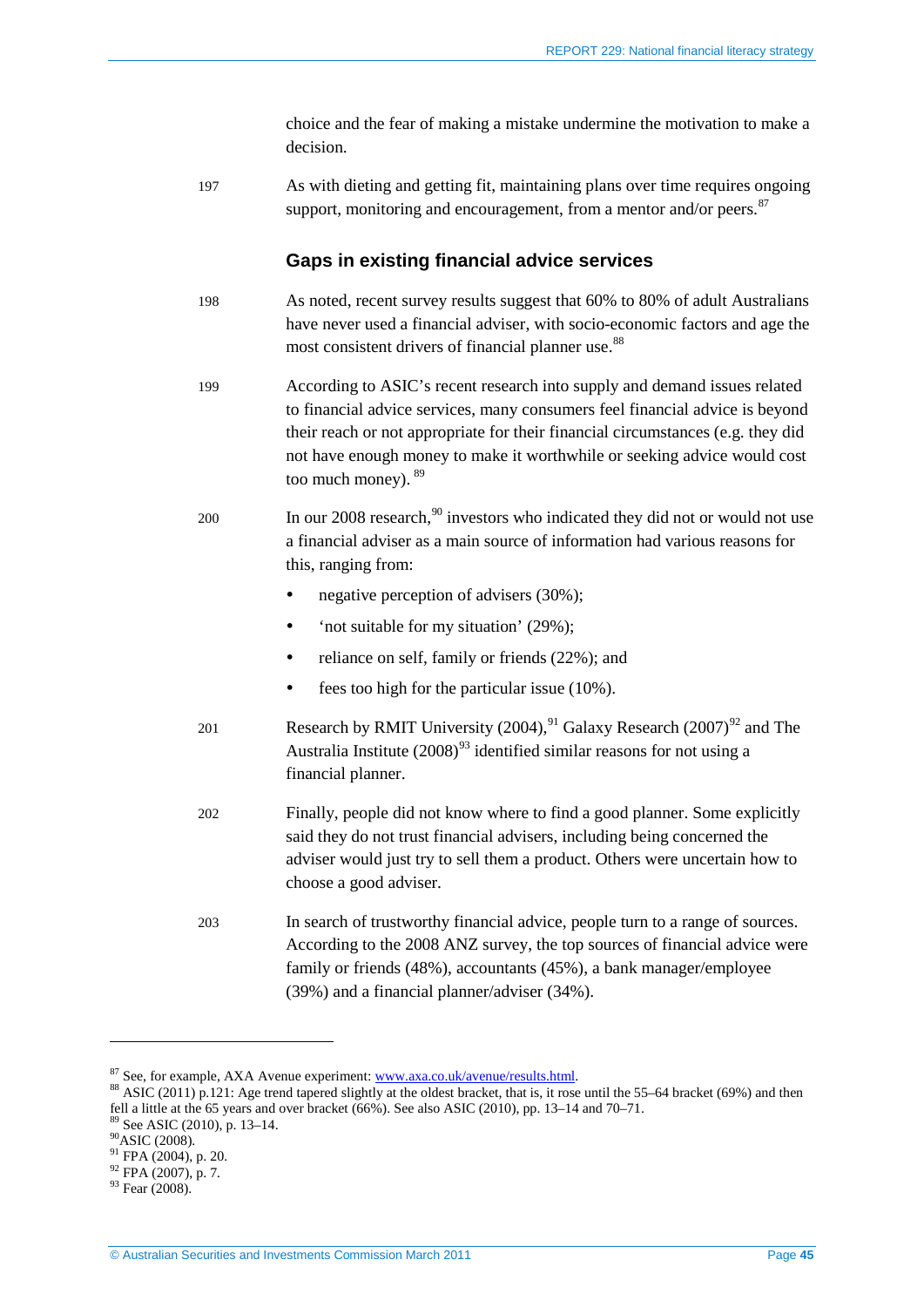- 204 The responses thus indicated that consumers tend to use multiple sources of advice; but also that  $14%$  of them consulted no one.<sup>[94](#page-45-0)</sup>
- 205 Few existing financial advice services focus just on budgeting, managing personal debt, saving and setting goals. ASIC's shadow shopping survey in 2006 found anecdotal evidence that some people found it hard to get accepted as a client by a professional adviser (mainly due to small sales potential).[95](#page-45-1)
- 206 One of the biggest areas of perceived need is superannuation advice, with retirement the most commonly identified trigger for seeking financial advice. While face-to-face meetings are still the preferred method for receiving advice, there is growing interest in email, phone and internet-based advice. Many Australians are also expressing a preference for piece-to-piece simple advice, rather than holistic advice.<sup>[96](#page-45-2)</sup>

#### **Benefits of the proposed guidance service**

- 207 The availability of a personalised money guidance service would allow millions of Australians, especially those who find it difficult to access traditional avenues of financial information and advice, to access guidance they would not otherwise have accessed.
- 208 Direct quantifiable benefits would include users improving their financial position by, for example:
	- *better budgeting*—reduced use of expensive credit card debt to finance overspending, reduced fees from missing payments, increased amount to spend long-term, as less is spent on interest;
	- *smarter management of debt*—over the long term, a smaller proportion of overall income is used to finance interest on debt;
	- *increased shopping around*—higher returns on savings products and lower interest on debt products, reduction in fees on comparable products;
	- *saving for retirement*—increased contribution to superannuation and other investments, resulting in increased wealth in future years; and
	- *increased protection*—increased take-up of insurance products, resulting in better financial positions for consumers and dependents when misfortune occurs.
- 209 Less quantifiable benefits would involve people having more confidence in dealing with the financial system and clearer goals for their future, and social benefits such as less family breakdown and better work attendance.<sup>[97](#page-45-3)</sup>

<span id="page-45-1"></span><span id="page-45-0"></span><sup>&</sup>lt;sup>94</sup> Base sample: 3500 Australians aged 18 and over.<br><sup>95</sup> ASIC (2006). <sup>96</sup> ASIC (2010), pp. 13–21. <sup>97</sup> Taylor et al (2009).

<span id="page-45-2"></span>

<span id="page-45-3"></span>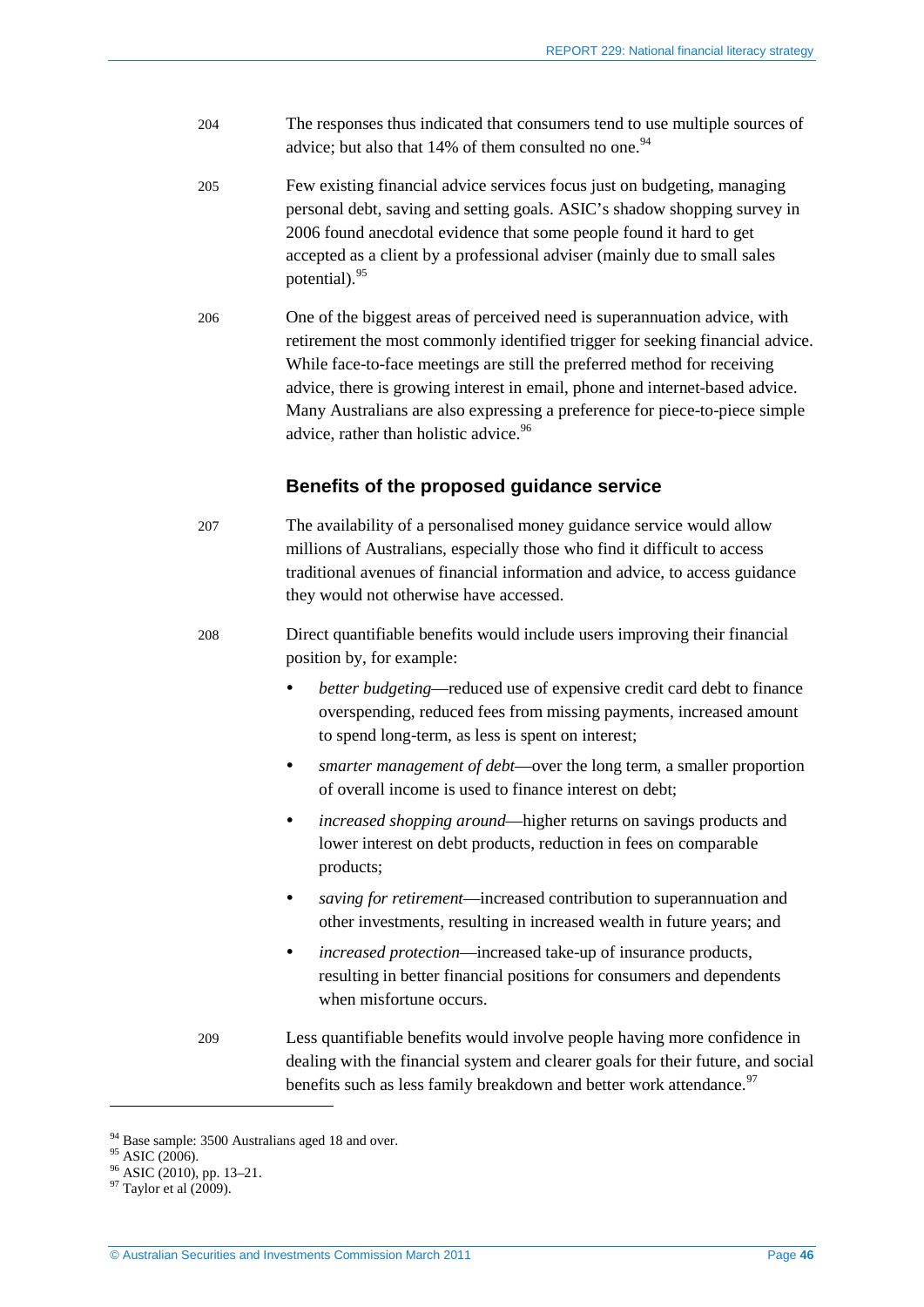210 The AXA Avenue experiment in the United Kingdom<sup>[98](#page-46-0)</sup> showed the potential benefits of one hour of strategic advice per quarter. In this experiment, households of average wealth given one hour of advice per quarter were ₤5000 better off after one year, compared to similar households that received no advice.[99](#page-46-1)

#### **Complementing existing advice services**

- 211 The generic money guidance service will complement existing face-to-face professional advice services in several ways. For example, it will:
	- help consumers identify if they need specialist advice (because their situation is complex or they want more detailed answers). This should lead to increased uptake of professional advice;
	- lead to a more fruitful experience when people do see an adviser, because of the preliminary exploration of financial issues via use of the guidance service (our 2003 shadow shopping survey showed that consumers got better advice if they had more preliminary knowledge<sup>[100](#page-46-2)</sup>—for example, consumers who asked the planner to consider alternative strategies received better advice). It is also likely that planners find it easier to give advice where a client is familiar with basic concepts; and
	- enable consumers to crosscheck advice received elsewhere. Different advisers can have different solutions to one consumer's problems, and the generic guidance tools will provide a point of comparison so that the consumer can ask questions if they do not understand why the advice a planner gives is suitable for them.
- 212 Our aim is that over time the personalised online guidance service will become a core resource that can be used in multiple ways by various agencies involved in financial literacy work, in particular community workers and others providing face-to-face or telephone support.
- 213 There are some online planning tools already available, but they face barriers that prevent them having a wide impact on the community. For example:
	- most consist of general information and/or calculators, with few venturing into guidance tailored for individuals;
	- some can be hard to find and, when they are not in themselves profitmaking ventures, they are generally little promoted;
	- many are offered by companies that sell products or advice services, and users may be uncertain whether the promoters' interests affect how the material is presented; and

<span id="page-46-1"></span><span id="page-46-0"></span><sup>&</sup>lt;sup>98</sup> AXA Avenue experiment[: www.axa.co.uk/avenue/results.html.](http://www.axa.co.uk/avenue/results.html)<br><sup>99</sup> While the AXA example used face-to-face advice, the point is the potential benefits from financial advice regardless of method of delivery.

<span id="page-46-2"></span> $100$  ASIC (2003).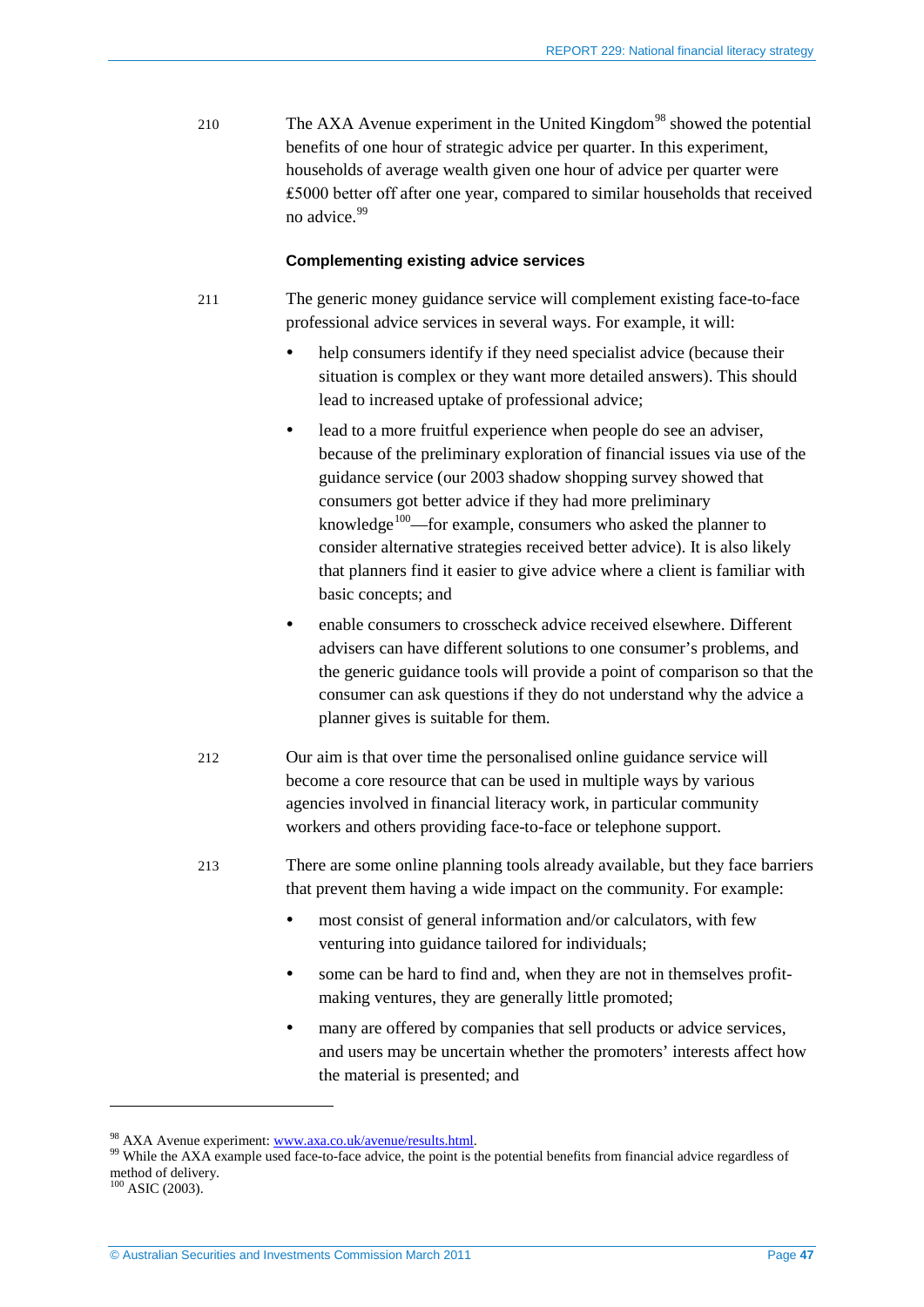- most are written by financial experts and assume a higher level of technical knowledge than the average consumer has. Writing simple, intuitive tools requires expertise, time and user testing.
- 214 Where excellent tools already exist, ASIC will examine how best to help consumers access them.[101](#page-47-0)

#### **Why ASIC?**

- 215 ASIC is uniquely placed to provide this personalised guidance service. It is an independent and credible information source $102$  and it can, by placing the service on a website with high-volume traffic,  $103$  make it available to a large number of people.
- 216 The proposed service also directly aligns with a key goal in the *Australian Securities and Investments Commission Act 2001* (ASIC Act): to promote the confident and informed participation of investors and consumers in the financial system. [104](#page-47-3)

<span id="page-47-2"></span>

<span id="page-47-1"></span><span id="page-47-0"></span><sup>&</sup>lt;sup>101</sup> One option is to replicate the best tools into a single suite, with one entry point and a standardised user interface.<br><sup>102</sup> A report prepared internally for us by Whatif consultancy, 2006.<br><sup>103</sup> FIDO continued to b visits in the 2009–10 financial year.<br><sup>104</sup> One of ASIC's goals, as set out in the ASIC Act: s1(2)(b).

<span id="page-47-3"></span>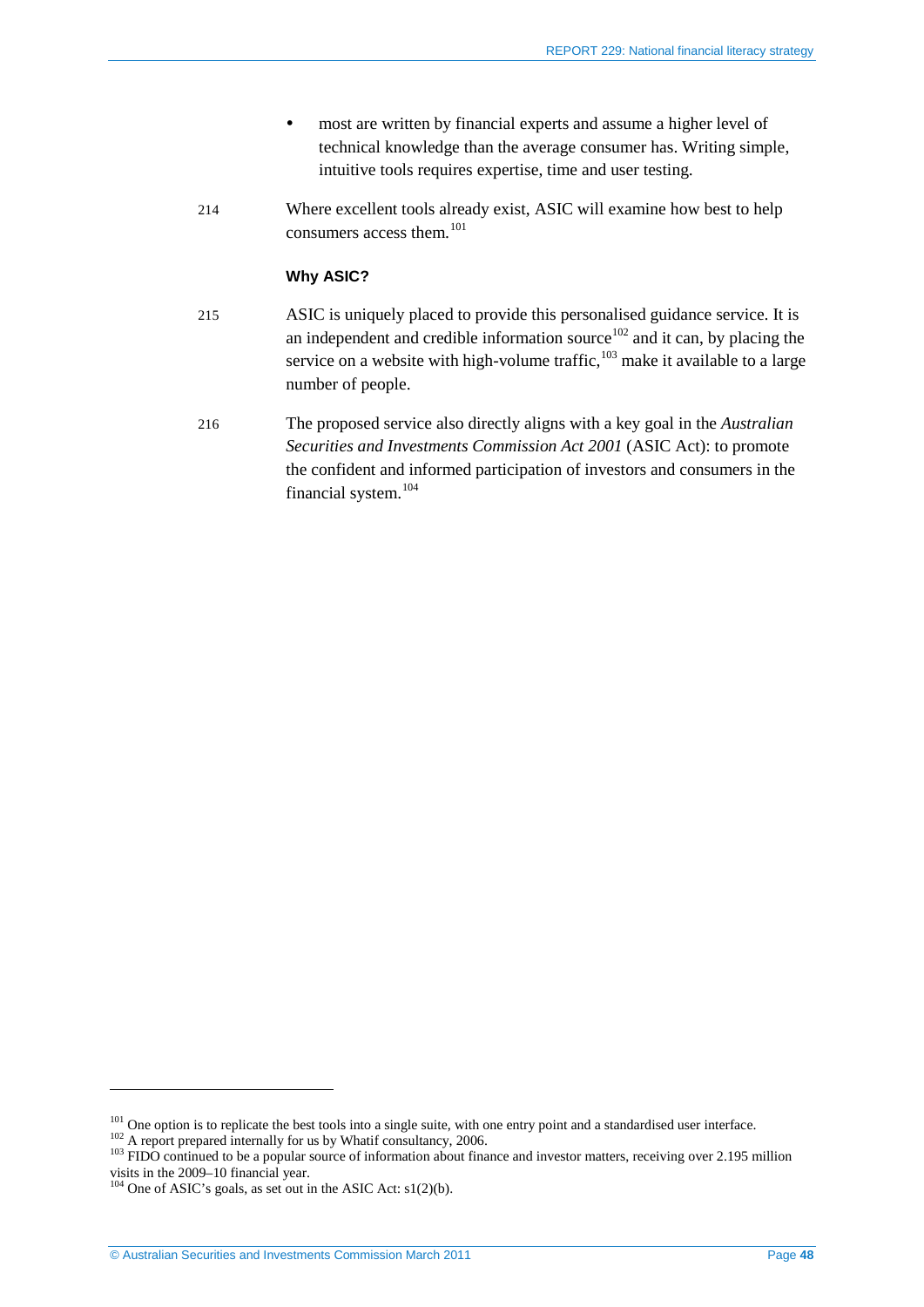## <span id="page-48-0"></span>**E Working in partnership and promoting best practice**

#### **Key points**

This section covers:

- the critical importance of partnerships to the success of this Strategy;
- ways to strengthen connections between all involved in financial literacy work; and
- best practice evaluation techniques for financial literacy programs.

### <span id="page-48-1"></span>**Working in partnership**

- 217 National collaboration among a broad range of stakeholders and mutual agreement about ways forward are critical to the success of this Strategy if we are to achieve our goal of enhancing the financial wellbeing of all Australians.
- 218 The strengths of national collaboration include:
	- *better reach and impact*—the best partnerships recognise the relative strengths each sector can contribute, from industry knowledge and resources through to the grass-roots relationships the community sector has with many target groups;
	- *sharing of successes*—by strengthening connections we can learn from and support one another. Through partnering we can learn about programs that are effective and replicate them elsewhere (and just as importantly, learn what hasn't worked);
	- *efficient resource sharing*—maximising the efficient use of resources by partnering and sharing, thereby increasing the reach of programs at a lower delivery cost; and
	- *strength of common approach*—many partners working together and agreeing on common messages will be considerably more effective than any one acting alone.
- 219 There are at least two key dimensions to effective partnership:
	- ongoing and systematic liaison and consultation; and
	- continuous and efficient sharing of resources, in particular information, learning and research.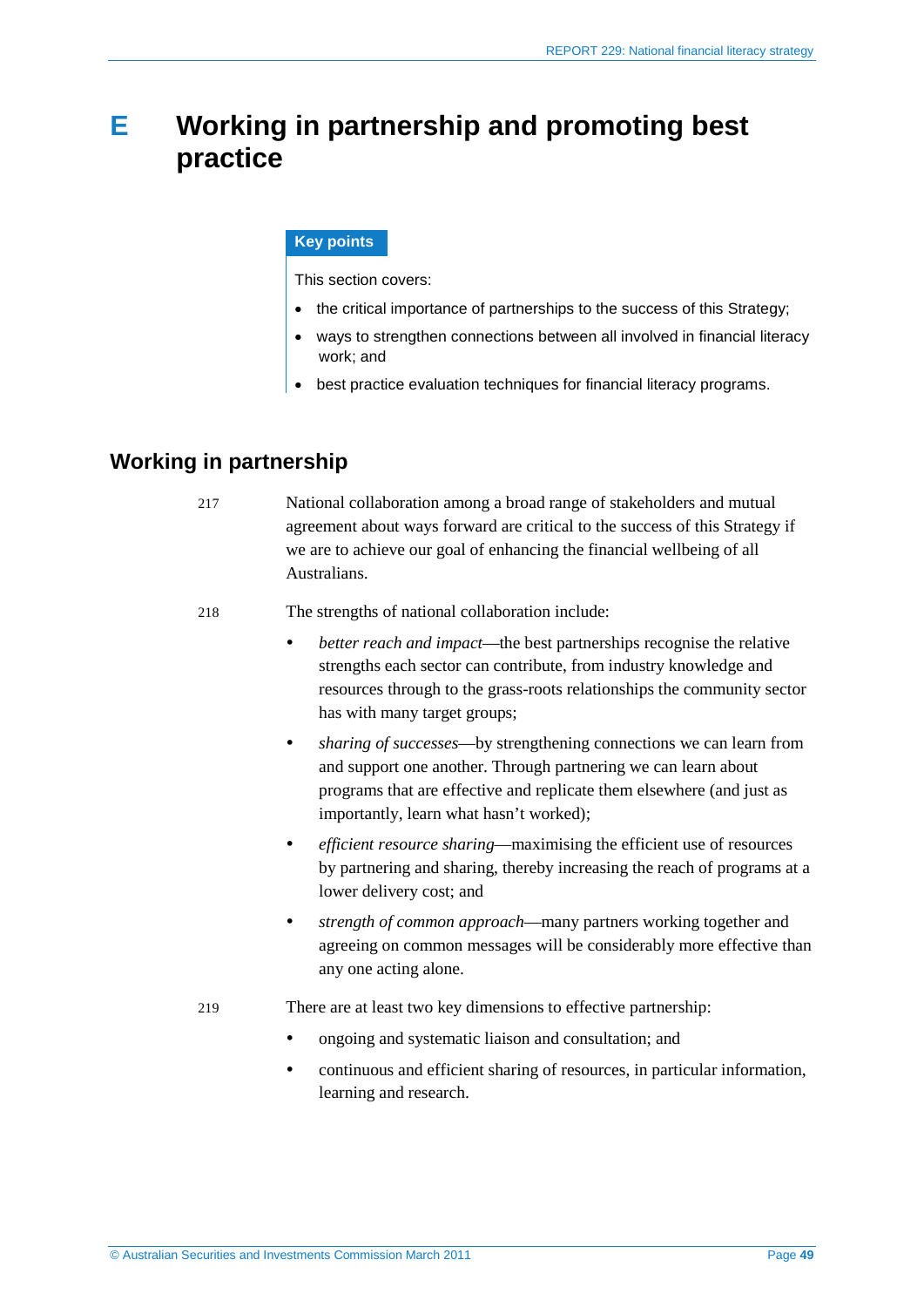### <span id="page-49-0"></span>**Key financial literacy stakeholders**

220 [Figure 1](#page-49-1) identifies many of the current financial literacy stakeholders. This is not an exhaustive list; however, it demonstrates the coverage and diversity of the organisations involved in financial literacy.

#### <span id="page-49-1"></span>**Figure 1: Financial literacy stakeholders**

![](_page_49_Figure_4.jpeg)

221 Below is some further information on the activities of key financial literacy stakeholders and ASIC's collaboration with them.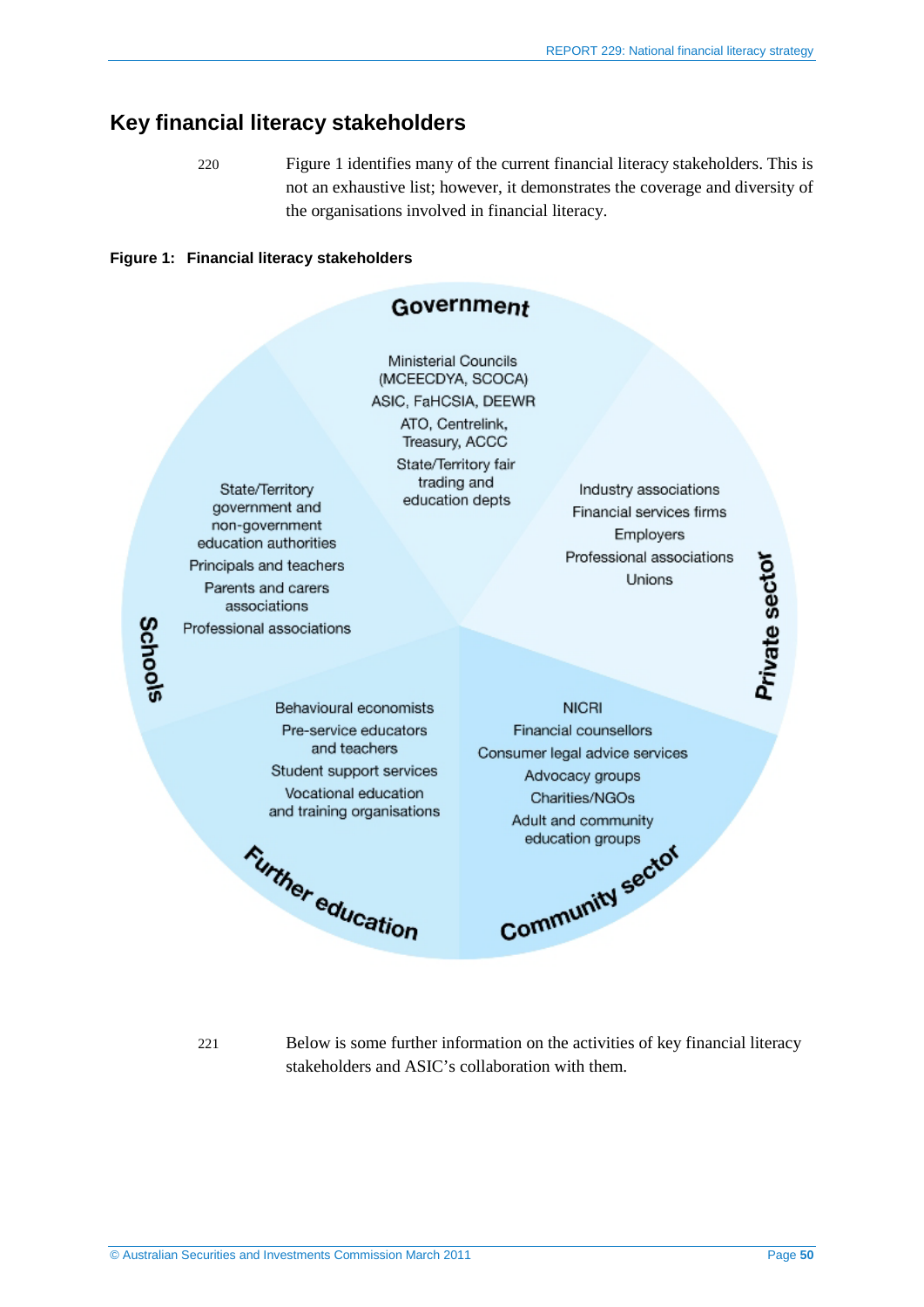#### **Government**

<span id="page-50-2"></span>222 In addition to ASIC, a number of Australian Government departments make significant contributions to delivery of financial literacy initiatives:  $^{105}$  $^{105}$  $^{105}$ 

- The Department of Families, Housing, Community Services and Indigenous Affairs (FaHCSIA) provides programs and services targeted at specific population groups, typically disadvantaged or lower income groups or people in periods of financial stress. Programs include emergency services, financial counselling and product assistance, basic money management training, retirement and redundancy services, programs for Indigenous consumers in remote locations, and programs dealing with tenancy and home ownership difficulties.
- Centrelink's Financial Information Service (FIS) provides individuals with information and assistance about specific financial issues. FIS officers also conduct public seminars to help people make informed decisions about investment and financial issues for their current and future financial needs. In 2009, they conducted a pilot program for ASIC targeting baby boomers about investment basics, called *Investing between the flags*, in an effort to help people better protect their retirement savings. They will again deliver these seminars in 2011.
- The Australian Defence Force (ADF) delivers a comprehensive financial literacy program to all its members.
- 223 Complementing Australian Government activities is work being undertaken by state and territory fair trading agencies and education departments.

#### **Financial services sector**

- 224 There are a wide variety of financial literacy programs provided or funded by financial services sector firms and industry associations.<sup>[106](#page-50-1)</sup> These initiatives include:
	- guides to products and product classes and how to get the best out of them;
	- information about good practices—for example, how best to reduce debt and save, and guides to budgeting;
	- surveys and reviews of consumer financial literacy;

<span id="page-50-0"></span><sup>&</sup>lt;sup>105</sup> In addition to those agencies listed here, numerous other Australian Government agencies play a role in providing the information and support services that underpin good financial literacy—these include the Australian Competition and Consumer Commission (ACCC), the ATO, the Department of Veterans' Affairs, the Department of Immigration and

<span id="page-50-1"></span><sup>&</sup>lt;sup>106</sup> Australian Bankers' Association [\(www.bankers.asn.au\)](http://www.bankers.asn.au/), the Investment and Financial Services Association [\(www.ifsa.com.au\)](http://www.ifsa.com.au/), Financial Planners Association [\(www.fpa.asn.au\)](http://www.fpa.asn.au/), Australian and New Zealand Banking Group [\(www.anz.com.au\)](http://www.anz.com.au/), Westpac [\(www.westpac.com.au\)](http://www.westpac.com.au/), Commonwealth Bank [\(www.commbank.com.au\)](http://www.commbank.com.au/), National Australia Bank [\(www.nab.com.au\)](http://www.nab.com.au/), and Citibank [\(www.citibank.com.au\)](http://www.citibank.com.au/).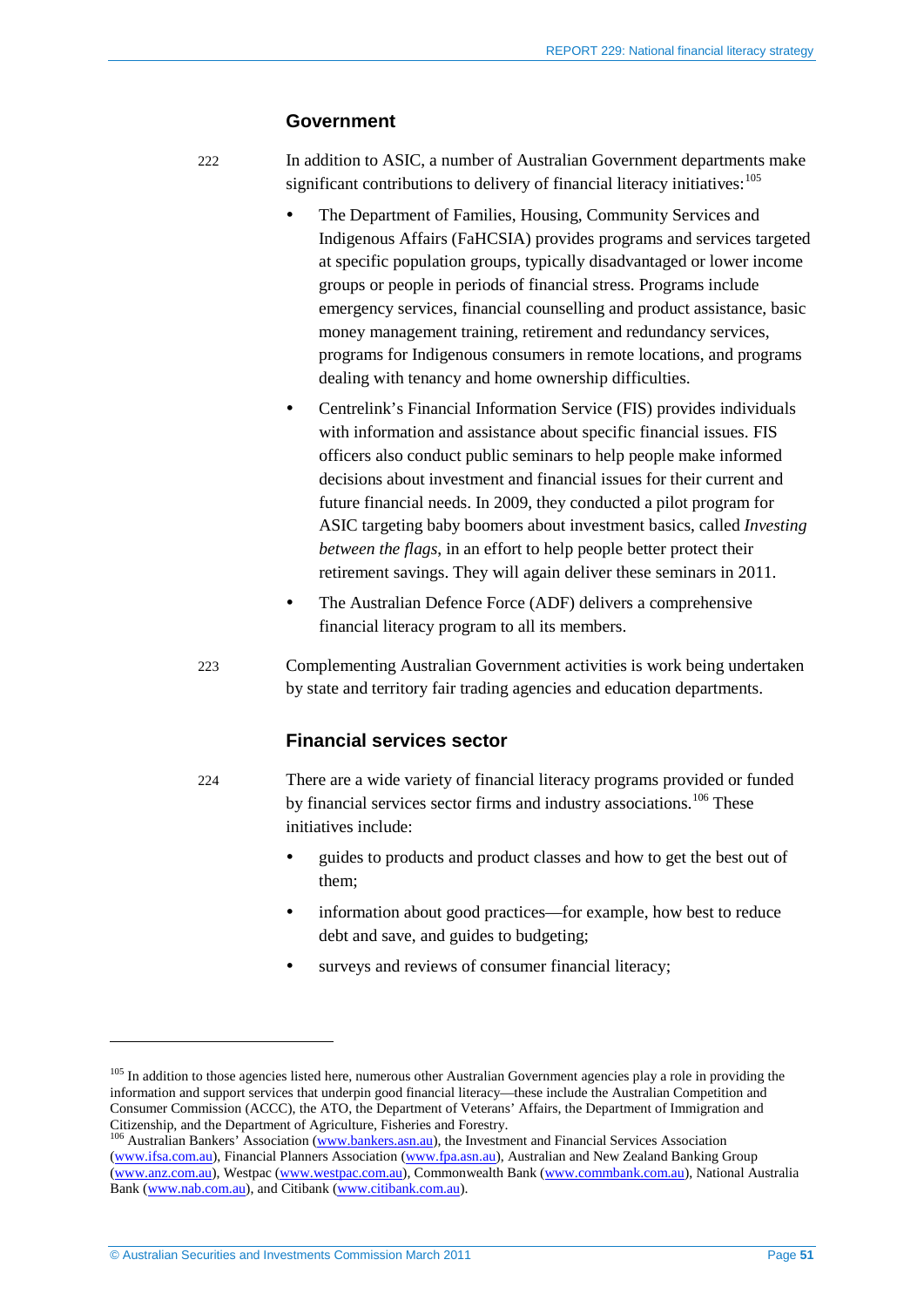- programs partnering with community organisations aimed at assisting people in financial disadvantage (see paragraphs [227–](#page-51-0)[228\)](#page-51-1); and
- $\bullet$  the delivery of financial literacy programs and resources for schools.<sup>[107](#page-51-2)</sup>

#### **Business and workplaces**

- 225 Many large employers now run financial literacy training for their staff, as discussed in Section [B.](#page-17-0) Some trade unions also provide financial literacy initiatives at the workplace for their members, particularly in relation to superannuation and additional superannuation contributions.
- 226 There is, however, a gap when it comes to programs for small business. ASIC is looking to work with representatives of business groups and community stakeholders on how best to fill this gap: see Sectio[n B.](#page-17-0)

### **Community sector**

<span id="page-51-0"></span>227 Community sector organisations and consumer groups provide a range of financial literacy programs. [108](#page-51-3)

#### <span id="page-51-1"></span>228 They range from:

- face-to-face training programs:
- financial counselling, emergency relief and microfinance services;
- assistance with accessing funding from government, business and philanthropic organisations;
- services (often provided in conjunction with financial institutions) to teach people how to use basic financial services (e.g. no-interest loans schemes, assistance with managing credit, home ownership and matched savings programs, which focus on people experiencing disadvantage and people in financial difficulty); and
- some consumer groups provide reviews of financial products and information about how to best utilise financial services and products, as part of their consumer publications.<sup>[109](#page-51-4)</sup>

<span id="page-51-2"></span><sup>&</sup>lt;sup>107</sup> Examples include: the Commonwealth Bank Foundation Start Smart Program for primary and secondary school students[—www.startsmart.com.au;](http://www.startsmart.com.au/) and the *MakingCents* initiative developed jointly by YWCA NSW and Citigroup Australia[—www.makingcents.com.au;](http://www.makingcents.com.au/)<br><sup>108</sup> Examples include: the Good Shepherd Youth and Family Service's No Interest Loan Scheme and Step UP, a low-interest

<span id="page-51-3"></span>loan scheme developed in conjunction with the National Australia Bank (NAB)[—www.goodshepvic.org.au/;](http://www.goodshepvic.org.au/) the Brotherhood of St Laurence with ANZ Saver Plus[—www.anz.com/aus/About-ANZ/Corporate-](http://www.anz.com/aus/About-ANZ/Corporate-Responsibility/community/financial-literacy-and-inclusion/programs/saver-plus/default.asp)

[Responsibility/community/financial-literacy-and-inclusion/programs/saver-plus/default.asp;](http://www.anz.com/aus/About-ANZ/Corporate-Responsibility/community/financial-literacy-and-inclusion/programs/saver-plus/default.asp) and NAB's Indigenous Money mentor network and the programs run by the Traditional Credit Union—

<span id="page-51-4"></span>[www.nab.com.au/wps/wcm/connect/nab/nab/home/about\\_us/7/4/2/7/4/.](http://www.nab.com.au/wps/wcm/connect/nab/nab/home/about_us/7/4/2/7/4/) <sup>109</sup> For example, *Choice.*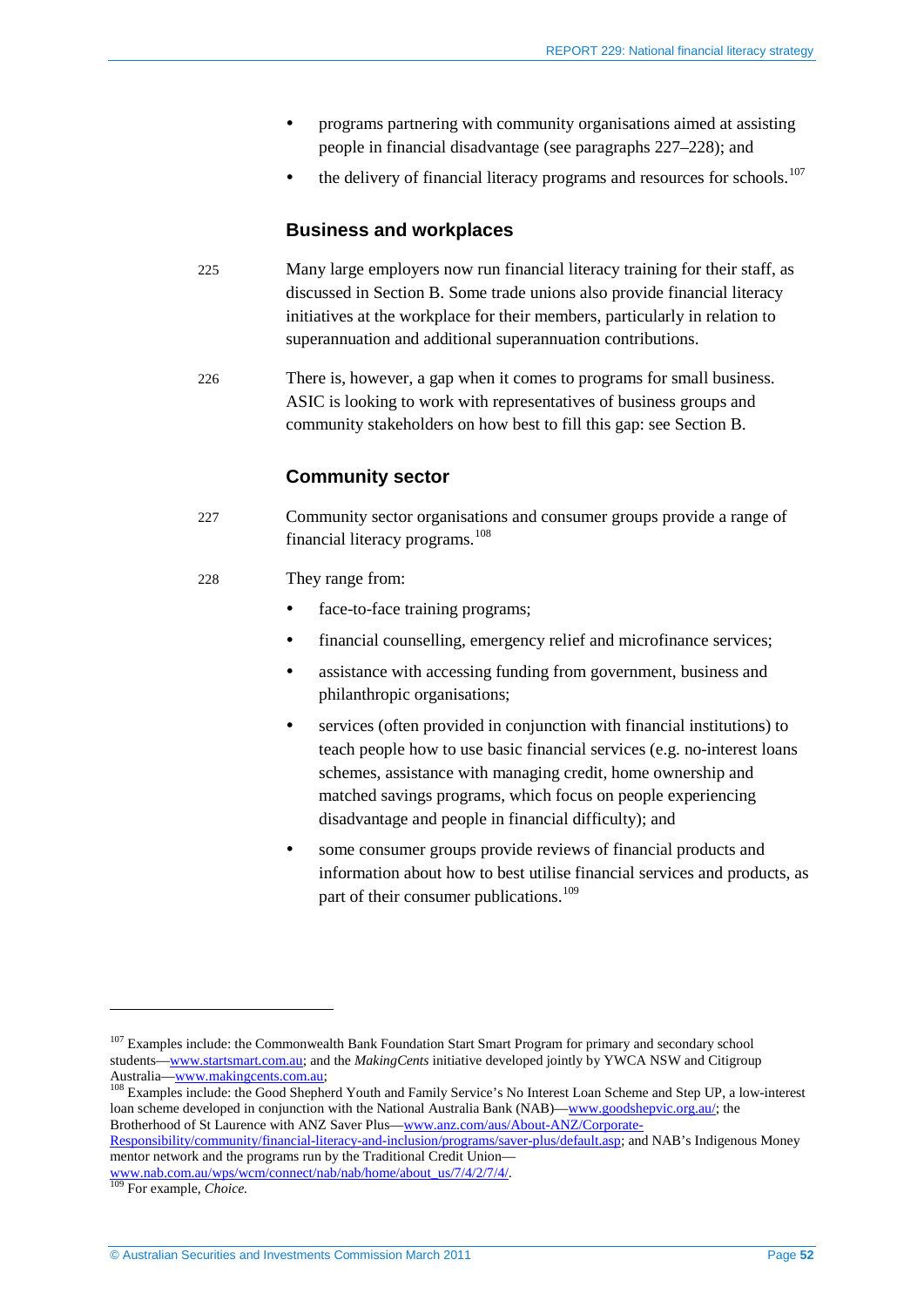### <span id="page-52-0"></span>**Liaison, consultation and promotion**

- 229 This Strategy envisages ASIC working in partnership with each of the sectors outlined in paragraph[s 222](#page-50-2)[–228](#page-51-1) as well as educators and the media.
- 230 There are a number of important liaison, consultation and promotion initiatives in place or being planned to promote financial literacy. These include:
	- a cross-sectoral Financial Literacy Community of Practice sponsored and established by ASIC. Each month we use our national videoconferencing facilities to bring together key stakeholders around Australia for regular discussion and sharing of information, exploration of topical issues and showcasing of financial literacy initiatives. The initiative is designed to promote networking, best practice and the efficient use of financial literacy resources. As at March 2011 there are over 220 external participants that have asked to be on the invitation list and each monthly session attracts between 60 and 100 attendees across Australia and New Zealand;
	- the Australian Government Financial Literacy Board, made up of individuals of significant stature in their fields, which meets as needed but at least three times a year to provide expert advice and guidance on financial literacy issues and solutions to the Government and ASIC;
	- ASIC's Consumer Advisory Panel, which helps us identify the issues that are causing real problems for consumers and investors, including vulnerable consumers who may not contact us;
	- meetings of Australian Government agencies involved in financial literacy, to improve coordination and cooperation;
	- conferences organised by the Australian Bankers' Association every two years and by the Australian Financial Counselling and Credit Reform Association (AFCCRA) annually to discuss financial literacy and counselling issues;
	- the possible establishment of a national financial literacy week or day to help focus attention nationally, and in schools, on important financial literacy messages and issues; and
	- going forward we may also explore annual awards that recognise and promote innovation and best practice in the design, delivery and evaluation of financial literacy programs.

### **Sharing of resources**

- 231 Sharing financial literacy information and resources—including research data, best practice information, and ways of evaluating initiatives—is an important part of delivering better financial literacy outcomes.
- 232 As part of the implementation of this Strategy, ASIC will: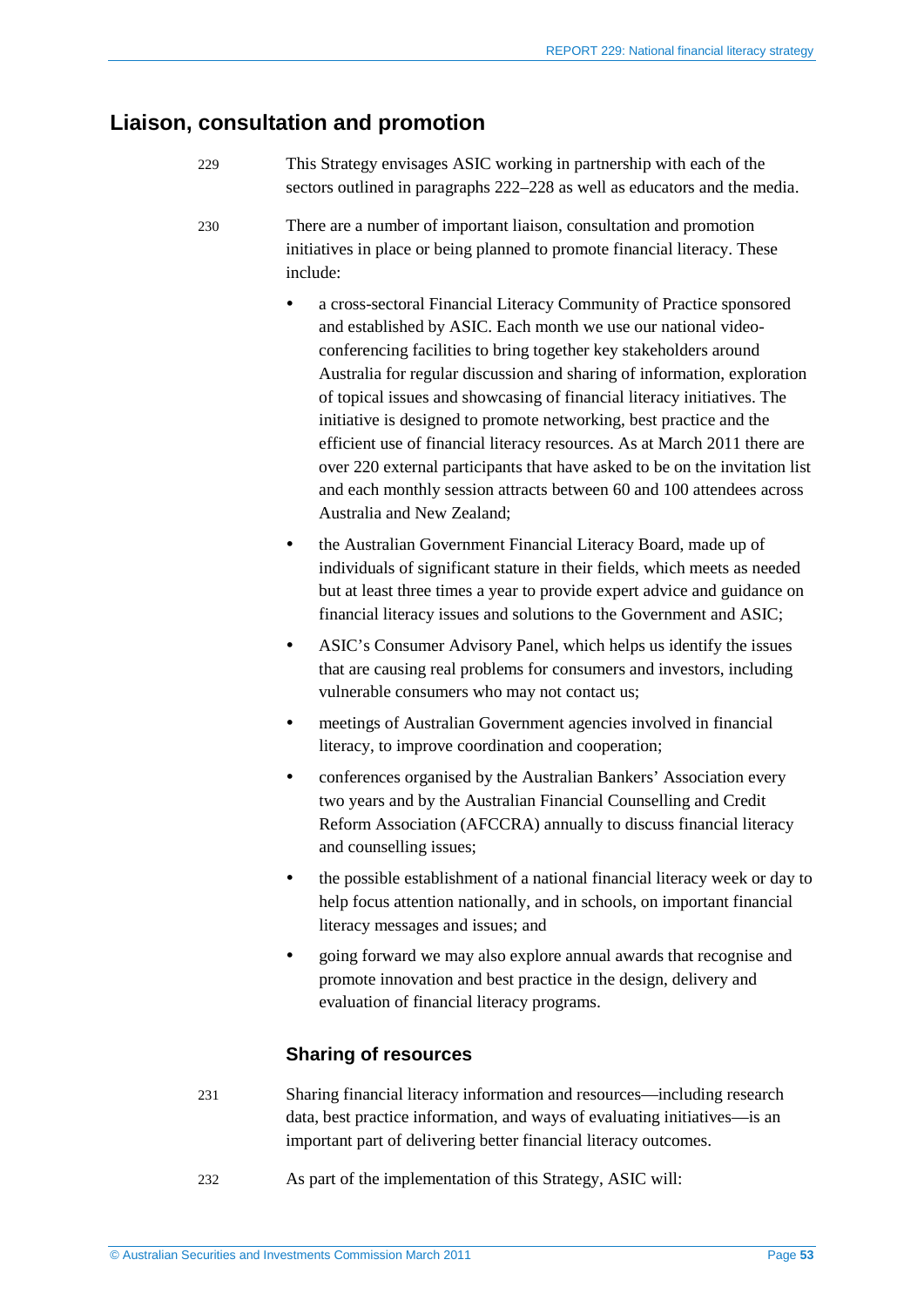- develop an online presence at [www.financialliteracy.gov.au](http://www.financialliteracy.gov.au/) to promote the Strategy and share information about financial literacy initiatives, both Australian and international. This information will include key research on financial literacy and some examples of financial literacy resources and programs; and
- participate in OECD and other international groups dedicated to promoting best practice in the delivery of financial literacy initiatives.<sup>[110](#page-53-1)</sup>

### <span id="page-53-0"></span>**Measuring what we do**

| 233 | As for any undertaking, but particularly in a new field such as financial<br>literacy, measurement and evaluation are critical, so that we know which<br>interventions work and which do not.                                                                                                                    |  |  |  |  |
|-----|------------------------------------------------------------------------------------------------------------------------------------------------------------------------------------------------------------------------------------------------------------------------------------------------------------------|--|--|--|--|
| 234 | We recognise that:                                                                                                                                                                                                                                                                                               |  |  |  |  |
|     | best practice principles in this area are still evolving;<br>$\bullet$                                                                                                                                                                                                                                           |  |  |  |  |
|     | there are limitations to evaluation research due to the many factors that<br>$\bullet$<br>influence behavioural change, especially in a long-term process, such as<br>this, where it is difficult to isolate the impact of any one program; and                                                                  |  |  |  |  |
|     | systematic evaluation is costly and time consuming.                                                                                                                                                                                                                                                              |  |  |  |  |
| 235 | We also recognise that, as difficult as it will be, our ultimate goal needs to be<br>to be able to measure the impact of financial literacy programs on:                                                                                                                                                         |  |  |  |  |
|     | individual knowledge;                                                                                                                                                                                                                                                                                            |  |  |  |  |
|     | individual behaviour;<br>$\bullet$                                                                                                                                                                                                                                                                               |  |  |  |  |
|     | the overall financial wellbeing of individuals; and<br>٠                                                                                                                                                                                                                                                         |  |  |  |  |
|     | the overall financial wellbeing of society. <sup>111</sup><br>٠                                                                                                                                                                                                                                                  |  |  |  |  |
| 236 | Despite the challenges these goals involve, considerable progress has been<br>made internationally to improve measurement and evaluation in the financial<br>literacy area. We can draw upon this work to develop appropriate and<br>effective means for evaluating financial literacy initiatives in Australia. |  |  |  |  |
| 237 | In particular, ASIC is participating in the OECD working group tasked with<br>developing agreed best-practice principles for evaluating financial literacy<br>programs. <sup>112</sup>                                                                                                                           |  |  |  |  |

<sup>110</sup> See, for example, the International Gateway for Financial Education:

<span id="page-53-2"></span><span id="page-53-1"></span>www.oecd.org/pages/0,3417,en\_39665975\_39666038\_1\_1\_1\_1,00.html. 111 For more detail on issues related to the evaluation of financial education programs, please see the companion research report to this Strategy: ASIC (2011).

<span id="page-53-3"></span> $112$  This work is being carried out by OECD's INFE sub-group.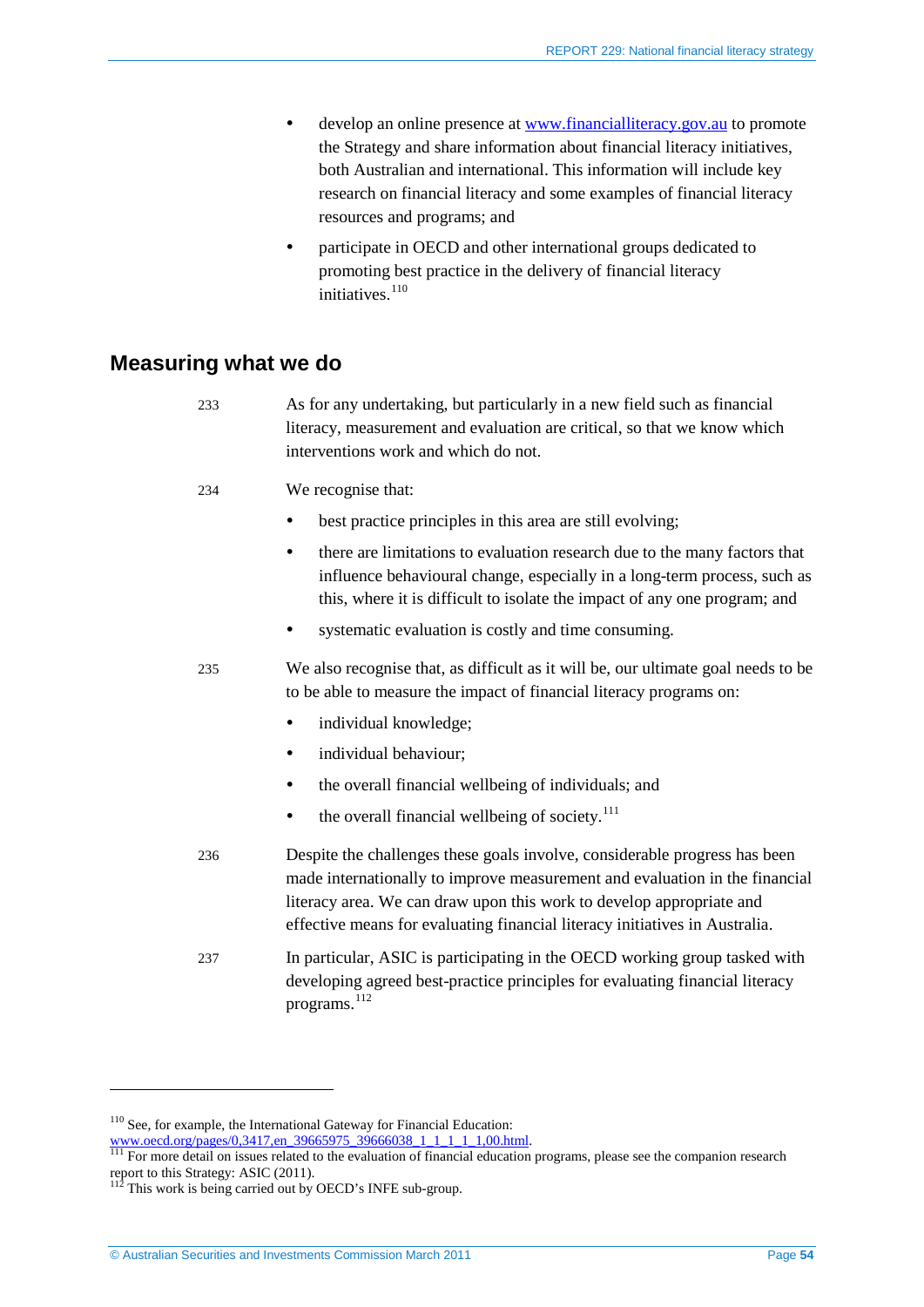238 Drawing on this and other OECD initiatives, we will adopt and promote best-practice evaluation frameworks to the Australian context and individual programs.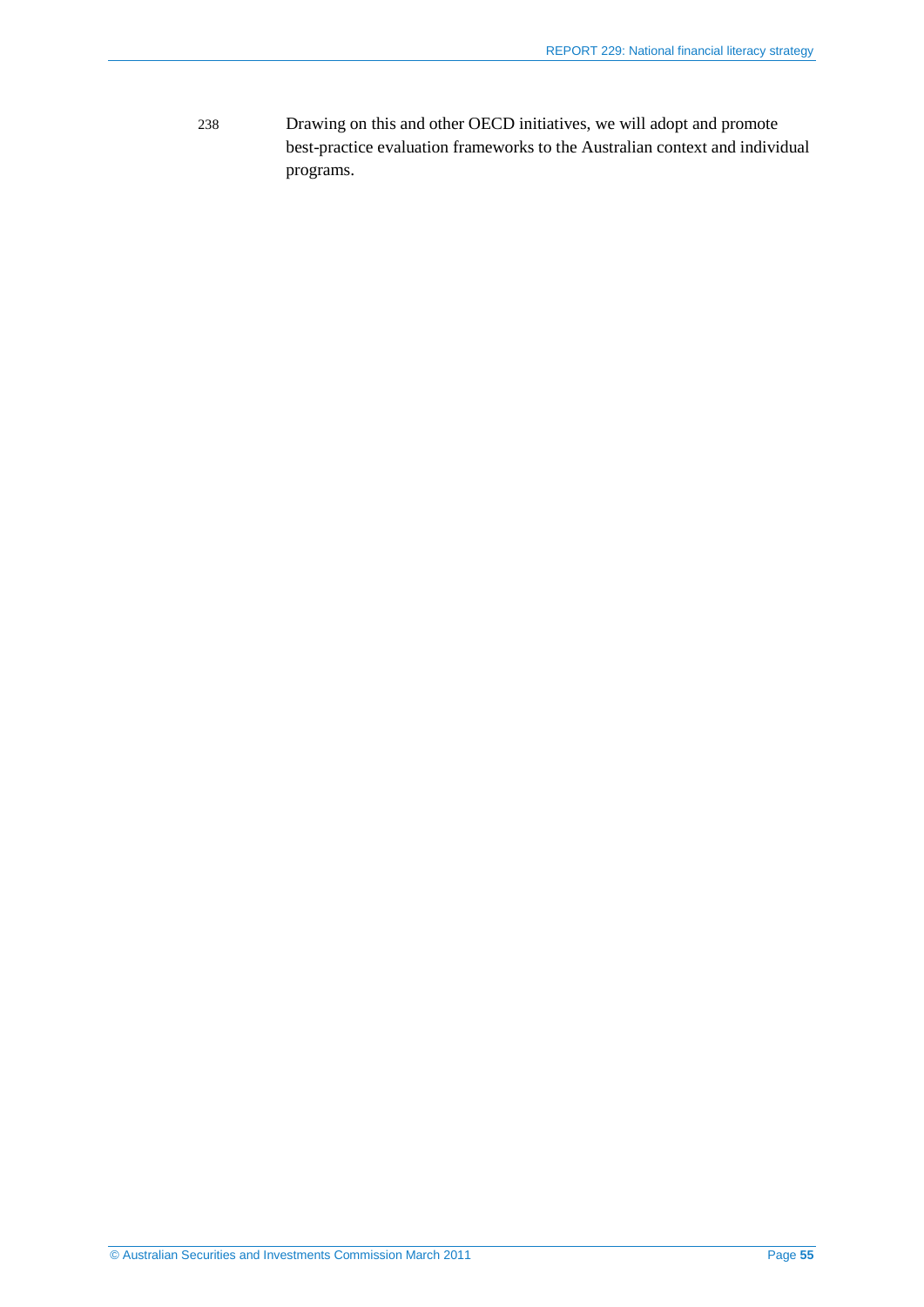## <span id="page-55-0"></span>**Appendix: ASIC's financial literacy priorities**

#### <span id="page-55-1"></span>**Table 6: Financial literacy priorities for schools**

| <b>Priority</b>                                                                                                                                                                | <b>Timeline</b> |
|--------------------------------------------------------------------------------------------------------------------------------------------------------------------------------|-----------------|
| Ensure financial literacy is explicit in the Australian Curriculum                                                                                                             | Short-medium    |
| Support teacher professional learning aligned to the Australian Curriculum                                                                                                     | Short-medium    |
| Support the development of high-quality consumer and financial literacy resources aligned<br>to the Australian Curriculum                                                      | Short-medium    |
| Support and encourage innovative and sustainable approaches to consumer and financial<br>literacy education that will support the reform agenda and build an evidence base     | Ongoing         |
| Promote financial literacy to students schools, parents, professional education associations,<br>education sectors, business and community, and nurture strategic partnerships | Ongoing         |
| Support financial literacy pilot projects for Indigenous schools and communities                                                                                               | Short-medium    |
| Explore and develop national and international evaluation processes that will help build the<br>evidence base for consumer and financial literacy                              | Ongoing         |

#### **Table 7: Financial literacy priorities for the VET sector**

| <b>Priority</b>                                                                                                                                                                                     | <b>Timeline</b> |
|-----------------------------------------------------------------------------------------------------------------------------------------------------------------------------------------------------|-----------------|
| Through strategic partnerships, assist the VET sector to adopt a more coherent and<br>comprehensive approach to financial literacy                                                                  | Short-medium    |
| Develop resources in partnership with skills councils, Australian Government agencies and<br>TAFE to assist the integration of financial and business competencies at Certificate 3 and 4<br>levels | Medium          |

#### <span id="page-55-2"></span>**Table 8: Financial literacy priorities for Indigenous, adult and community education**

| <b>Priority</b>                                                                                                                                                                                                                                                        | <b>Timeline</b> |
|------------------------------------------------------------------------------------------------------------------------------------------------------------------------------------------------------------------------------------------------------------------------|-----------------|
| Liaise and work collaboratively with government departments and other agencies to build<br>financial literacy capacity for a broad range of target groups who don't access the<br>educational opportunities offered through schools, higher education or the workplace | Ongoing         |
| Develop and deliver a credit education program and supporting resources through ASIC's<br>Credit Outreach team.                                                                                                                                                        | Short-medium    |
| Continue to work with Indigenous educators and the ASIC Indigenous Outreach team to<br>supplement examples in the National Framework to ensure relevance for Indigenous<br>communities in rural/remote/urban locations                                                 | Ongoing         |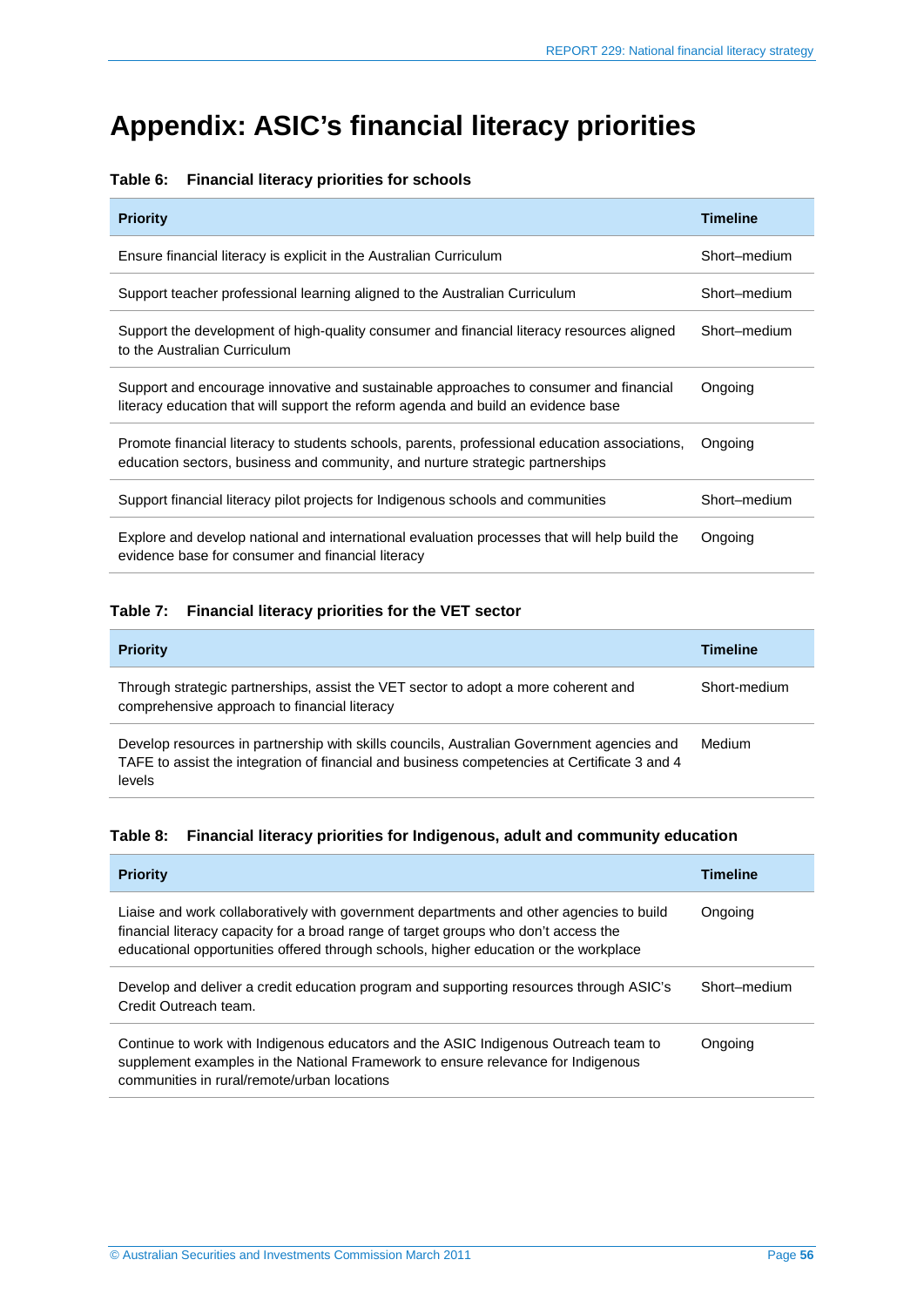| <b>Priority</b>                                                                                                            | <b>Timeline</b> |
|----------------------------------------------------------------------------------------------------------------------------|-----------------|
| Pursue partnerships with unions                                                                                            | Short-medium    |
| Facilitate supportive partnerships between small business and government agencies,<br>business and community organisations | Ongoing         |

#### **Table 9: Financial literacy priorities for education in the workplace**

#### **Table 10: Financial literacy priorities focusing on information and communication technologies**

| <b>Priority</b>                                                                                                                                    | <b>Timeline</b> |
|----------------------------------------------------------------------------------------------------------------------------------------------------|-----------------|
| Develop and build a new single interactive website at www.moneysmart.gov.au, combining<br>the best of and building on FIDO and Understanding Money | Short           |
| Develop and deliver a personalised money guidance service for a mass market                                                                        | Short-medium    |
| Maintain and further develop the capacity of the Teaching Financial Literacy website at<br>http://teaching.financialliteracy.gov.au                | Ongoing         |

#### **Table 11: Financial literacy priorities focusing on building partnerships and knowledge sharing**

| <b>Priority</b>                                                                                                        | <b>Timeline</b> |
|------------------------------------------------------------------------------------------------------------------------|-----------------|
| Hold monthly national meetings of Financial Literacy Community of Practice                                             | Ongoing         |
| Hold regular meetings of Australian Government and state and territory agencies involved<br>in financial literacy work | Ongoing         |
| With cross-sectoral partners establish a national financial literacy day or week with awards<br>for excellent programs | Short-medium    |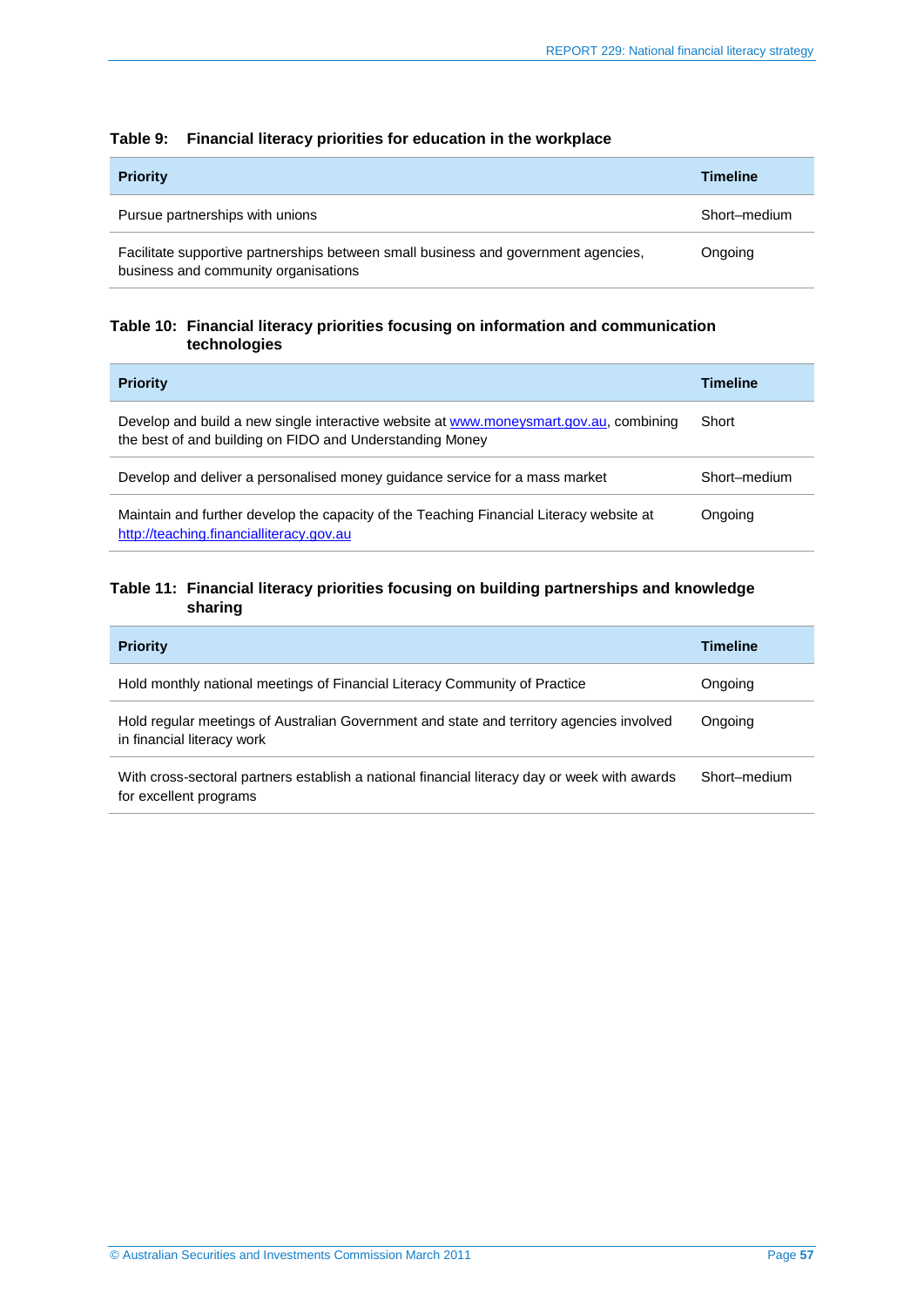## <span id="page-57-0"></span>**Key terms**

| Term                  | <b>Meaning in this document</b>                                                                                                                                |
|-----------------------|----------------------------------------------------------------------------------------------------------------------------------------------------------------|
| ABS                   | <b>Australian Bureau of Statistics</b>                                                                                                                         |
| ACARA                 | Australian Curriculum, Assessment and Reporting Authority                                                                                                      |
| AFCCRA                | Australian Financial Counselling and Credit Reform<br>Association                                                                                              |
| <b>AITSL</b>          | Australian Institute for Training and School Leadership                                                                                                        |
| ANZ                   | Australia and New Zealand Banking Group                                                                                                                        |
| ANZ survey            | National adult financial literacy survey conducted by ANZ                                                                                                      |
| APSC                  | Australian Public Service Commission                                                                                                                           |
| <b>ASIC</b>           | Australian Securities and Investments Commission                                                                                                               |
| ASIC Act              | <b>Australian Securities and Investments Commission Act 2001</b>                                                                                               |
| ATO                   | <b>Australian Taxation Office</b>                                                                                                                              |
| Australian Curriculum | The new national school curriculum being phased in from<br>2011-13. See www.australiancurriculum.edu.au.                                                       |
| <b>CAF</b>            | Council for the Australian Federation                                                                                                                          |
| CBF                   | <b>Commonwealth Bank Foundation</b>                                                                                                                            |
| <b>CFEB</b>           | <b>Consumer Financial Education Body</b>                                                                                                                       |
| <b>Cooper Review</b>  | The Australian Government's Super System Review (2010),<br>chaired by Mr Jeremy Cooper.                                                                        |
| <b>DEEWR</b>          | Department of Education, Employment and Workplace<br><b>Relations</b>                                                                                          |
| FaHCSIA               | Department of Families, Housing, Community Services and<br><b>Indigenous Affairs</b>                                                                           |
| <b>FIDO</b>           | ASIC's former consumer website: www.fido.gov.au, replaced<br>by ASIC's new MoneySmart website                                                                  |
| FIM                   | Family Income Management                                                                                                                                       |
| <b>FIS</b>            | <b>Centrelink Financial Information Service</b>                                                                                                                |
| FLF                   | Financial Literacy Foundation, established in 2005 within the<br>Treasury. From mid-2008, the functions of the Financial<br>Literacy Foundation moved to ASIC. |
| FLS                   | The 'Financial Literacy Score' calculated in the ANZ survey<br>of adult financial literacy in Australia                                                        |
| <b>FPA</b>            | <b>Financial Planning Association</b>                                                                                                                          |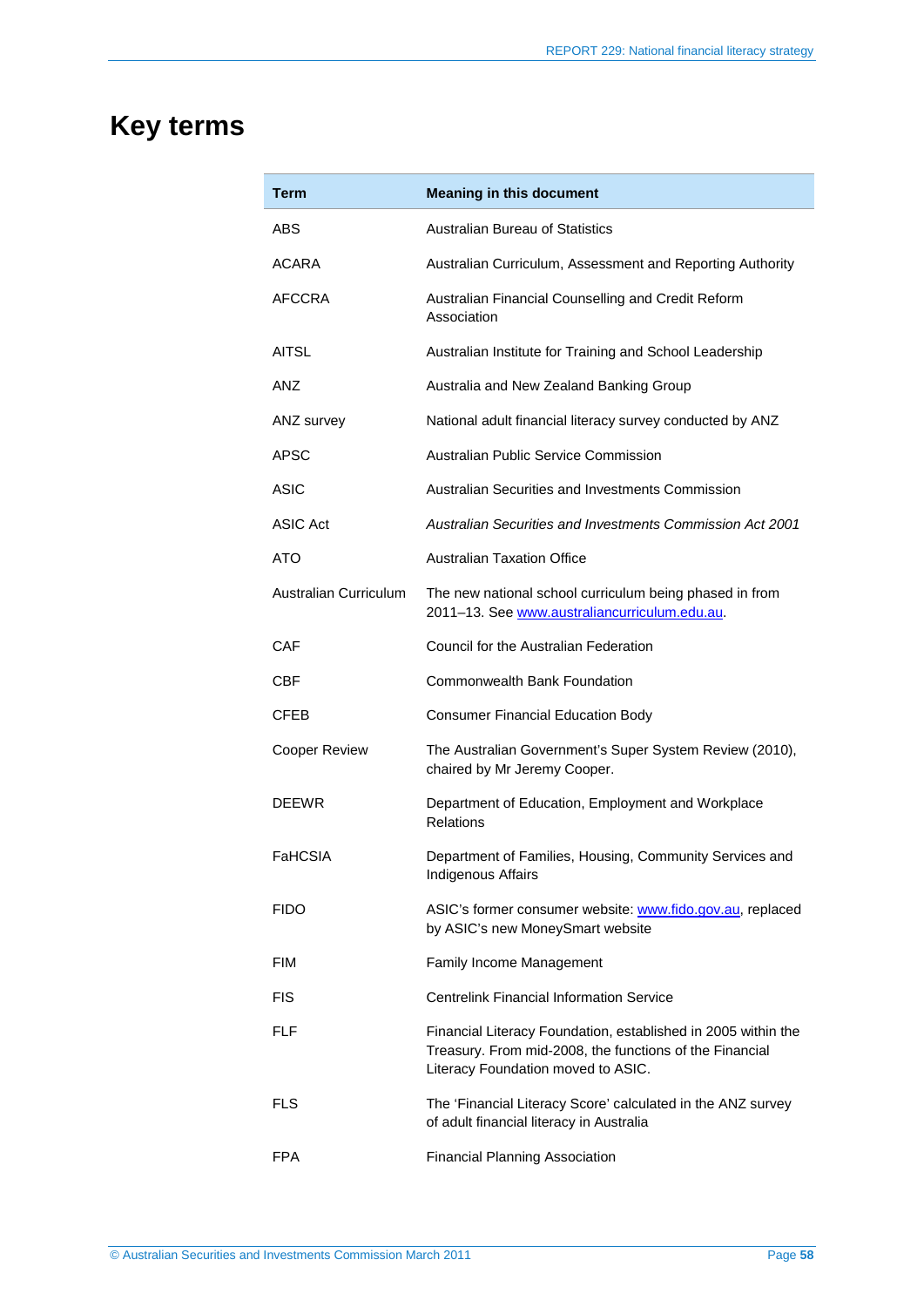| Term                                                                                    | <b>Meaning in this document</b>                                                                                                                                                                                                                                                  |
|-----------------------------------------------------------------------------------------|----------------------------------------------------------------------------------------------------------------------------------------------------------------------------------------------------------------------------------------------------------------------------------|
| <b>FSA</b>                                                                              | <b>UK Financial Services Authority</b>                                                                                                                                                                                                                                           |
| GFC                                                                                     | Global financial crisis                                                                                                                                                                                                                                                          |
| <b>HM Treasury</b>                                                                      | Her Majesty's Treasury (UK)                                                                                                                                                                                                                                                      |
| HOIL program                                                                            | Home Ownership on Indigenous Land program                                                                                                                                                                                                                                        |
| <b>INFE</b>                                                                             | International Network on Financial Education                                                                                                                                                                                                                                     |
| <b>MCEECDYA</b>                                                                         | Ministerial Council for Education, Early Childhood<br>Development and Youth Affairs. Previously MCEETYA.                                                                                                                                                                         |
| <b>MCEETYA</b>                                                                          | Ministerial Council on Employment, Education, Training and<br>Youth Affairs, now superseded by MCEECDYA                                                                                                                                                                          |
| Melbourne<br>Declaration on<br><b>Educational Goals for</b><br><b>Young Australians</b> | A policy document, developed by Education Ministers in<br>collaboration with the Catholic and Independent school<br>sectors which sets the direction for Australian schooling for<br>the next 10 years. See<br>www.mceecdya.edu.au/mceecdya/melbourne_declaration,25<br>979.html |
| MoneySmart                                                                              | ASIC's new consumer website : www.moneysmart.gov.au                                                                                                                                                                                                                              |
| <b>National Framework</b>                                                               | National Consumer and Financial Literacy Framework                                                                                                                                                                                                                               |
| OECD                                                                                    | Organisation for Economic Co-operation and Development                                                                                                                                                                                                                           |
| <b>PISA</b>                                                                             | Program for International Student Assessment                                                                                                                                                                                                                                     |
| RTO.                                                                                    | Registered training organisation                                                                                                                                                                                                                                                 |
| Strategy                                                                                | National Financial Literacy Strategy                                                                                                                                                                                                                                             |
| TAFF                                                                                    | <b>Technical and Further Education</b>                                                                                                                                                                                                                                           |
| <b>Teaching Financial</b><br>Literacy                                                   | A financial literacy website for educators, developed by<br>ASIC: http://teaching.financialliteracy.gov.au/                                                                                                                                                                      |
| <b>Understanding Money</b>                                                              | The website developed by the former Financial Literacy<br>Foundation: www.understandingmoney.gov.au, now replaced<br>by ASIC's new MoneySmart website.                                                                                                                           |
| VET                                                                                     | Vocational education and training                                                                                                                                                                                                                                                |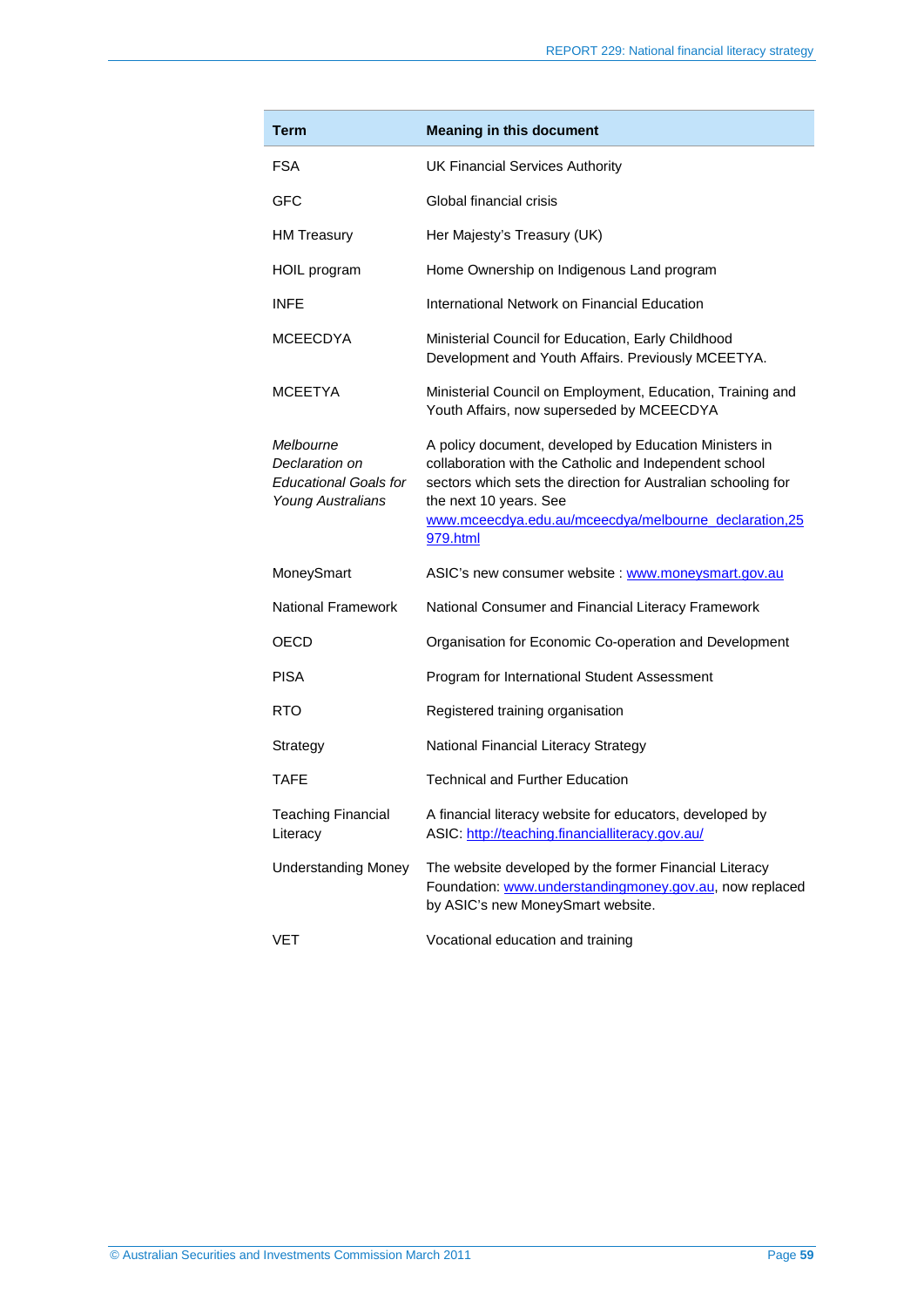## <span id="page-59-0"></span>**List of references**

| Source code       | <b>Reference</b>                                                                                                                                                                                                                             |
|-------------------|----------------------------------------------------------------------------------------------------------------------------------------------------------------------------------------------------------------------------------------------|
| ABS (2006)        | Australian Bureau of Statistics, Adult literacy and life skills survey results, cat. no. 4228.0,<br>ABS, Canberra                                                                                                                            |
| ABS (2007)        | Australian Bureau of Statistics, Household wealth and wealth distribution, Australia, 2005-<br>06, cat. No. 6554.0, ABS, Canberra                                                                                                            |
| ANZ (2008a)       | Australia and New Zealand Banking Group Limited, ANZ survey of adult financial literacy<br>in Australia, (The Social Research Centre) ANZ Banking Group, Melbourne                                                                           |
| ANZ (2008b)       | Australia and New Zealand Banking Group Limited and Brotherhood of St Laurence, A<br>little idea  with big results-Saver plus, ANZ Banking Group, Melbourne                                                                                  |
| ANZ (2005a)       | Australia and New Zealand Banking Group Limited, ANZ survey of adult financial literacy<br>in Australia, (AC Nielsen) ANZ Banking Group, Melbourne                                                                                           |
| ANZ (2005b)       | Australia and New Zealand Banking Group, 2005, Understanding Personal Debt and<br>Financial Difficulty in Australia, AC Nielsen: Melbourne                                                                                                   |
| ANZ (2003)        | Australia and New Zealand Banking Group Limited, ANZ survey of adult financial literacy<br>in Australia, (Roy Morgan Research) ANZ Banking Group, Melbourne                                                                                  |
| APSC (2007)       | Australian Public Service Commission, Changing behaviour: A public policy perspective,<br>Commonwealth of Australia, Canberra                                                                                                                |
| ASIC (2011)       | Australian Securities and Investments Commission, Financial literacy and behavioural<br>change, Report 230, Australian Securities and Investments Commission, Sydney                                                                         |
| ASIC (2010)       | Australian Securities and Investments Commission, Access to financial advice in<br>Australia, Report 224, Australian Securities and Investments Commission, Sydney                                                                           |
| ASIC (2008)       | Australian Securities and Investments Commission, Australian investors: At a glance,<br>Report 121, Australian Securities and Investments Commission, Sydney                                                                                 |
| ASIC (2006)       | Australian Securities and Investments Commission, Shadow shopping survey on<br>superannuation advice, Report 69, Australian Securities and Investments Commission,<br>Sydney                                                                 |
| CAF (2007)        | Council for the Australian Federation, The future of schooling in Australia, Federalist paper<br>2, Department of Premier and Cabinet, Melbourne                                                                                             |
| CBF (2006)        | Commonwealth Bank Foundation, Australian financial literacy assessment,<br>CommFoundation, Sydney                                                                                                                                            |
| CBF (2004)        | Commonwealth Bank Foundation, Improving financial literacy in Australia: Benefits for the<br>individual and the nation, CommFoundation, Sydney                                                                                               |
| Choi et al (2001) | Choi, J.J, Laibson, D, Madrian, B.C and Metrick, A, Defined contribution pensions: Plan<br>rules, participant decisions, and the path of least resistance, Working Paper no. 8655,<br>National Bureau of Economic Research, Cambridge (Mass) |
| Citibank (2008)   | Citibank, Results and insights from the Citi Fin-Q Survey, Citigroup, Sydney                                                                                                                                                                 |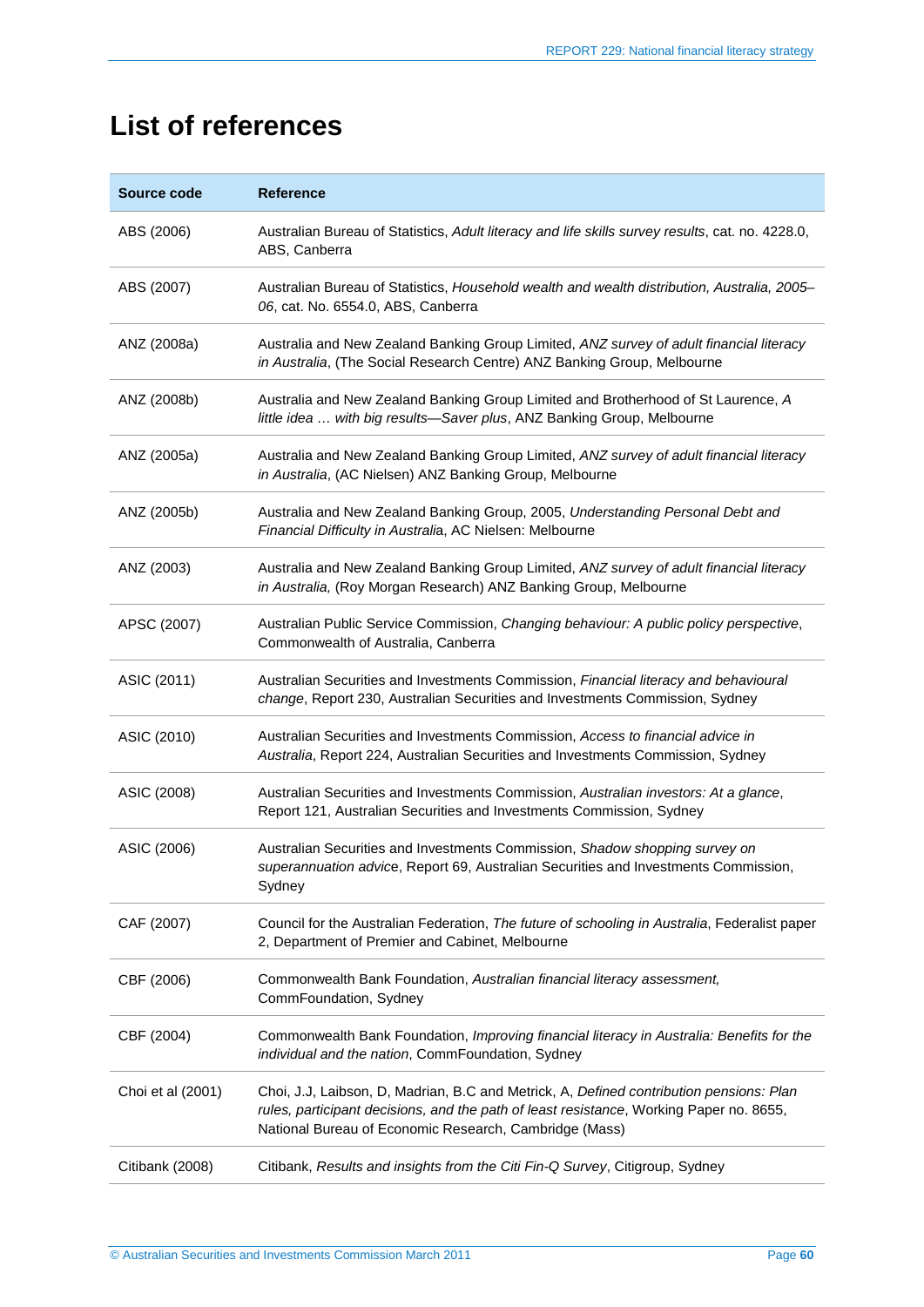| Source code                       | <b>Reference</b>                                                                                                                                                                                                                                                                   |
|-----------------------------------|------------------------------------------------------------------------------------------------------------------------------------------------------------------------------------------------------------------------------------------------------------------------------------|
| <b>Colmar Brunton</b><br>(2009)   | Colmar Brunton Social Reseach for FaHCSIA, Finanical management tools and<br>resources-Research Report, Canberra                                                                                                                                                                   |
| de Meza et al<br>(2008)           | de Meza, D, Irlenbusch, B and Reyniers, D, Financial capability: A behavioural economics<br>perspective, Consumer Research 69, Financial Services Authority, London                                                                                                                |
| Elliott et al (2010)              | Elliott, A, Dolan, P, Vlaev, I, Adriaenssens, C and Metcalfe, R, Transforming Financial<br>Behaviour: developing interventions that build financial capability, CFEB Consumer<br>Research Report 01, Consumer Financial Education Body, London                                     |
| Fear (2008)                       | Fear, J, Choice overload: Australians coping with financial decisions, Discussion Paper<br>No. 99, The Australia Institute, Canberra                                                                                                                                               |
| FLF (2007)                        | Financial Literacy Foundation, Financial literacy: Australians understanding money,<br>Commonwealth of Australia, Canberra                                                                                                                                                         |
| FPA (2007)                        | Financial Planning Association, Consumer attitudes to financial planning, (Galaxy<br>Research) Financial Planning Association, Sydney                                                                                                                                              |
| FPA (2004)                        | Financial Planning Association, FPA Principal member survey—Professional practice,<br>(RMIT University) Financial Planning Association, Sydney                                                                                                                                     |
| <b>HM Treasury</b><br>(2007)      | HM Treasury, Financial capability: the Government's long-term approach, HM Treasury,<br>London                                                                                                                                                                                     |
| HM Treasury and<br>FSA (2008)     | HM Treasury and Financial Services Authority, Helping you make the most of your money:<br>a joint action plan for financial capability, HM Treasury and FSA, London                                                                                                                |
| Kempson et al<br>(2010)           | Kempson, E, Collard, S, Finney, A, Atkinson, A, Davies, S, and Hayes, D, Money Guidance<br>Pathfinder: A Report to the FSA, Personal Finance Research Centre, University of Bristol,<br>2010                                                                                       |
| <b>NCVER (2010)</b>               | National Centre Vocational Educational Research, Australian Vocational Education and<br>Training Statistics Pocket Guide, 2010                                                                                                                                                     |
| OECD (2005)                       | Organisation for Economic Co-operation and Development, Improving financial literacy:<br>Analysis of issues and policies, OECD Publishing, Paris                                                                                                                                   |
| <b>OECD INFE (2009)</b>           | Organisation for Economic Co-operation and Development, International Network for<br>Financial Education, Financial Education and the Crisis-Analytical Notes and<br>Recommendations [INFE(2009)1]: room document from the $3rd$ INFE meeting, Paris, 19 <sup>th</sup><br>May 2009 |
| Productivity<br>Commission (2008) | Productivity Commission, Review of Australia's Consumer Policy Framework, Productivity<br>Commission Inquiry report                                                                                                                                                                |
| PFRC (2008)                       | Personal Financial Research Centre, Evidence of impact: An overview of financial<br>education evaluations, Consumer Research 68, Financial Services Authority, London                                                                                                              |
| Retirement<br>Commission (2008)   | Retirement Commission (NZ), National strategy for financial literacy, Retirement<br>Commission, Wellington                                                                                                                                                                         |
| Schagen (1997)                    | Schagen, S, The evaluation of Natwest Face 2 Face with Finance, National Foundation for<br>Education Research, London                                                                                                                                                              |